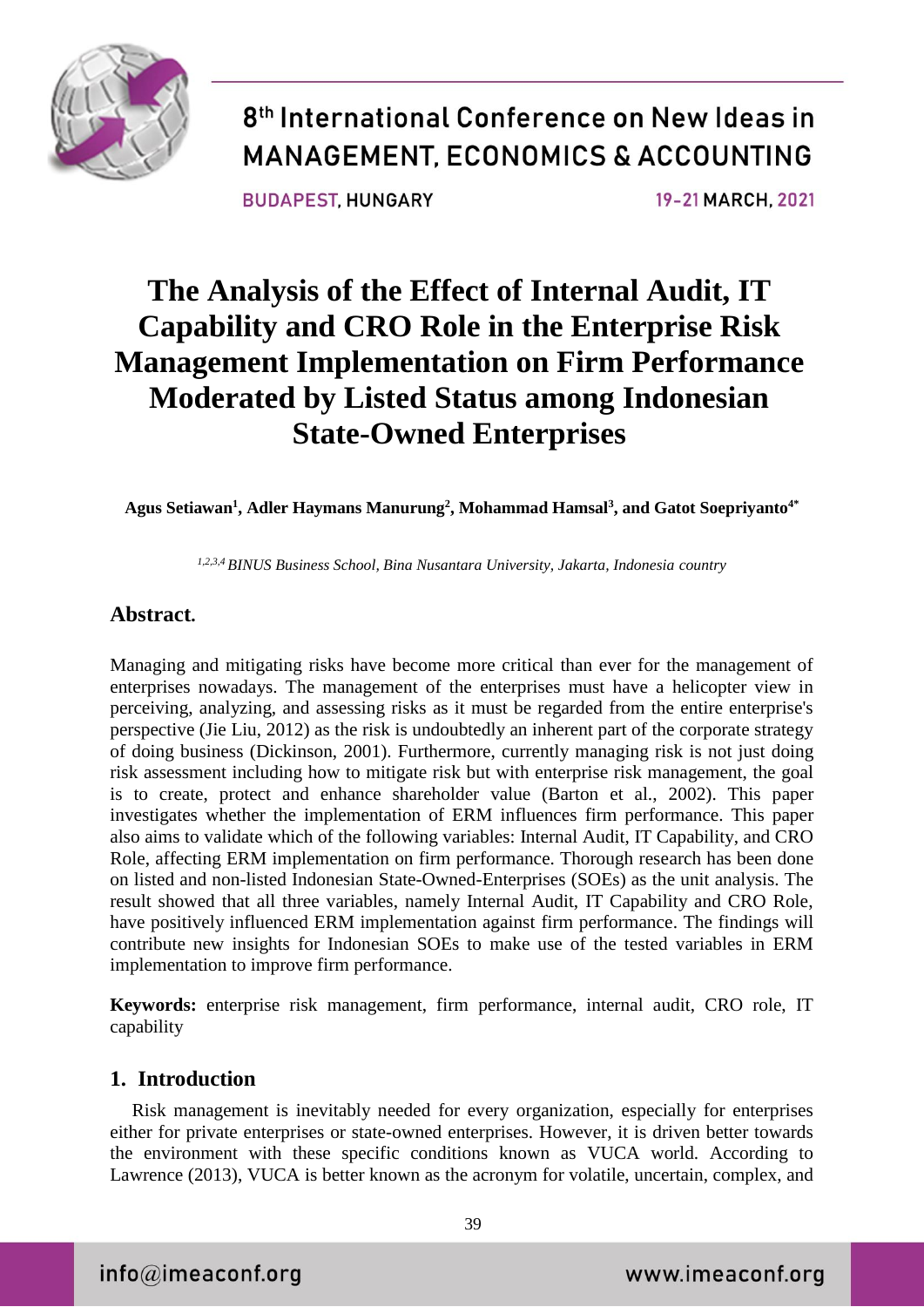

**BUDAPEST HUNGARY** 

19-21 MARCH, 2021

ambiguous. Even though VUCA was originated in a military context, soon it was used widely for projecting the economic environment which has the changing conditions of the "new normal". In addition to this background, economic actors must adapt and change mindset to properly fit the new indicators of a fast-changing, chaotic, and volatile environment.

Therefore, in the VUCA era, managing and mitigating risks have become more important than ever for enterprises' management. The enterprises' management must have a helicopter view in perceiving, analyzing, and assessing risks as it must be regarded from the entire enterprise's perspective (Jie Liu, 2012). Previously, the corporation manages to minimize risk only based on silo approach. Now, the corporation begins to use risk management as the enabler to reach the corporation's objective. This new shift is called Enterprise Risk Management (ERM) (Gordon et al., 2009).

As taking risk is fundamental for doing business, ERM provides tools to manage these risks rationally (Smiechewicz, 2001). ERM is a new approach for companies, a new way of thinking that allows a company to identify and manage its risk. The goal of ERM is to create, protect and enhance shareholder value (Barton et al. 2002). With those characteristics, ERM has emerged as a new paradigm for managing a complex portfolio of company risks (Leibenberg & Hoyt, 2003; Beasley, Clune & Hermanson, 2005).

ERM is not only regarded in the global world. After the ASEAN financial crisis in 1998 followed by the global financial crisis in 2008, Indonesia government fully understood the importance of risk management. Since then, enterprise in Indonesia is obliged to have early warning system enabled to early detect the risks that they will face. Therefore, the Finance Ministry, Financial Service Authority, and the Ministry of SOE released Ministerial Decree in Risk Management. These releases' goal is to prevent the corporation from falling apart when hit by the financial crisis as they are equipped sufficiently to counter the coming risks through ERM implementation.

These comprehensive decrees imposing the ERM implementation should be sufficient in delivering a positive impact to at least State-Owned Enterprises performances. This is supported by the fact that ERM aims to create, protect, and enhance shareholder value. Hence, Indonesia government expected that by reinforcing these decrees, they could enhance shareholder value, or at least protect it. However, there is evidence that shows otherwise. BPS (Central Statistic Body of Indonesia) conducted a research on SOEs and data derived from the research showed that there was a decline on Return on Asset (ROA) of SOEs during 2014- 2016 data indicated that the reinforcement of the decrees was not enough to encourage ERM implementation on the SOEs.

Even though the government has fully supported the implementation of ERM in Indonesia as proven by the release of the said ministerial decrees, which aims for the positive result, it can be seen that it still has little impact in helping SOEs increase their ROAs. On the other hand, ERM implementation has been widely accepted in global context based on the review of empirical studies. Implementing ERM was proven to give positive results on the firm performance from these previous researches. Hence, understanding the overall notion of risk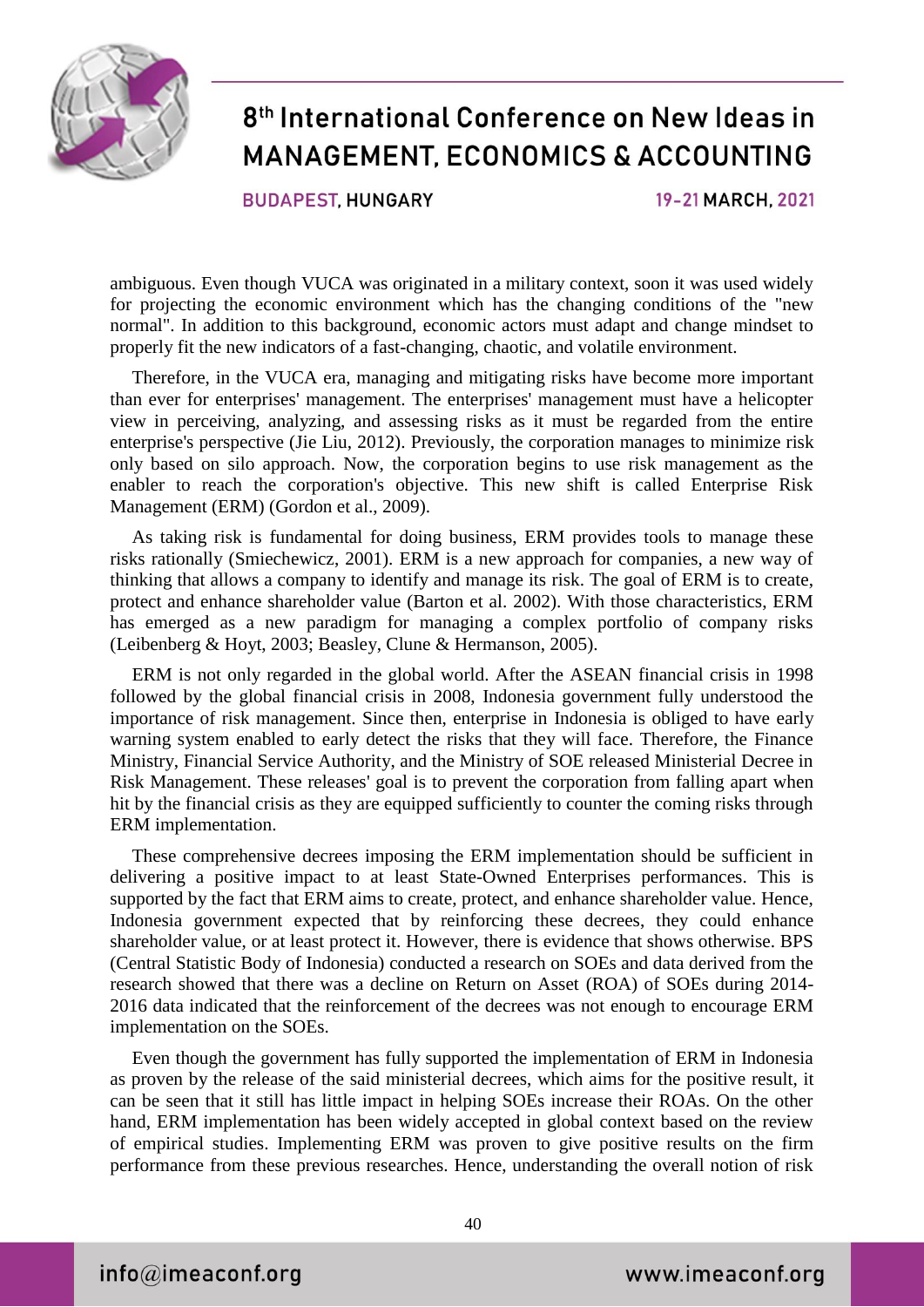

**BUDAPEST HUNGARY** 

19-21 MARCH, 2021

management with its clear context and use cases is important to help the researcher in testing this phenomenon.

Therefore, this paper is aimed to examine the effect of the implementation ERM on the Indonesia SOEs and which factors have the significant influence in determining the success of ERM implementation on firm performance. Hopefully this paper will give novelty of knowledge, insights, and contribution to regulators, State-Owned Enterprises, and other private sectors running in Indonesia regarding the implementation of ERM.

In this study, Internal Audit, IT Capability, CRO Role, and Listed Status are used as the moderated variables to determine which variable significantly influences ERM implementation in giving impact to the firm performance.

### **2. Literature Review**

#### **2.1 Theory of the Firm**

A comprehensive theory of the firm under agency arrangements was developed by Jensen and Meckling (1976), who showed that the principals (the shareholders) could assure themselves that the agent will make the optimal decisions only if appropriate incentives are given and only if the agent is monitored. As such, contractual relationships are established as the essences of the firm. The firm is simply one form of legal which serves as a nexus for contracting relationships (Jensen and Meckling, 1976). This theory then emphasizes contracts that can explain why phenomena like outsourcing and entering into joint ventures or strategic alliances as alternatives to direct growth occur. "Unfortunately, these contractual relationships are often flawed by the most fundamental problem which is task delegation, which will be described further by the Agency Theory."

#### **2.2 Agency Theory**

The Agency Theory is a supposition that explains the relationship between Principal and Agents in the business. Agency theory is concerned with resolving problems in agency relationships due to unaligned goals or different aversion levels to risk. Also, agency theory is concerned with studying problems that arise when one party, the principal, delegates work to another party, the agent (Eisenhardt, 1989; Lassar and Kerr, 1996). Misperception goals and differing risk aversion levels cause an increase of constant monitoring and goal communication to ensure task fulfillment in the task delegation process. In order to solve and minimize this effect, Corporate Governance is then established to address such issues.

#### **2.3 Corporate Governance**

Dimsdale and Prevezer (1994) observed that Corporate Governance is concerned with how corporations are governed and the relationship between the management of a company and its shareholders. Publicly traded companies in Canada, the United States, and

 $info@$ imeaconf.org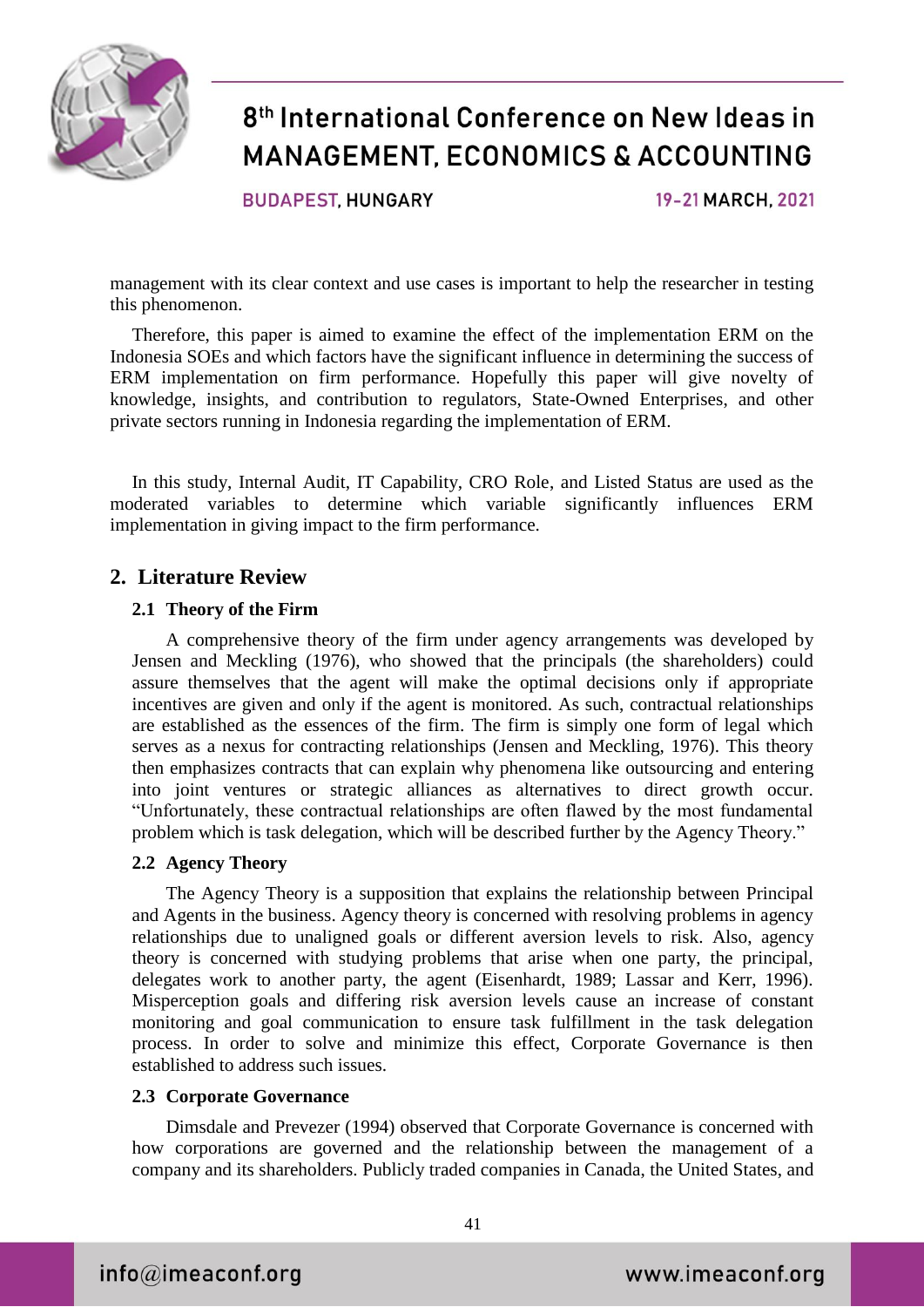

**BUDAPEST HUNGARY** 

19-21 MARCH, 2021

the United Kingdom began to encounter stricter corporate governance rules and guidelines during the 1990s because of many large corporate failures (Kleffner et al., 2003). The corporate landscape is littered with the wreckage of companies whose directors were either asleep at the wheel or overwhelmed, such as in the case of Bre-X Minerals Ltd. and Livent Inc. to more recent implosions of Nortel Networks Corp. and Moore Corp (Gray, 2001). Due to this increasing number of failures, stricter rules and guidelines were introduced in wide areas.

#### **2.4 Risk Management**

One key area addressed by these guidelines is Risk Management. For example, the Toronto Stock Exchange (TSE) guidelines advocate that boards assume responsibility for "the identification of the principal business risks of the corporation's business, ensuring the implementation of appropriate systems to manage these risks." (Kleffner et al., 2003). These new corporate governance standards have created a need to develop comprehensive corporate governance strategies that address all risks that a firm faces (Kleffner et al., 2003).

#### **2.5 Enterprise Risk Management**

This is when Enterprise Risk Management (ERM) steps in. To understand the notion of ERM comprehensively, I put several references on the definitions of ERM, both from academic journals and business perspectives such as standards-setting organizations, industry publications, industry associations, consulting firms, and rating agencies to be on the same page.

The following references on academic journals were taken from Enterprise Risk Management: Review, Critique, and Research Directions (Bromiley et al., 2014).

|                |                       |      | raoic 1. Definition of Ekin from Heademic Journalis and Industry           |
|----------------|-----------------------|------|----------------------------------------------------------------------------|
| N <sub>o</sub> | Author                | Year | Definition                                                                 |
|                | Dickinson             | 2011 | ERM is a systematic and integrated approach to the management of the       |
|                |                       |      | total risks a company faces.                                               |
| $\overline{2}$ | Harrington<br>et      | 2002 | ERM is the idea that emerged in the late 1990s that a firm should          |
|                | al.,                  |      | identify and (when possible) measure all of its risk exposures d including |
|                |                       |      | operational and competitive risks d and manage them within a single        |
|                |                       |      | unified framework in contrast to the silo approach to risk management.     |
| 3              | Barton et al.         | 2002 | Enterprise-wide risk management shifts risk management from a              |
|                |                       |      | fragmented, ad hoc, narrow approach to an integrated, continuous, and      |
|                |                       |      | broadly focused approach.                                                  |
| $\overline{4}$ | Liebenberg and        | 2003 | Unlike the traditional "silo-based" approach to corporate risk             |
|                | Hoyt                  |      | management, ERM enables firms to benefit from an integrated approach       |
|                |                       |      | to managing risk that shifts the focus of the risk management function     |
|                |                       |      | from primarily defensive to increasingly offensive and strategic. ERM      |
|                |                       |      | enables firms to manage a wide array of risks in an integrated, holistic   |
|                |                       |      | fashion.                                                                   |
| 5              | Miller<br>and         | 2003 | Integrated risk management in consideration of the full range of           |
|                | Waller                |      | uncertain contingencies affecting business performance.                    |
| 6              | <b>AS/NZS</b><br>4360 | 1955 | Risk management is the culture, processes, and structures directed         |

*Table 1: Definition of ERM from Academic Journals and Industry*

 $info@$ imeaconf.org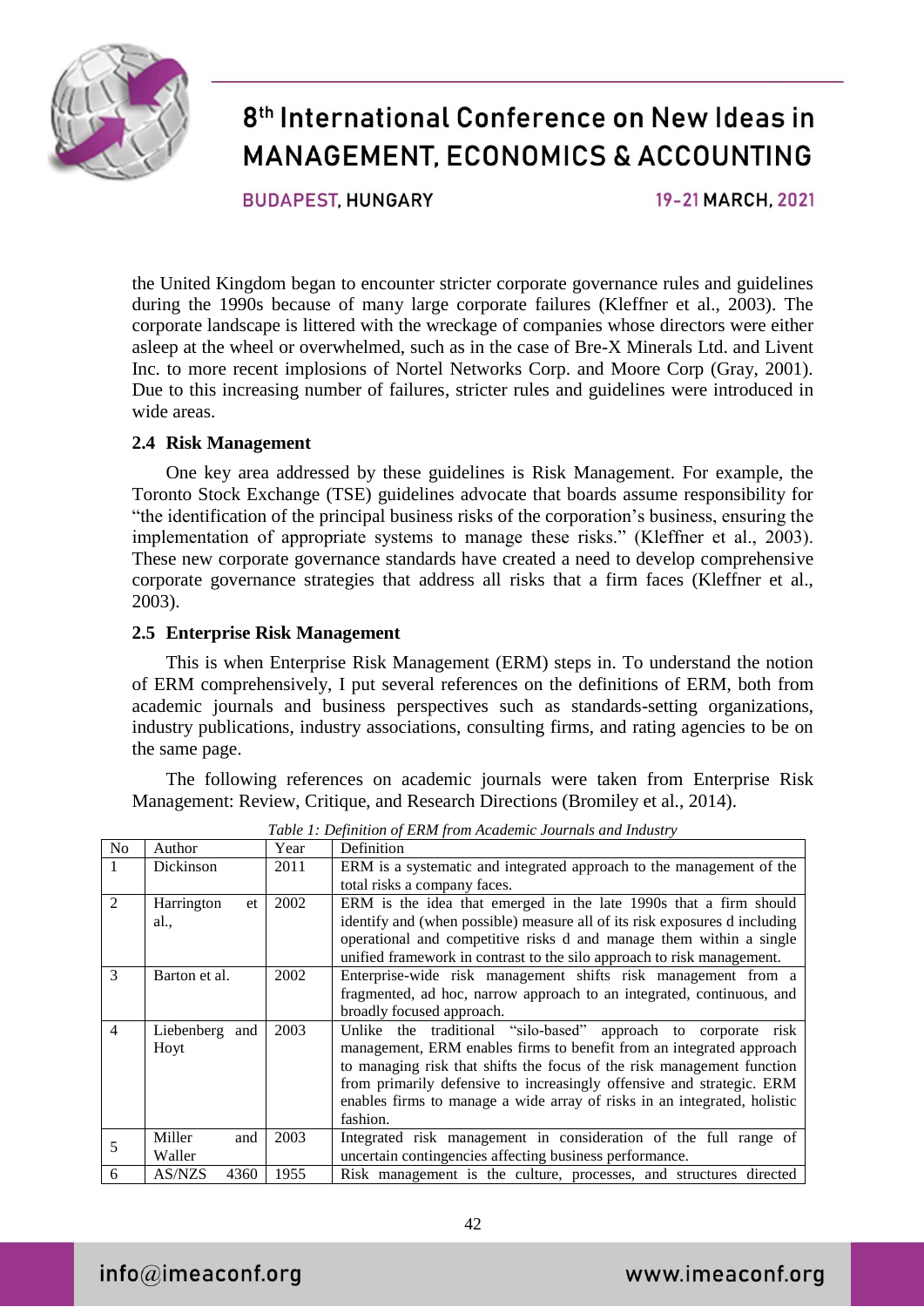

**BUDAPEST HUNGARY** 

19-21 MARCH, 2021

|               | <b>Risk</b><br>Management<br>Standard           |      | towards the effective management of potential opportunities and adverse<br>effects.                                                                                                                                                                                                                                                                                |
|---------------|-------------------------------------------------|------|--------------------------------------------------------------------------------------------------------------------------------------------------------------------------------------------------------------------------------------------------------------------------------------------------------------------------------------------------------------------|
| $\mathcal{I}$ | <b>COSO</b>                                     | 2004 | ERM is a process, effected by an entity's board of directors,<br>management and other personnel, applied in strategy setting and across<br>the enterprise, designed to identify potential events that may affect the<br>entity, and manage risk to be within its risk appetite, to provide<br>reasonable assurance regarding the achievement of entity objectives. |
| 8             | ISO 31000                                       |      | Risk management is coordinated activities to direct and control an<br>organization concerning risk.                                                                                                                                                                                                                                                                |
| 9             | <b>RIMS</b>                                     | 2011 | ERM is a strategic business discipline that supports the achievement of<br>an organization's objectives by addressing the full spectrum of its risks<br>and managing the combined impact of those risks as an interrelated risk<br>portfolio.                                                                                                                      |
| 10            | $\sigma$ f<br>Institute<br>Internal<br>Auditors | 2001 | Enterprise risk management is a rigorous and coordinated approach to<br>assessing and responding to all risks that affect the achievement of an<br>organization's strategic and financial objectives.                                                                                                                                                              |

No 1 to 5 are definitions of Enterprise Risk Management from academic journals, and No 6 to 10 are derived from standards-setting organizations, industry publications, industry associations, consulting firms, and rating agencies.

Further studies prove the satisfactory performance ERM implementation brings through the positive results. Pagach and Warr (2010) find that firms with increased leverage, low cash reserves, and volatile earnings gain from ERM. Their study on 106 US companies observes a significant decrease in stock price volatility after implementing ERM (CRO appointment as proxy), and the results are pronounced more for firms with positive abnormal returns.

Furthermore, Ahmad, Ng & McManus (2014) in their review of the top ASX300 companies in Australia find an extensive implementation of ERM, which suggests that ERM implementation does have a positive impact to the companies rather than those which do not implement ERM. The majority of the sample firms among the top 300 Australian listed companies implemented ERM were at the complete implementation phase and have implemented ERM for more than five years, embedded ERM into their corporate strategic processes (Saudah Ahmad, Chew Ngb, Lisa Ann McManus, 2014).

Previous studies on ERM provide deeper insight on the efficacy and context of ERM implementation. Both studies agreed that ERM implementation brought more values to the firms compare to ones which do not implement ERM. Pagach and Warr (2010) suggested specific types of firms which could gain more benefit by implementing ERM, while Ahmad et al (2014) concurred that one of the key factors to achieve ERM goals was complete and thorough implementation ERM. These studies gave more specificities for the success of ERM implementation, which could be used as the recommendations in the policy making or guidelines.

However, there are differing perspectives on the impact of ERM implementation as well. ERM is not adopted just to enhance the firm value. According to Manab, Kassim and

 $info@$ imeaconf.org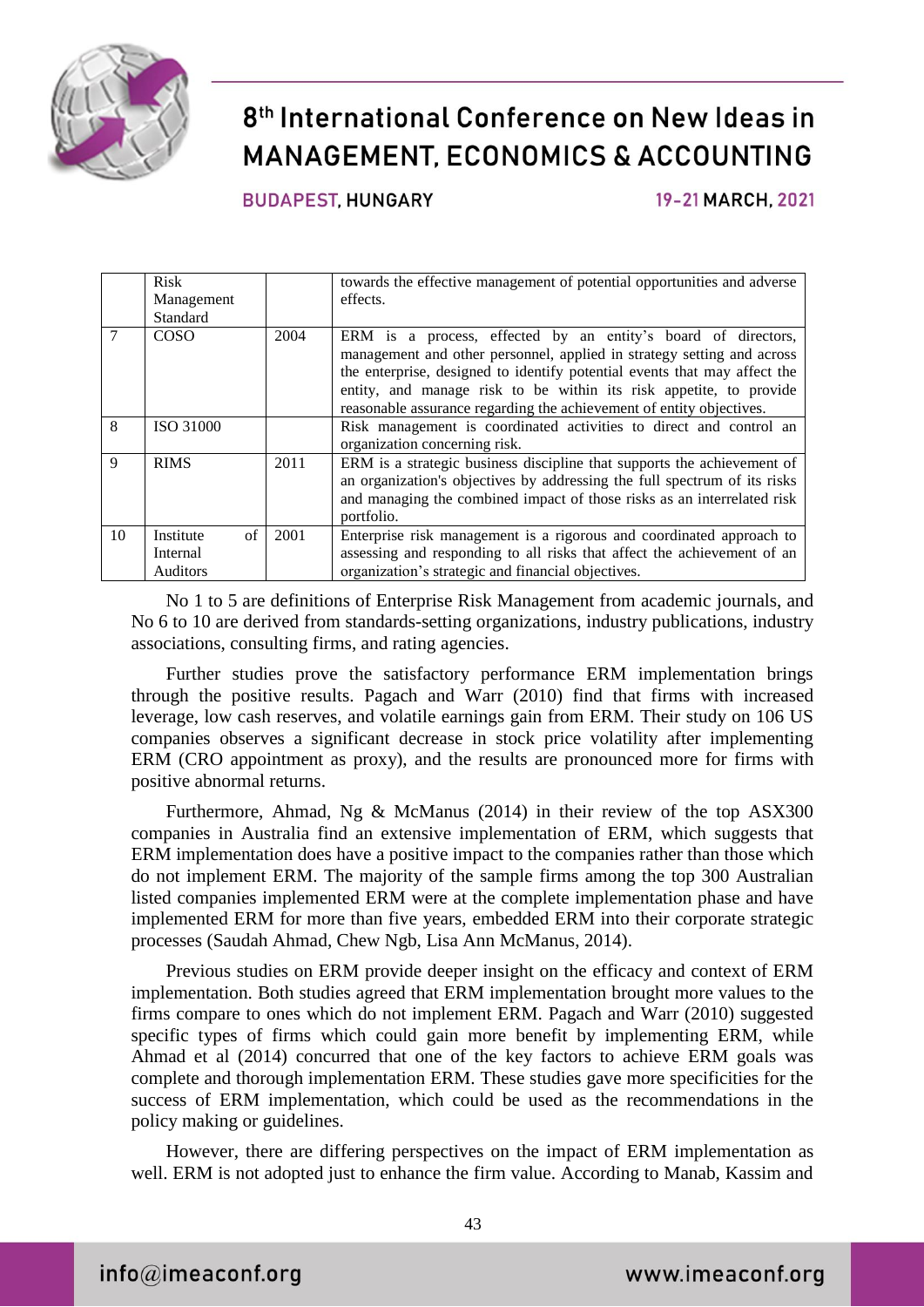

**BUDAPEST HUNGARY** 

19-21 MARCH, 2021

Hussin (2010), the main objective of the financial firm of implementing ERM in Malaysia is business survival rather than value creation. Their main goal is to survive the competition by managing the risks strategically. Manab et al (2010) later confirmed that the results showed that ERM implementation in the previous year has a strong negative relationship with firm value. It supports the argument that the effect of ERM is not immediately realized and entails a high implementation cost. The findings provide useful input and insights in formulating new policy with corporate governance, particularly ERM in Malaysia.

Understanding the gaps and appropriate use cases of ERM in a global context provide wider and deeper insights of ERM implementation. These insights will be beneficial for the betterment of policy and regulation formulation, in order to release more effective and suitable decress in encouraging the application of ERM practices.

### **3. Theoretical Framework and Hypothesis Development**

#### **3.1 Internal Audit affects Firm Performance**

Auditing is crucial in any business line-up. Apart from compulsory or regulatory requirements, it could be considered a way to mediate and moderate agency conflicts and information asymmetries (Cohen, Holder-Webb, Nath, & Wood, 2011; Voeller et al., 2013; Watts & Zimmerman, 2014). Similarly, Ismail et al. (2008) conducted research in Malaysia, which confirmed that the presence of internal audit and its quality guarantee a positive influence and financial performance. This can happen because internal audits are aggressively driving their various resources to back the organization in improving their business performance, as supported by Warren et al. (2011). Furthermore, the positive relationship between the experience of internal audit and firm performance is further proved by Al-Matari et al (2014). This is also supported by Ndimutu (2018), who argued that internal audit is an essential part of management and a tool for enhancing performance of organizations. Moreover, Hutchinson & Zain (2009), stated that internal audit quality is a primary factor that influences internal audit contribution to firm performance. Mpakaniye (2017) implied that the ultimate goal of internal audit is to achieve better returns for the organization in shape of improved firm performance. We can propose that there is a relationship between Internal Audit to Firm Performance. As such the first hypothesis proposed of this study is as follows (stated in an alternative form)

H1: Internal Audit affects Firm Performance

#### **3.2 IT Capability affects Firm Performance**

Organizations need to consider IT as an important factor in the face of increasing competition, higher performance levels, globalization, and liberalization. IT plays a key role in achieving an organization's objectives. IT relates to all aspects of the business processes, including access to a shared infrastructure consisting of knowledge, human assets, core competencies, resource allocation, performance management, project tasking and communication support (Mutsaers, Zee and Giertz, 1998). Shin (1999) focuses on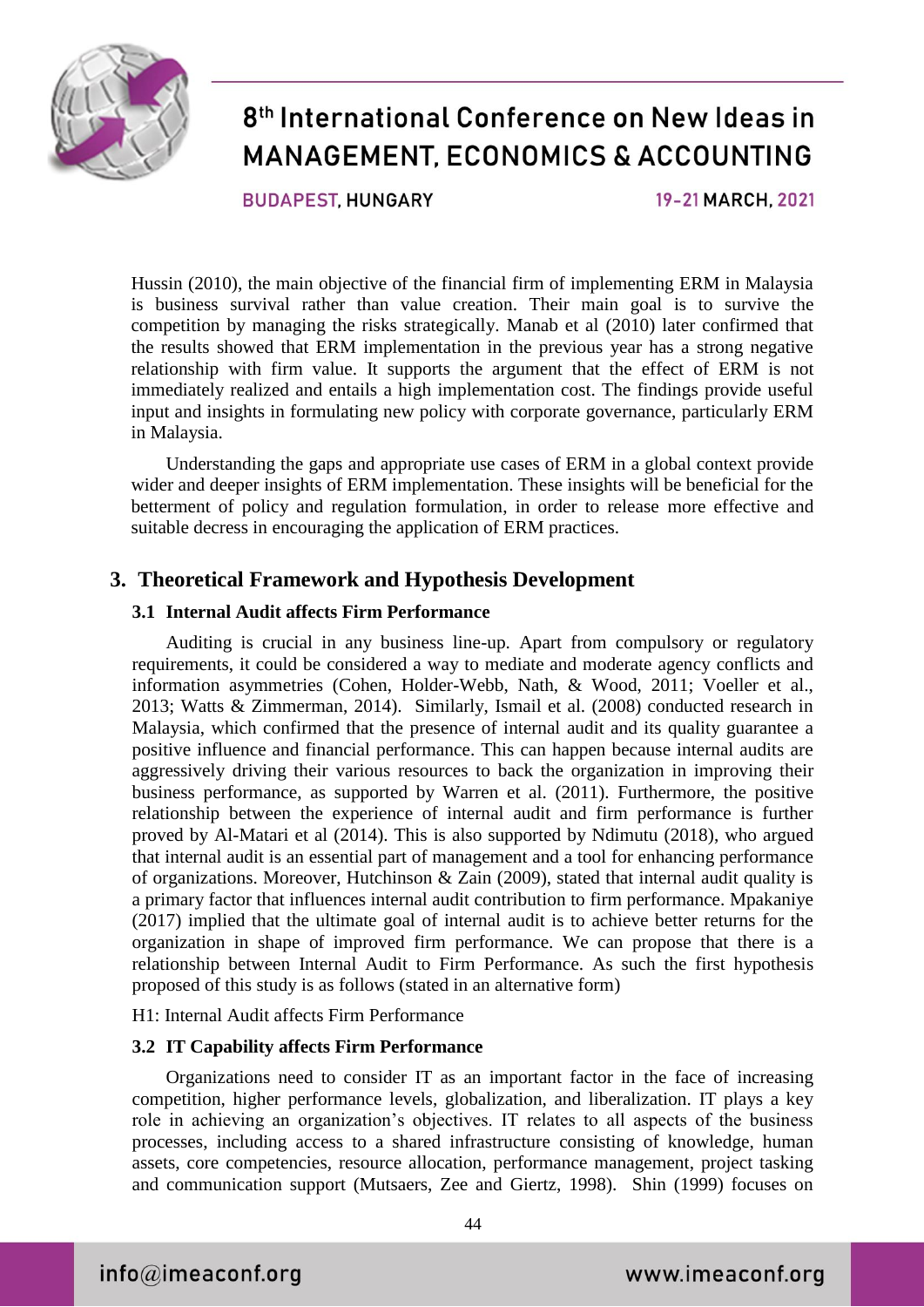

**BUDAPEST HUNGARY** 

19-21 MARCH, 2021

using IT to redesign business processes and improve business profitability and productivity. IT relates to better information processing, sharing, fast responsiveness, and better coordination between separate organizational units and across organizations. Moreover, IT is associated with reducing costs such as documentation, decision information and cost-effective monitoring or performance evaluation device. Additionally, an organization is on such a large scale that it would be difficult for members to communicate and share information without an information technology infrastructure (Hasanali, 2002). Information Technology can enable quick searches, access and retrieval of data, and support communication in an organization. Therefore, the third hypothesis we proposed of this study is as follow:

H2: IT Capability affects Firm Performance

#### **3.3 CRO Role affects Firm Performance**

CRO appointment is assumed to have a positive influence on firm performance. This is supported by a study conducted by Liebenberg and Hoyt (2003). Their research focuses mainly on the determinants of the ERM adoption. It shows the importance of appointing a CRO to reduce information asymmetry, implement and manage the ERM program so that it can positively influence the firm performance. In another study, Hoyt and Liebenberg (2006) discover that size, institutional ownership and international diversification are significant in determining the ERM adoption among US insurance companies. In addition to their studies, Hoyt and Liebenberg (2011) found a positive relationship between firm value and the presence of a CRO. In a study conducted with the focus on banks and public utilities, Pagach and Warr (2007) found that a 10% increase in leverage increases by 7.8% the probability for companies to hire a CRO. This means that the presence of CRO has positive impact to the firm performance. In addition to their conclusion above, it is also found that a 10% size increase increases by 27% the above probability, and a 10% increase of earnings results in 4.7% likelihood to hire CRO. In another study conducted by Pagach and Warr (2010), they found that firms with increased leverage, low cash reserves, volatile earnings gain from ERM. Their study on 106 US companies observed a significant decrease in stock price volatility after the implementation of ERM (CRO appointment as proxy), and the results are pronounced more for firms with positive abnormal returns. This is also supported by Clune and Hermanson (2005) whose research examined factors associated with the stage of ERM implementation at various US and international organizations. They found the stage of ERM implementation to be positively related to the appointment of CRO. Lastly, Gordon et al. (2009) found that the relationship between ERM and firm performance depended on how well ERM implementation was matched with firm-specific factors, especially the appointment of CRO. As such, the sixth hypothesis proposed of this study is as follow:

H3: CRO Role affects Firm Performance

#### **3.4 ERM Implementation affects Firm Performance**

 $info@$ imeaconf.org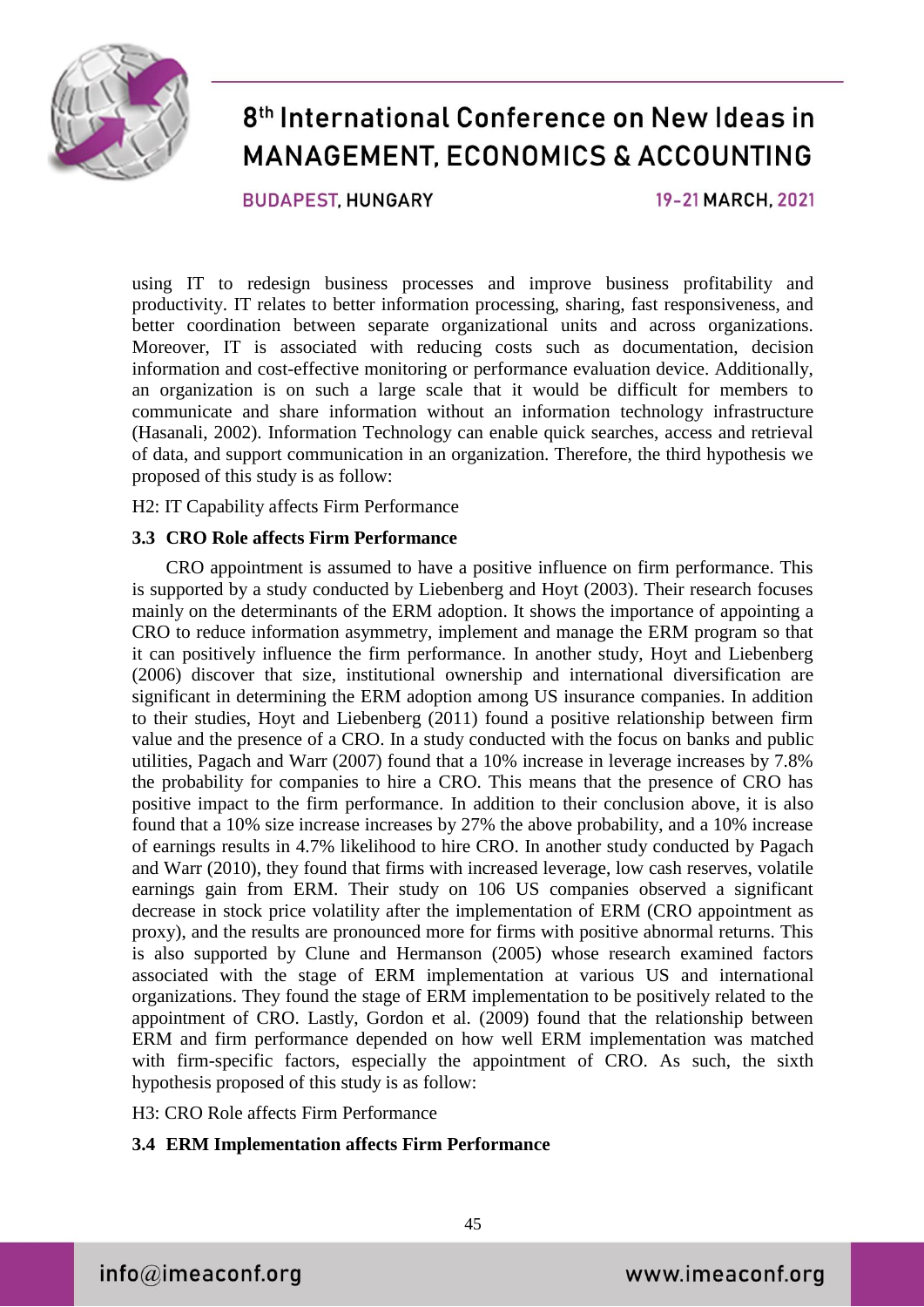

**BUDAPEST HUNGARY** 

19-21 MARCH, 2021

Soltanizadeh et al. (2014) analysis show that ERM partially mediates the relationship between cost leadership strategy and organizational performance. Therefore, there is a significant relationship between enterprise risk management and organizational performance and some direct relationship between cost leadership strategy and organizational performance (Soltanizadeh et al., 2016). Bertinetti et al. also found a positive statistically significant relationship between ERM adoption and firm value (Bertinetti et al., 2013). Other studies confirming the positive relationship between ERM implementation and firm performance are: results of the empirical analysis show that ERM implementation has a significant positive impact on firm's performance (Shad & Woon-Lai, 2015); the study provides strong evidence of a positive relationship between Enterprise Risk Management implementation and performance in the Nigerian banking sector (Soliman & Adam, 2017); the results show that firms with advanced levels of ERM implementation present higher performance, both as financial performance and market evaluation (Florio & Leoni, 2016); and the basic argument presented in this paper is that the relation between ERM and firm performance is contingent upon the appropriate match between ERM and the following five factors affecting a firm: environmental uncertainty, industry competition, firm size, firm complexity, and board of directors' monitoring (Gordon et al., 2009). In conclusion, several journals supported the hypothesis that ERM implementation has a positive impact on firm performance. However, other journals denied the positive relationship between ERM implementation and firm performance. Since the journals mentioned above do not have Indonesia setting in the study, we would still like to validate that ERM implementation may influence firm performance. Therefore, the seventh hypothesis proposed of this study is as follow:

H4: ERM Implementation positively affects Firm Performance

#### **3.5 Internal Audit affects ERM Implementation**

As the theory of the firm by Jensen and Meckling (1976) suggests, the principals (the shareholders) can assure themselves that the agent will make the optimal decisions only if appropriate incentives are given and only if the agent is monitored. ERM implementation will be more effective if there is an Internal Audit to monitor the implementation process. Audit means to assess whether ERM has been appropriately implemented and all variables have been put into the analysis. Internal audit is well positioned to assist management in fulfilling its risk management responsibilities by testing, as part of their internal mandate, the effectiveness of controls that are implemented to mitigate risks as well as assessing the overall effective functioning of the risk management process (Ackermann & Marx, 2016). Similarly, internal audit can assist audit committees in order to fulfill their internal control, risk management and governance oversight responsibilities (Guillot, 2013). According to Ackermann & Marx (2016), there is thus a growing demand for managing risk through the process of risk management and internal audit is in a perfect position to assist with the improvement of such processes. Hence, internal audit should provide information availability to audit committee on matters concerning risk management internal control and governance (Sarens et al., 2009). In addition, when deciding whether risk management

 $info@$ imeaconf.org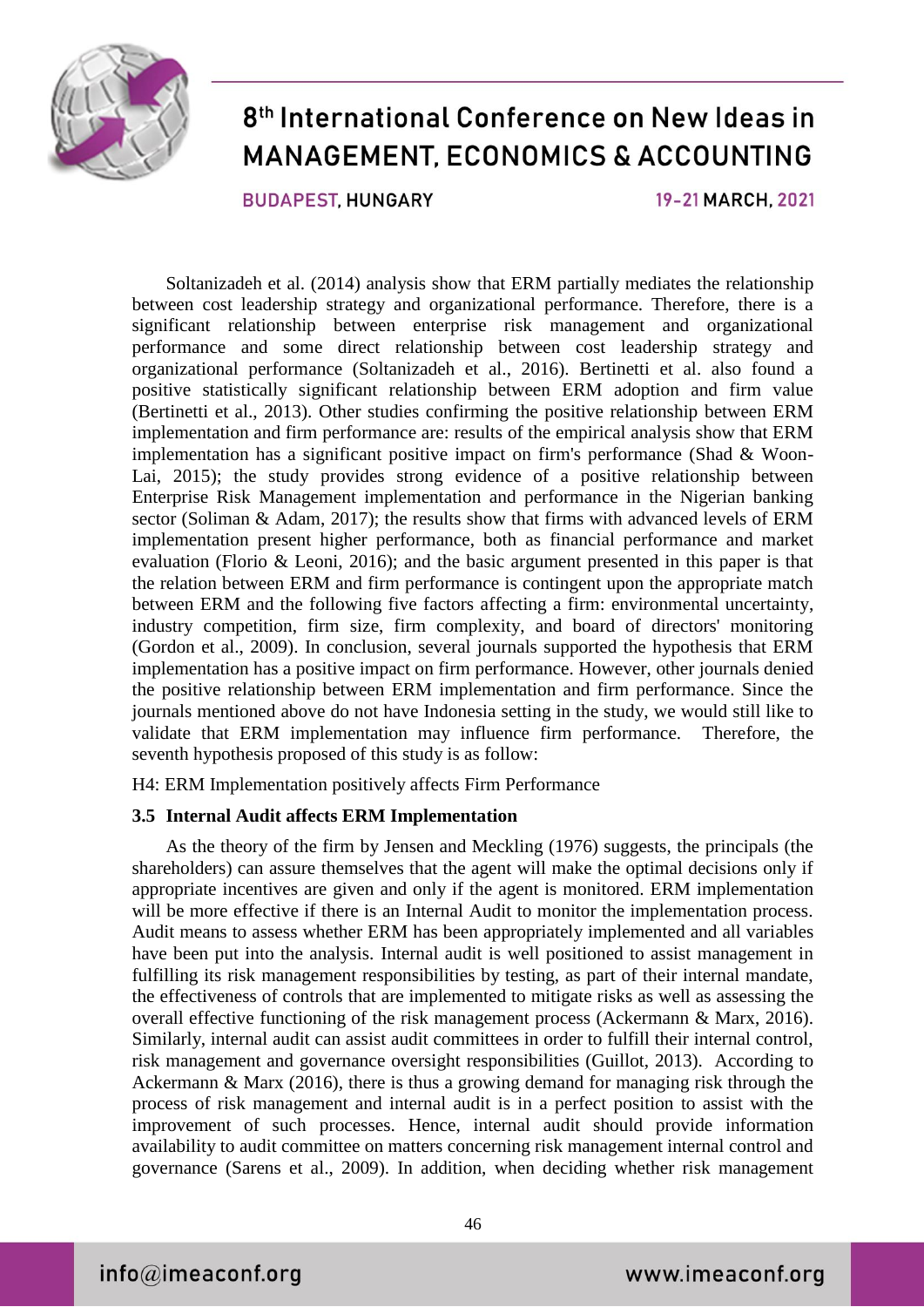

**BUDAPEST HUNGARY** 

19-21 MARCH, 2021

processes are effective or ineffective is the matter of judgement once internal auditor has done the assessment (Arena & Azonne, 2007). As internal audit is closely related to the success of how internal auditors provide reliable and unbiased judgements, it is important to also look at internal auditors' role in ERM, as internal auditing provides information which includes assessing the effectiveness in risk management (Raida, 2012). Zwann et al. (2010) argued that internal auditors' role in ERM is making recommendations to improve the organisation's risk processes. Allegrini and D'Onza (2003), also stated that internal auditors usually assert to participate in the risk management team and to provide some contribution in the qualitative assessment of operational risks. This is align with the finding from Drogalas & Siopi (2017), that internal audit plays a key role in monitoring a company's risk profile and identifying areas for improving risk management processes. Finally, as expected, internal audit engagement in ERM can add value to the organization (Zwann et al., 2010). We can propose that there is a relationship between Internal Audit to ERM implementation. From the studies above, the second hypothesis proposed of this study is as follows:

H5: Internal Audit affects ERM implementation



#### *Figure 1: Research Framework*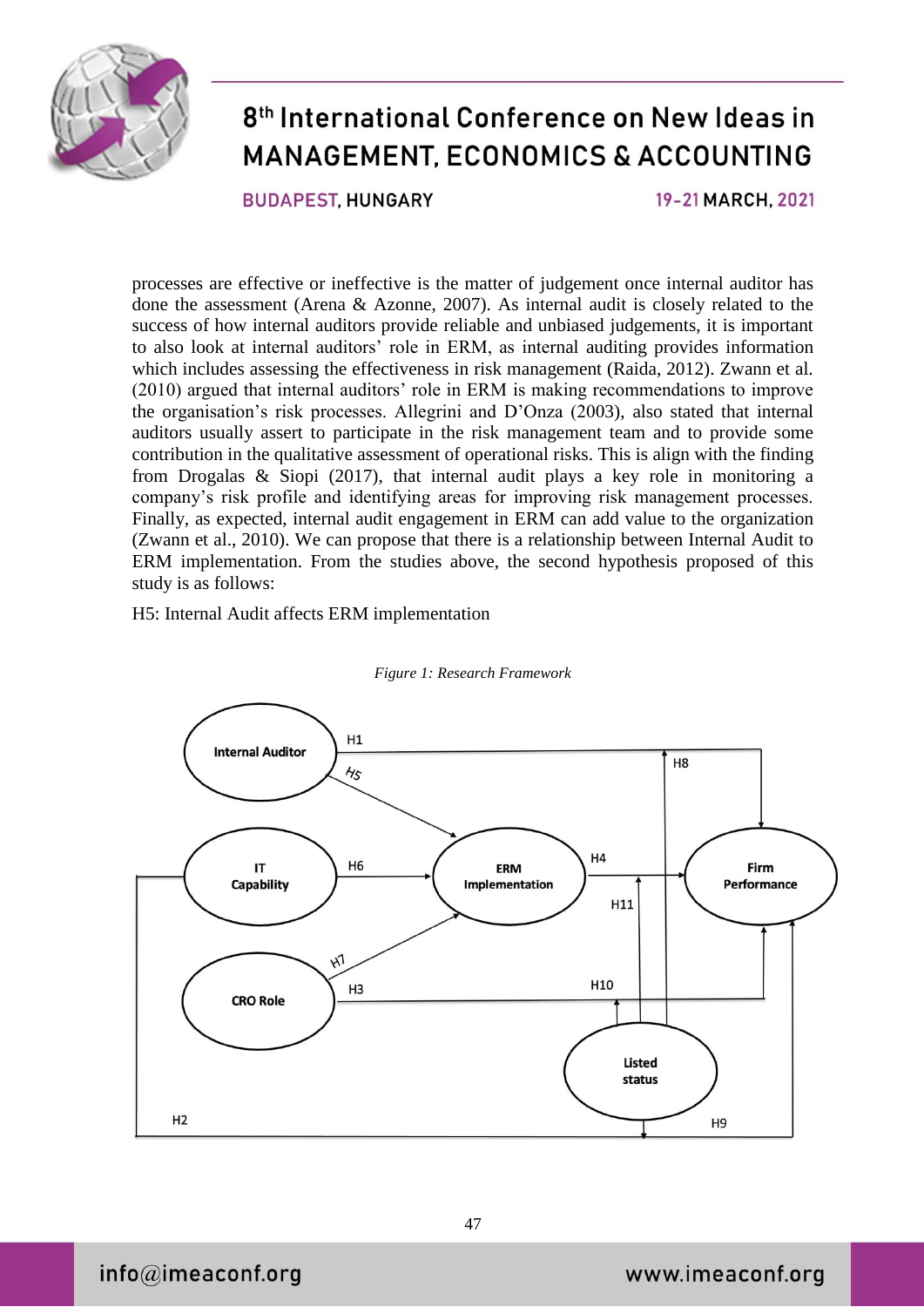

**BUDAPEST HUNGARY** 

19-21 MARCH, 2021

#### **3.6 IT Capability affects ERM Implementation**

Xenomorph (2007) argues that "Effective risk management is impossible without effective information technology" and describes the IT architecture necessary for this. Rolland (2008) suggests using IT to drive effective risk management. IT can create an essential link between risk management and corporate performance. IT provides data security by employee level, limiting a user's access by time, business line, business activity and individual risk. IT tools collect data used in the past to learn through experience and avoid repeating the same mistakes. Effective risk management information makes it more valuable for decision making. Therefore, Information Technology (IT) is another imperative factor for successful risk management. In addition, business intelligence tools have been used to enhance risk management, as confirmed by Dash Wu et al. (2013). Not only that, there is one more study that confirms IT as one of the critical success factors to increase the effectiveness of risk management procedures (Na Ranong et al., 2009). From the studies above, the fourth hypothesis proposed of this study is as follow:

H6: IT Capability affects ERM implementation

#### **3.7 CRO Role affects ERM Implementation**

Liebenberg & Hoyt (2003) found that more highly leveraged firms are more inclined to appoint CROs. These firms are likely to derive greater value from the CRO's ability to reduce the costs associated with the risk-shifting problem and communicate its risk profile to external stakeholders. Furthermore, one more survey reveals that the quality of CRO significantly influences the organization to practice ERM in a study conducted by Daud et al. (2010). Based on research by Erastus Karanja (2017) results reveal that many ERM implementations are occurring at the firm/entity level, and with the exception of reporting, firms consider ERM to be a strategic firm resource capable of improving business operations and compliance initiatives. CRO is the role position that responsible to implement ERM as well as one of the plans that top management put in place to address risks at the enterprise level and the other finding is most of the framework used by organization are COSO and ISO 31000. Supported by the journals above, the fifth hypothesis proposed of this study is as follow:

#### H7: CRO Role affects ERM implementation

#### **3.8 Internal Audit affects Firm Performance when moderated by Listed Status**

Several studies on Internal Audit suggest that Internal Audit has a positive relationship to firm performance. However, maintaining the success of the Internal Audit is more difficult if there is non-compliance in place. According to Paape and Spekle (2012), listed firms are subjected to a particular class of regulation, and non-compliance of the regulation will happen less likely than non-listed firms. Furthermore, they argued that ERM implementation would be more likely to happen if there is government regulation and that listed firms will have more fully-developed risk management systems. Hence, the likelihood of non-listed firms seeing the positive impact to firm performance through the performance of Internal Audit will be slim, and in listed firms, Internal Audit will have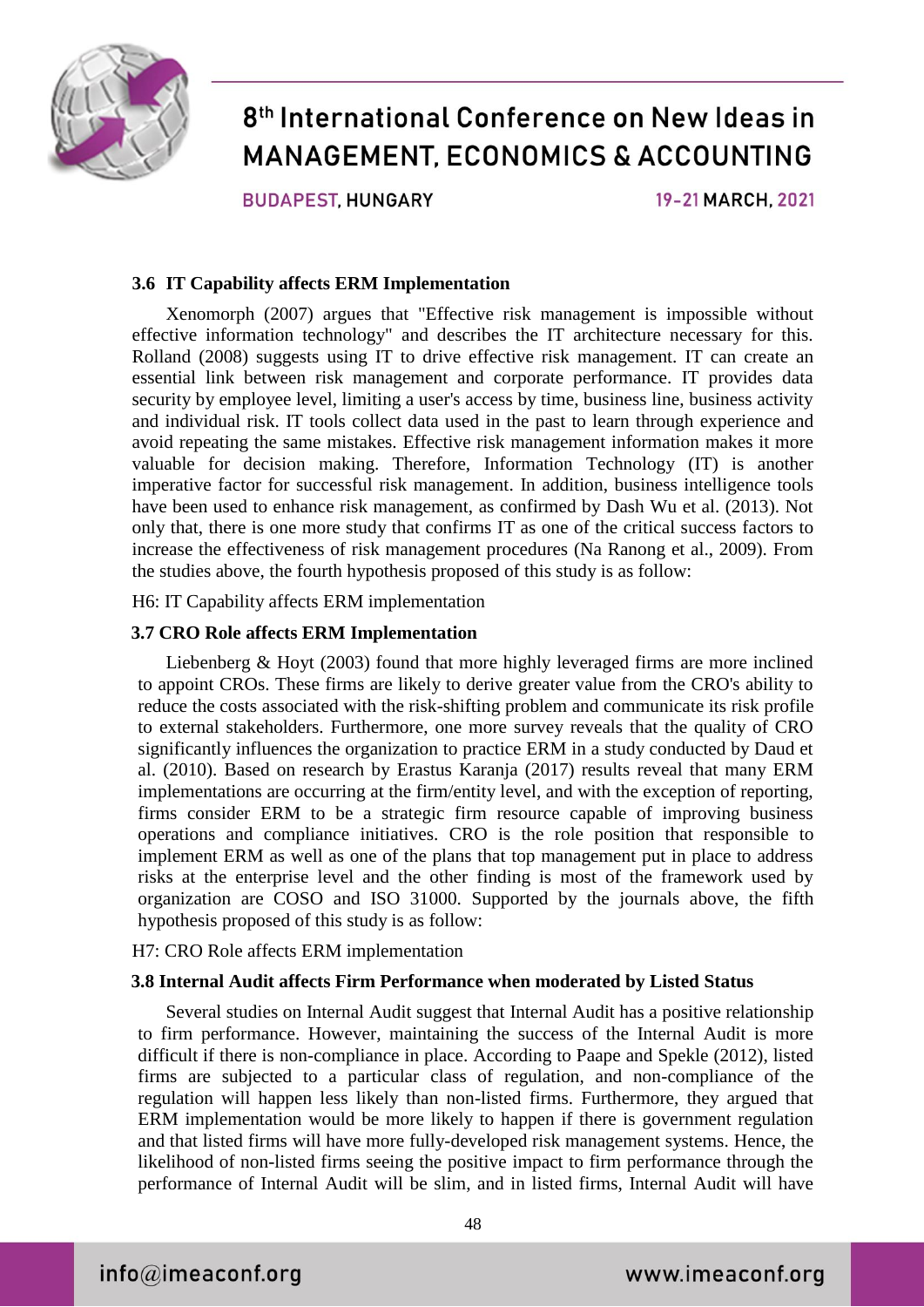

**BUDAPEST HUNGARY** 

19-21 MARCH, 2021

more significant influence to the firm performance as they tend to be more compliant and have a more fully-developed risk management practices in place. Therefore, the eighth hypothesis proposed of this study is as follow:

H8: Internal Audit affects Firm Performance if moderated by Listed Status

#### **3.9 IT Capability affects Firm Performance when moderated by Listed Status**

It can be seen from the studies above that IT Capability holds a vital role in firm performance. However, smaller companies or non-listed firms are not likely to have a complete IT Capability in place due to the enterprise's budget and/or complexity. They also tend to not have a fully regulated Information and Communication Technology policies and procedures in place. Several studies suggest that IT Capability significantly affects firm performance as it helps the company in streamlining the business process and enabling real-time communication. Listed firms are likely to benefit from this factor as they tend to have a fully developed IT Capability in place to support the business due to their company size or complexity. Furthermore, IT Capability in listed firms will likely be more comprehensive, as they usually have complete policies and procedures that follow the applicable regulations. This is also supported by Paape and Spekle (2012), that stated that listed firms are subjected to a particular class of regulation, and non-compliance of the regulation will happen less likely than non-listed firms. Hence, the likelihood of nonlisted firms seeing the positive impact on firm performance through IT Capability's performance will be slim, and IT Capability in listed firms will have a more significant effect on firm performance than their counterparts. As such, the ninth hypothesis proposed in this study is as follow:

H9: IT Capability affects Firm Performance if moderated by Listed Status

#### **3.10 CRO Role affects Firm Performance when moderated by Listed Status**

Liebenberg and Hoyt (2003) assumed that CRO appointment would have a positive influence on firm performance. As CRO appointment means there are a dedicated department and authority to manage and oversee the overall risk enterprise. In the case of a listed firm, a study conducted by Liebenberg and Hoyt (2003) assumed that CRO appointment would positively influence firm performance, which is considered more beneficial than one that does not. As CRO appointment means there are a dedicated department and authority to manage and oversee the overall risk enterprise. This will likely happen to listed firms, as they tend to be bigger in size and more complex in nature. In these firms, CRO would likely be appointed, and policies and procedures are developed more fully. However, this would likely not to happen to non-listed firms as they tend to be smaller in size and less complex in their organizational structure. Having CRO in place is not mandatory for their case even because there are no current applicable regulations. This is supported by Paape and Spekle (2012), that stated that listed firms are subjected to a

 $info@$ imeaconf.org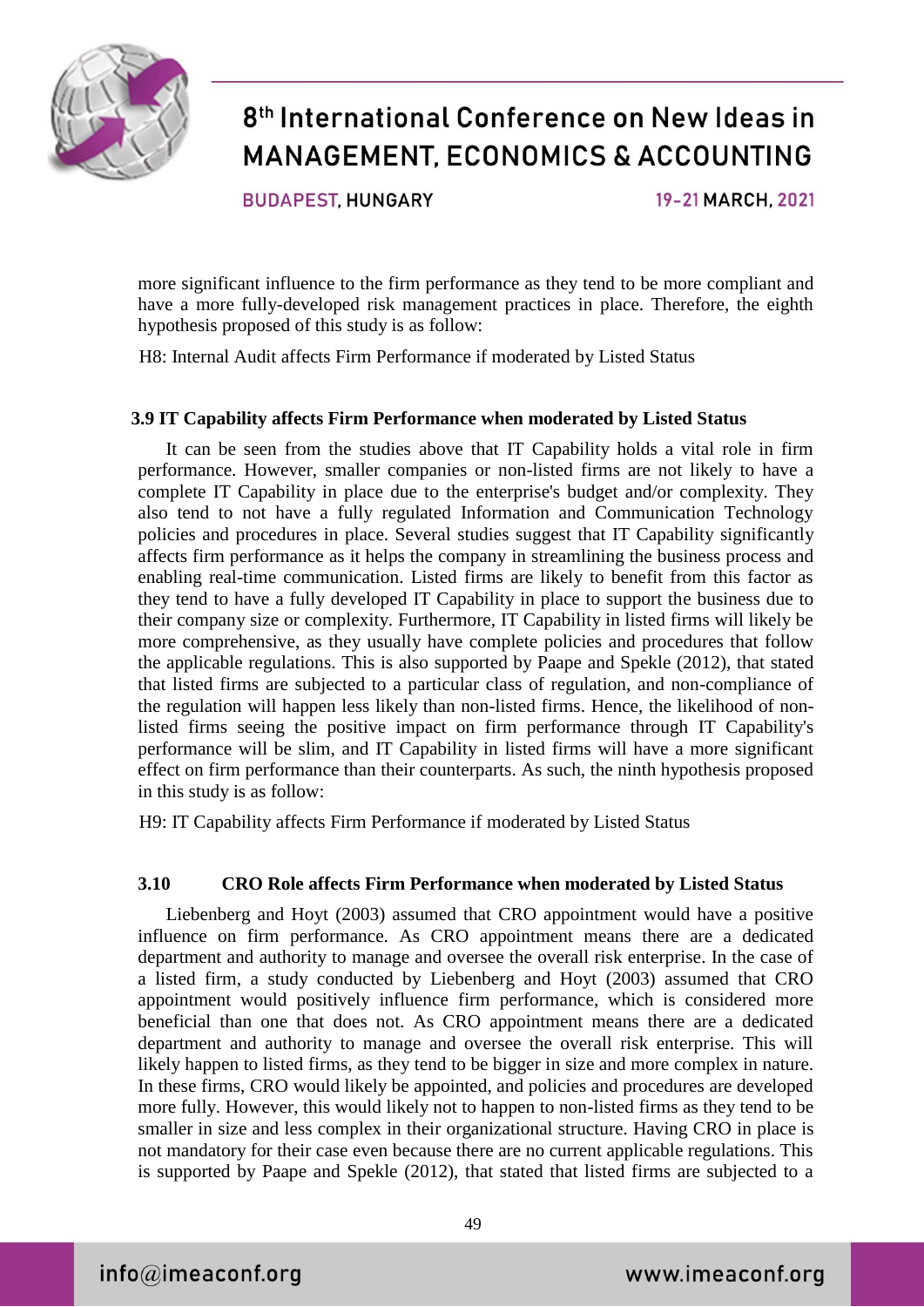

**BUDAPEST HUNGARY** 

19-21 MARCH, 2021

particular class of regulation, and non-compliance of the regulation will happen less likely than non-listed firms. Hence, the likelihood of non-listed firms seeing the positive impact on firm performance through the performance of CRO will be slim, and CRO in listed firms will have a more significant effect to firm performance than their counterparts. Therefore, the tenth hypothesis proposed of this study is as follow:

H10: CRO more significantly affects Firm Performance if moderated by Listed Status

#### **3.11 ERM Implementation affects Firm Performance when moderated by Listed Status**

According to Paape and Spekle (2012), listed status are subjected to a particular class of regulation, and non-compliance of the regulation will happen less likely than non-listed firms. The ERM implementation will be more likely to happen if there is government regulation and that listed firms will have more fully-developed risk management systems. Listed companies are also more likely to disclose their financial reports (Singhvi and Desai, 1971). Financial disclosure is included in Corporate Governance, where it is a part of risk management practices. Therefore, the listed status influences the ERM implementation in increasing firm performance. Hence, the eleventh hypothesis proposed of this study is as follow:

H11: ERM Implementation more significantly affects Firm Performance if moderated by Listed Status

### **4. Methodology**

#### **4.1 Data Collection**

This study uses purposive sampling. Purposive sampling, also known as selective sampling, is a form of non-probability sampling where researchers rely entirely on their judgment when choosing members to be involved in the study. According to Tahir (2011), purposes of sampling reduce the number of objects or people studied, the amount of energy involved, the time required, and the costs involved, make conclusions or summaries of a high number of phenomena and highlighting the general characteristics of the population. In total, there are 114 State-Owned Enterprises in Indonesia. However, only 50 companies were chosen as the unit analysis in this study. These 50 companies have been carefully selected to represent 144 companies by using purposive nonprobability sampling. In addition, there are some criteria applied to choose the SOEs. First, each of the SOEs selected should have total assets more than 250 billion rupiah. Hence, according to the asset analysis, assets of the 50 companies in 2018 amounted to Rp 8.000 billion, whereby if the assets of all 114 companies were combined, the total was only Rp 8,300 billion. Therefore, it can be seen that these 50 companies have represented more than 90% of the assets. Second, as the researcher would like to examine the listed status as the moderating variable in this study, 19 companies from the sample chosen were listed companies. The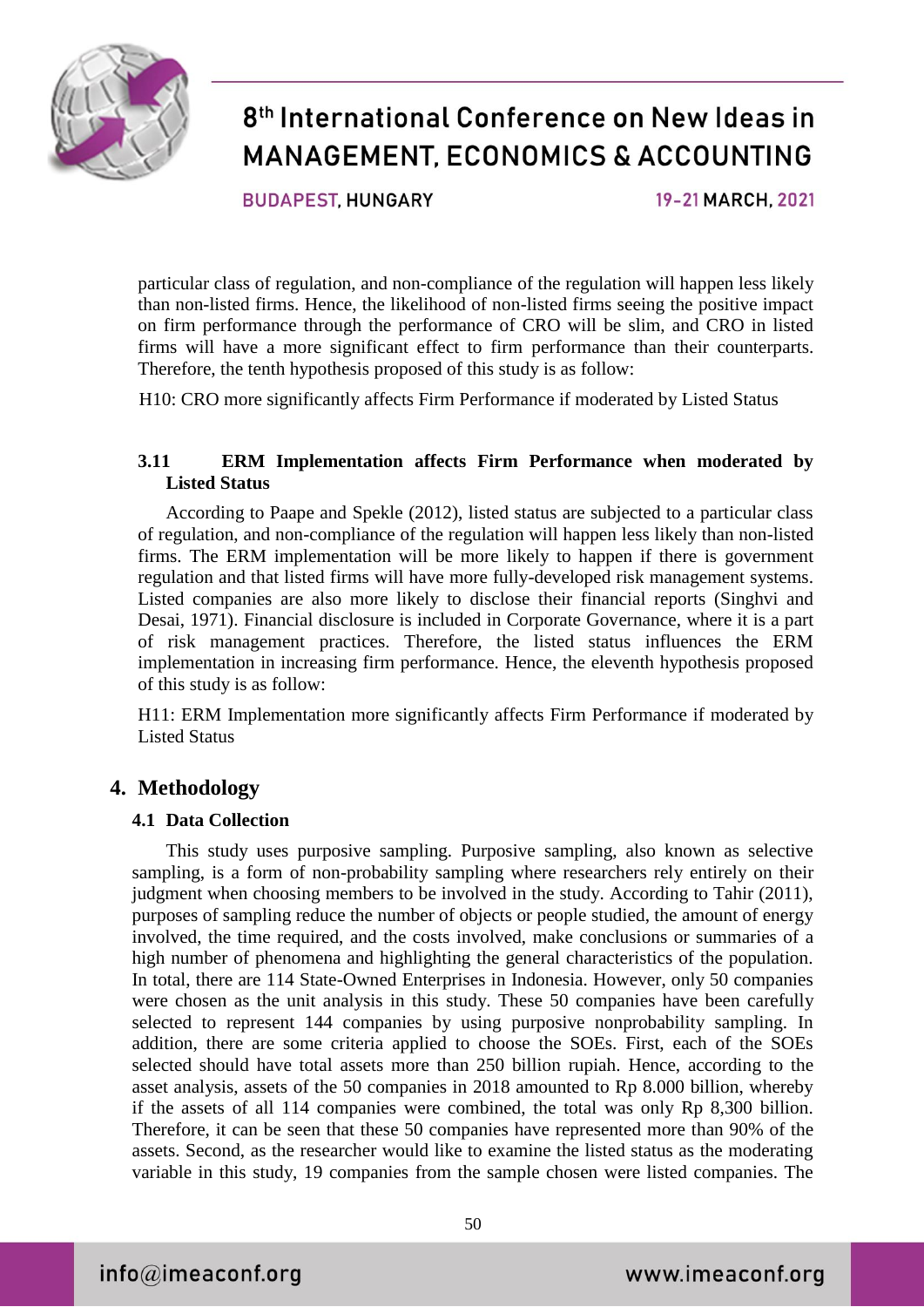

**BUDAPEST HUNGARY** 

19-21 MARCH, 2021

target respondent is the representative of the company with the minimum position of Manager. Respondent of the sample is defined as Managers to Board of Director members or personnel of SOEs in Indonesia who involved directly in ERM implementation and adoption process. These involvements will help increase the validity of their response to each indicator in questions and reduce bias if they encounter different ERM implementation experiences. Full questionnaires for interview purpose can be seen in Appendix 1 and Appendix 2 shows the list of target companies and a number of samples.

#### **4.2 Measures**

In this study, all indicators in the questionnaire are developed based on the previous studies. Additional demography data will be required such as age, gender, and education level. Some part of the questions will be asked to the respondents by using a six pointscale of Likert (strongly disagree – strongly agree), some others will be using interval scale and the rest by using binary scale (see Appendix 1). There are five latent variables IT Capability (ITC), Internal Audit (IA), CRO Role (CRR), ERM Implementation (ERM), and Firm Performance (FP) used in this study (see Appendix 1).

#### **4.3 Data Analysis**

Data analysis in this study used Structural Equation Modeling (SEM). SEM is a multivariate statistical analysis technique which enables researchers to incorporate unobservable variables measured indirectly by indicators variables. SEM refers to a family of procedures (Kline, 2005) that is primarily used to test theoretical models involving proposed causal associations among a set of variables (Schumaker & Lomax, 2016; Manurung, 2019). PLS-SEM is a structural equation modelling method that allows users to estimate complicated cause-effect relationships with latent variables. PLS-SEM has been widely applied in the following fields; marketing (e.g., Henseler et al., 2009), management information system (e.g., Chin et al., 2003), organization (e.g., Sosik et al., 2009), behavioural sciences (e.g., Bass et al., 2003), and business strategy (e.g., Hulland, 1999). SEM can be decomposed into two sub-models, which are measurement model and structural model. Measurement models define a relationship between observed variables (OVs) and their latent variable (LV). The structural model defines relations among latent variables (LVs). In this study, we chose Covariance-based SEM (CB-SEM), and used SmartPLS. This is a software with a graphical user interface for variance-based structural equation modelling (SEM) using the partial least squares (PLS) path modelling method (Wong, 2013).

Some criteria used in SEM as follows; the first process begins with testing the hypothesis's reliability (0.7). Not only that, but we also need to check Composite Reliability (CR) (0.7) to show how consistent each indicator is in measuring construct variables along with the communality value (0.5). Reliability is defined as the consistency of observation, whether by other observers or by the same observer at a separate time, the observation will be similar (Sekaran & Bougie, 2016). A questionnaire is deemed reliable if one's answer against a statement is consistent or stable from time to time (Ghozali,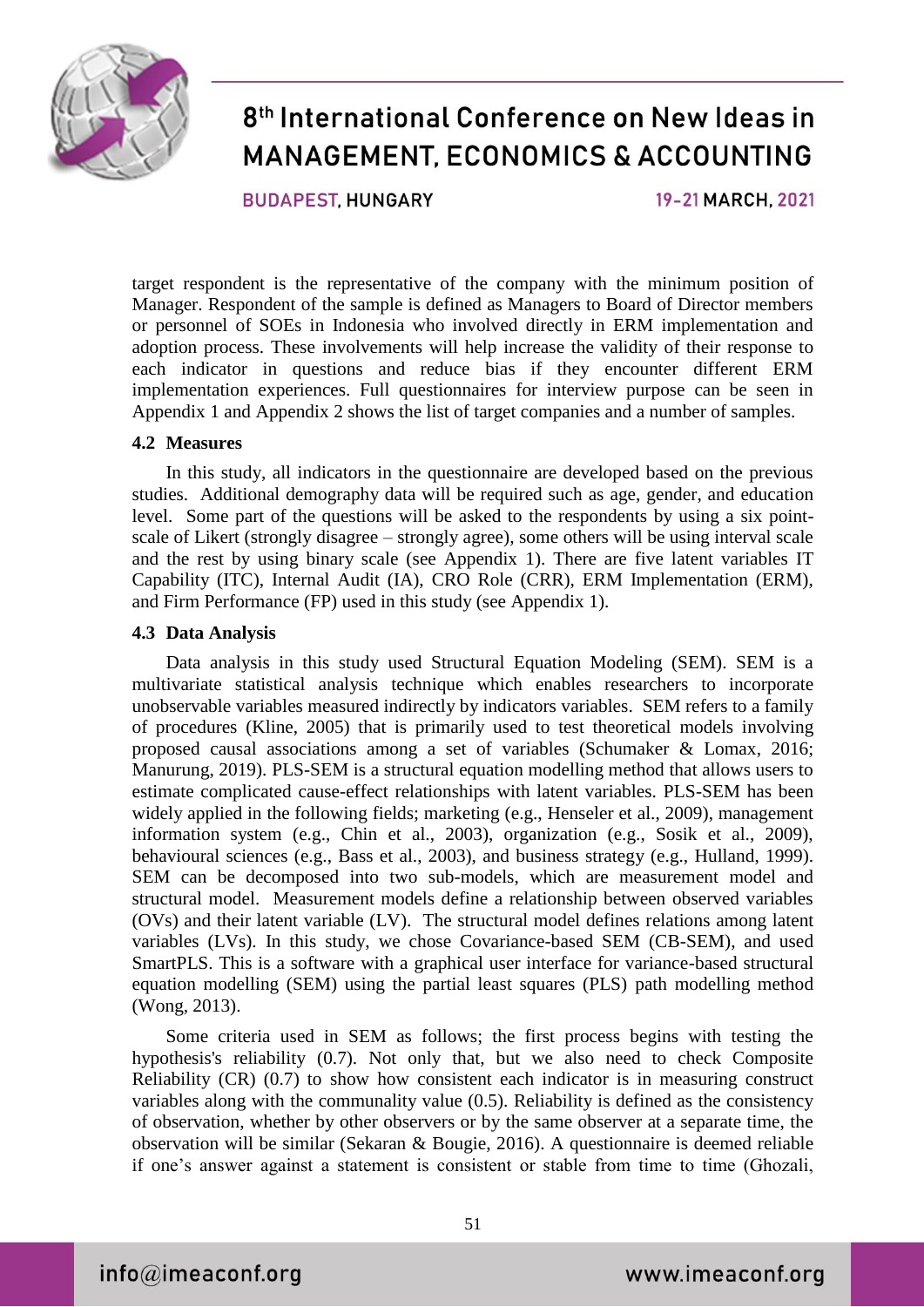

**BUDAPEST HUNGARY** 

19-21 MARCH, 2021

2011). The second process is testing validity. To check the measurement model's validity, the Average Variance Extracted (AVE) value must be above  $> 0.5$ , and its Standardized Loading Factor must be above  $> 0.7$ . Hence, the validity test is aimed to assess whether the questionnaire's questions are able to measure accurately. Validity test is conducted by comparing the value of r count to r table for a degree of freedom  $(df) = n - 2$  with alpha 0,05, in this case, n is the number of samples (Ghozali, 2011). While according to Ferdinand (2006), valid represents the ability of the instruments used in the study to measure what is intended to measure. The following are the indicators used as the base of the decision-making process whereas if r count is positive and r count  $>$  r table, then the variable is deemed valid and vice versa. The third step is to test the T-Statistics, where it is used to check each independent variable's influence towards the dependent variable (Yim, Nahm, Han, & Park, 2010). T statistics are used for deciding whether you should support or reject the null hypothesis, and it must be above 1.96 (Manurung & Budiastuti, 2019). The greater the magnitude of T statistics, the greater the evidence against the null hypothesis. The last is the outer loading used to view the correlations between the latent variable and the indicators from the outer model in SmartPLS Software. According to Hulland (1999), outer loading should be greater than 0.40 or higher. The result will be used as the base for hypotheses testing and to conclude whether the research hypotheses are accepted or not accepted.

|    |                       | $n = 50$ |      |                        | $n = 50$ | (% )           |
|----|-----------------------|----------|------|------------------------|----------|----------------|
|    |                       |          | (% ) |                        |          |                |
| 1. | Sector industry       |          |      | 5. Asset (In Bn)       |          |                |
|    | Agriculture           | 3        | 6    | $0 - 1.000$            | 2        | 4              |
|    | Construction          | 6        | 12   | $1.000 - 2.500$        |          | 2              |
|    | Financial and         | 14       | 28   | $2.500 - 5.000$        |          | 14             |
|    | Insurance             |          |      |                        |          |                |
|    | <b>ICT</b>            |          | 2    | $5.000 - 10.000$       | 5        | 10             |
|    | Mining                | 4        | 8    | $10.000 - 25.000$      | 11       | 22             |
|    | Oil and Gas           | 3        | 6    | $25.000 - 50.000$      | 10       | 20             |
|    | Processing            | 9        | 18   | $50.000 - 100.000$     | 5        | 10             |
|    | Transportation        | 10       | 20   | $100.000 - 250.000$    | 4        | 8              |
| 2. | <b>Job Position</b>   |          |      | Above than 250,000     | 5        | 10             |
|    | Director              |          | 2    | 6. Revenue (In Bn)     |          |                |
|    | Senior Vice President | 21       | 42   | $0 - 1.000$            | 3        | 6              |
|    | Vice President        | 5        | 10   | $1.000 - 2.500$        | 8        | 16             |
|    | Manager               | 19       | 38   | $2.500 - 5.000$        |          | 14             |
|    | Supervisor            | 4        | 8    | $5.000 - 10.000$       |          | 14             |
| 3. | Gender                |          |      | $10.000 - 25.000$      | 12       | 24             |
|    | Male                  | 41       | 82   | $25.000 - 50.000$      | 6        | 12             |
|    | Female                | 9        | 18   | 50.000-100.000         | 4        | 8              |
| 4. | <b>Total Employee</b> |          |      | $100.000 - 250.000$    |          | $\overline{c}$ |
|    | $0 - 1.000$           | 10       | 20   | $250.000 - 500.000$    | 2        | 4              |
|    | $1.000 - 2.500$       | 11       | 22   | 7. Profit/Loss (In Bn) |          |                |

*Table 2: Demographic Profile of the sample (n:50)*

52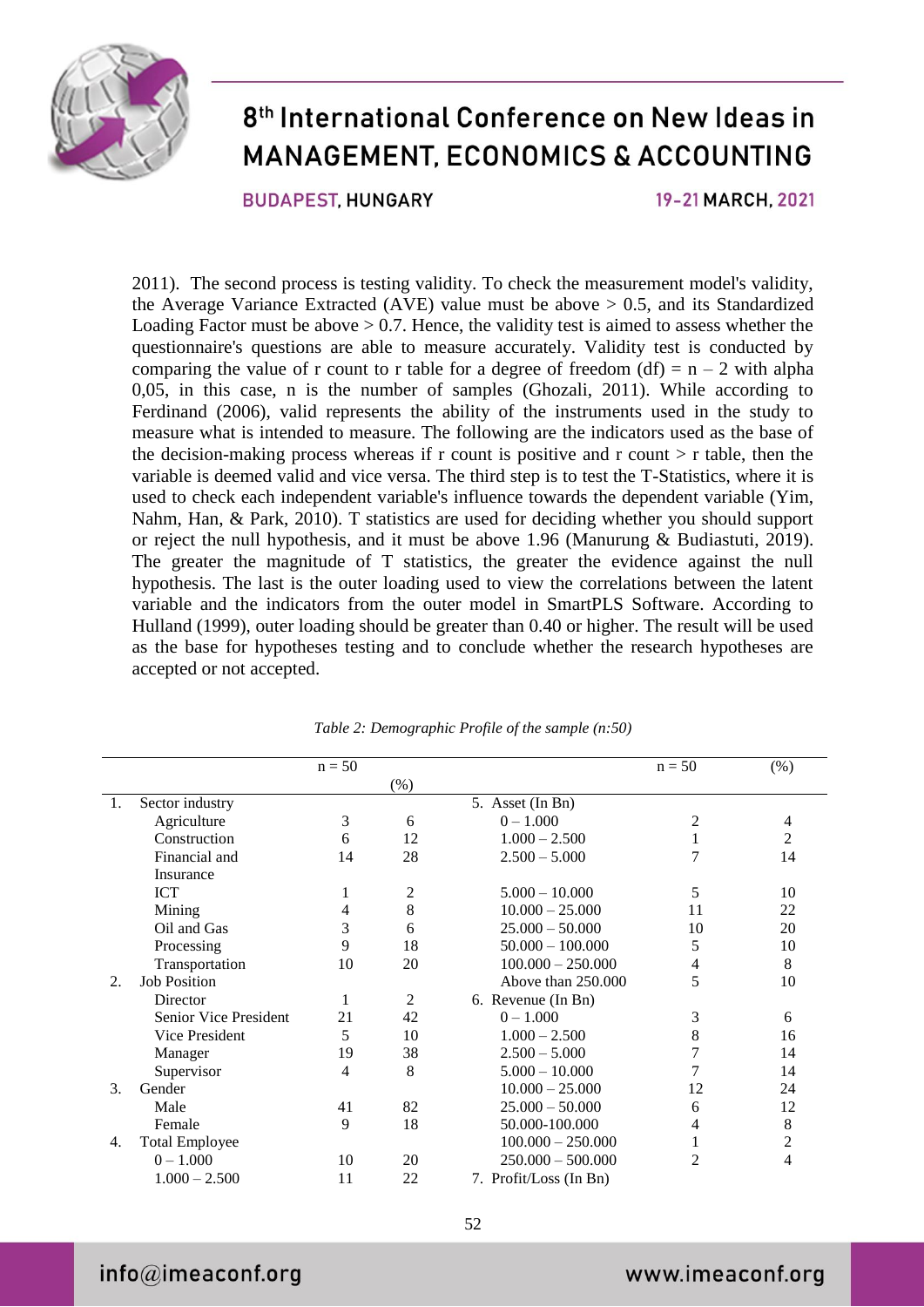

#### **BUDAPEST, HUNGARY**

19-21 MARCH, 2021

| $2.500 - 5.000$    | 9 | 18 | ${<}1.000$        | <sub>b</sub> | 12 |
|--------------------|---|----|-------------------|--------------|----|
| $5.000 - 10.000$   | 5 | 10 | $0 - 250$         | 12           | 24 |
| $10.000 - 25.000$  | 9 | 18 | $250 - 500$       | 4            | 8  |
| $25.000 - 50.000$  | 4 | 8  | $500 - 1.000$     | 6            | 12 |
| $50.000 - 100.000$ | 2 | 4  | $1.000 - 2.500$   | 11           | 22 |
|                    |   |    | $2.500 - 5.000$   |              | 10 |
|                    |   |    | $5.000 - 10.000$  |              |    |
|                    |   |    | $10.000 - 25.000$ |              |    |
|                    |   |    | $25.000 - 50.000$ |              |    |

#### **5. Research Result**

#### **5.1 Measurement model**

The confirmatory factor analysis is performed in two stages, namely: a) validity and reliability, and b) hypothesis testing. The results of first order CFA analysis are then summarized in Table 3.

| Table 3: Research Result for Validity and Reliability                        |            |            |          |             |            |            |
|------------------------------------------------------------------------------|------------|------------|----------|-------------|------------|------------|
| Latent variable                                                              | <b>SLF</b> | T-Count    | Standard | Composite   | Variance   | Conclusion |
|                                                                              | (>0.5)     |            | Error    | Reliability | Extract    |            |
|                                                                              |            |            |          | (CR)(>0.7)  | (VE)(>0,5) |            |
| <b>Internal Audit</b>                                                        |            |            |          | 0.913653    | 0.779399   | Reliable   |
| Involvement in ERM<br>Implementation (IA1)                                   | 0.898      | 44.437648  | 0.029347 |             |            | Valid      |
| Involvement in                                                               | 0.832      | 21.993865  | 0.017645 |             |            | Valid      |
| Development of ERM<br>Framework (IA2)                                        |            |            |          |             |            |            |
| Influence of the Internal<br>Audit (IA3)                                     | 0.917      | 46.807808  | 0.018729 |             |            | Valid      |
| <b>IT Capability</b>                                                         |            |            |          | 0.972519    | 0.921868   | Reliable   |
| IT as an Enabler to                                                          | 0.942      | 86.113453  | 0.011815 |             |            | Valid      |
| Manage Risk (IT1)                                                            |            |            |          |             |            |            |
| Role IT in ERM (IT2)                                                         | 0.978      | 263.314476 | 0.007221 |             |            | Valid      |
| <b>IT Enhances Risk</b><br><b>Assessment Process</b><br>(IT3)                | 0.960      | 141.863155 | 0.011587 |             |            | Valid      |
| <b>CRO</b> Role                                                              |            |            |          | 0.969575    | 0.841607   | Reliable   |
| Responsible for the<br>development a<br>standardized ERM<br>Framework (CRO1) | 0.917      | 52.132898  | 0.008013 |             |            | Valid      |
| Responsible for the<br>implementation of                                     | 0.930      | 61.214263  | 0.007860 |             |            | Valid      |

### info@imeaconf.org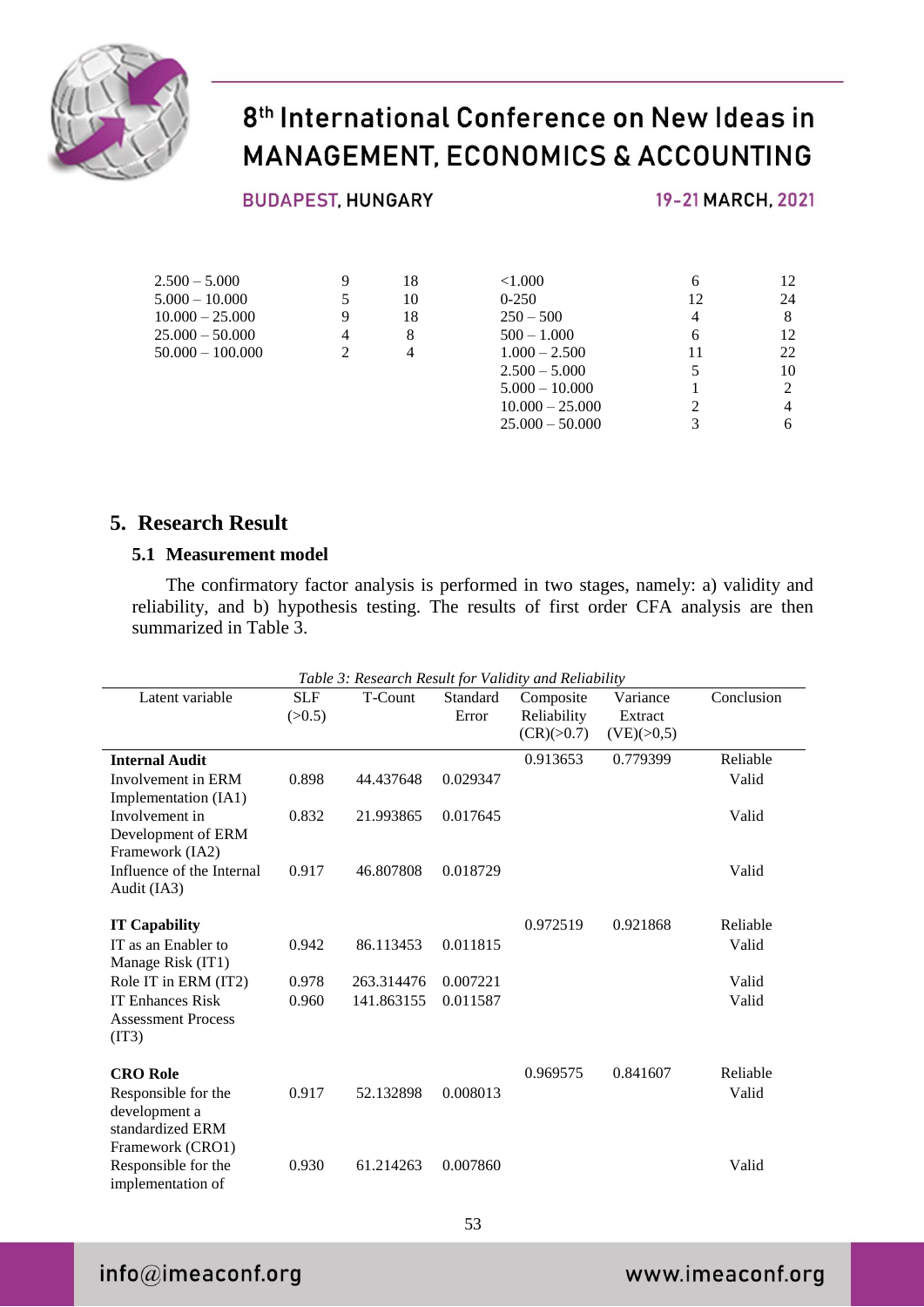

**BUDAPEST, HUNGARY** 

19-21 MARCH, 2021

| ERM (CRO2)                                                                           |       |           |          |          |          |          |
|--------------------------------------------------------------------------------------|-------|-----------|----------|----------|----------|----------|
| Responsible for the<br>continuation of<br>innovative ERM<br>Implementation<br>(CRO3) | 0.938 | 67.246501 | 0.006970 |          |          | Valid    |
| Responsible for<br>maintaining<br>relationships with key<br>stakeholders (CRO4)      | 0.931 | 53.230982 | 0.008215 |          |          | Valid    |
| Responsible to oversee<br>compliance (CRO5)                                          | 0.900 | 28.443407 | 0.009611 |          |          | Valid    |
| Responsible to maintain<br>a cost benefit of the<br>ERM implementation<br>(CRO6)     | 0.887 | 23.106839 | 0.010959 |          |          | Valid    |
| <b>ERM</b> Implementation                                                            |       |           |          | 0.905838 | 0.620057 | Reliable |
| <b>ERM</b> Implementation<br>Stages (ERM1)                                           | 0.744 | 14.433910 | 0.012267 |          |          | Valid    |
| <b>Objective Setting</b><br>(ERM2)                                                   | 0.805 | 15.995549 | 0.017157 |          |          | Valid    |
| <b>Risk Identification</b><br>(ERM3)                                                 | 0.870 | 27.751494 | 0.013238 |          |          | Valid    |
| <b>Risk Monitoring</b><br>(ERM4)                                                     | 0.805 | 24.566288 | 0.015089 |          |          | Valid    |
| Risk Response (ERM5)                                                                 | 0.887 | 43.343936 | 0.015644 |          |          | Valid    |
| <b>Risk Reporting</b><br>Frequency (ERM6)                                            | 0.572 | 8.650783  | 0.020245 |          |          | Valid    |
| <b>Firm Performance</b>                                                              |       |           |          | 0.961937 | 0.835184 | Reliable |
| Finance and<br>performance (FP)                                                      | 0.827 | 16.599273 | 0.013526 |          |          | Valid    |
| <b>Customer Relationship</b><br>(CR)                                                 | 0.938 | 61.577565 | 0.007279 |          |          | Valid    |
| Organizational<br>Effectiveness (OE)                                                 | 0.954 | 91.999547 | 0.008999 |          |          | Valid    |
| People Development<br>(PD)                                                           | 0.941 | 84.168809 | 0.011134 |          |          | Valid    |
| Future Initiatives (FP5)                                                             | 0.902 | 45.363614 | 0.008962 |          |          | Valid    |

The validity and reliability result in Table 3 demonstrates that all SFL of the latent variable score (LVS) exceed 0.50 (from 0.572 to 0.978), indicating good validity. The CR values of the constructs all exceed the 0.70 value (from 0.90 to 0.97), and the VE values for all constructs exceed 0.50 (from 0.62 to 0.92), indicating good reliability.

#### **5.2 Hypothesis testing**

The structural model analysis is performed to determine whether a research hypothesis is accepted or rejected. The hypothesis is accepted if the t-value  $> 1.96$ , with a positive or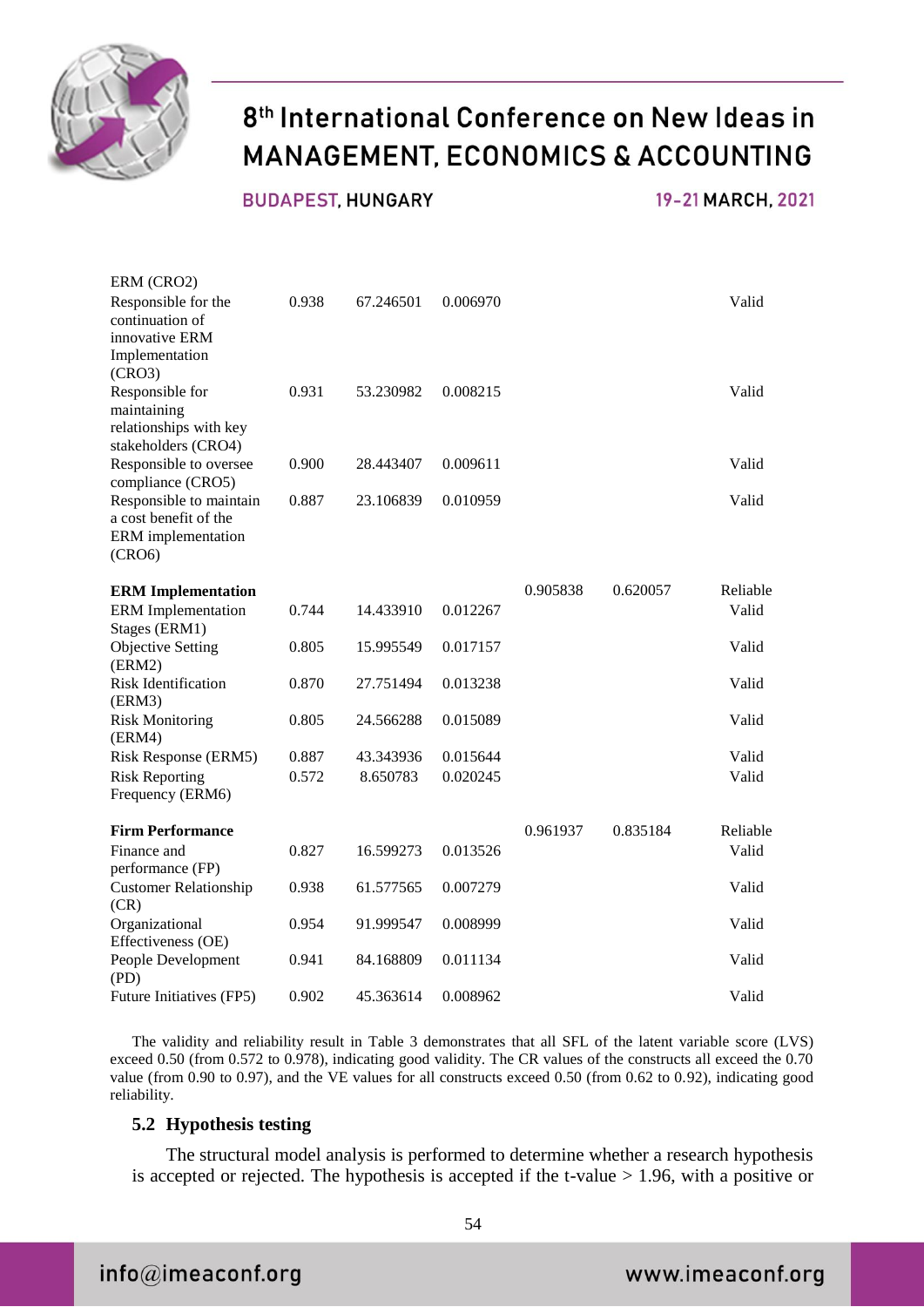

**BUDAPEST HUNGARY** 

19-21 MARCH, 2021

negative coefficient. The results of hypothesis tests are summarized in Table 2 and the structural equation modelling result is shown in Figure 2. Tables 4 show the direct and total effect of the model to be used to analyse further the research model.

|                                                                                                                        |                 | Standard  | Standard | $T -$             |                 |
|------------------------------------------------------------------------------------------------------------------------|-----------------|-----------|----------|-------------------|-----------------|
| Hypothesis                                                                                                             | Original Sample | Deviation | Error    | <b>Statistics</b> | Conclusion      |
| Internal Audit affects<br>$H1$ :<br>Firm Performances                                                                  | $-0.014$        | 0.1035    | 0.10359  | 0.1351            | <b>Negative</b> |
| H2: IT Capability affects Firm<br>Performance                                                                          | 0,1993          | 0.1292    | 0.1292   | 2.2239            | Positive        |
| H3: CRO Role affects Firm<br>Performance                                                                               | $-0.123$        | 0.1516    | 0.1516   | 0.8105            | <b>Negative</b> |
| H4: ERM Implementation<br>positively affects Firm<br>Performance                                                       | 0,4875          | 0.0845    | 0.0845   | 8.3060            | Positive        |
| H5: Internal Audit<br>affects<br>ERM implementation                                                                    | 0,2569          | 0.1125    | 0.1125   | 3.2866            | Positive        |
| H6:<br>IT<br>Capability<br>affects<br>ERM implementation                                                               | 0,179           | 0.0123    | 0.0912   | 1.9655            | Positive        |
| H7: CRO Role affects ERM<br>implementation                                                                             | 0,2590          | 0.1460    | 0.1460   | 2.5513            | Positive        |
| H8: Internal Audit affects<br>Performance<br>if<br>Firm<br>moderated by Listed Status                                  | 0,3722          | 0,9416    | 0,9416   | 0,3954            | <b>Negative</b> |
| H9: IT Capability affects Firm<br>Performance if moderated by<br><b>Listed Status</b>                                  | 1,1863          | 1,0118    | 1,0118   | 8,1394            | Positive        |
| H10: CRO more significantly<br>affects Firm Performance if<br>moderated by Listed Status                               | $-0.8411$       | 1,2152    | 1,2152   | 4,8062            | Positive        |
| H11: ERM Implementation<br>significantly<br>affects<br>more<br>Performance<br>if<br>Firm<br>moderated by Listed Status | $-0.5830$       | 1,2576    | 1,2576   | 3,2193            | Positive        |

*Table 4: Path Coefficient (Results from 50 Indonesian SOEs)*

Herewith the explanation from the result of Table 4

- 1. The first hypothesis to be tested is the direct effect of Internal Audit on Firm Performance. Based on the outcome, Internal Audit has no effect on Firm Performance. With T-Statistics value of 0,135169 whereby it is lower than T-table (1,96), it can be concluded that Internal Audit influence is negative towards Firm Performance.
- 2. Hypothesis 2 indicates the relationship of IT Capability on Firm Performance. Based on the results of testing the third hypothesis, it was stated that the coefficient (0.287) is

 $info@$ imeaconf.org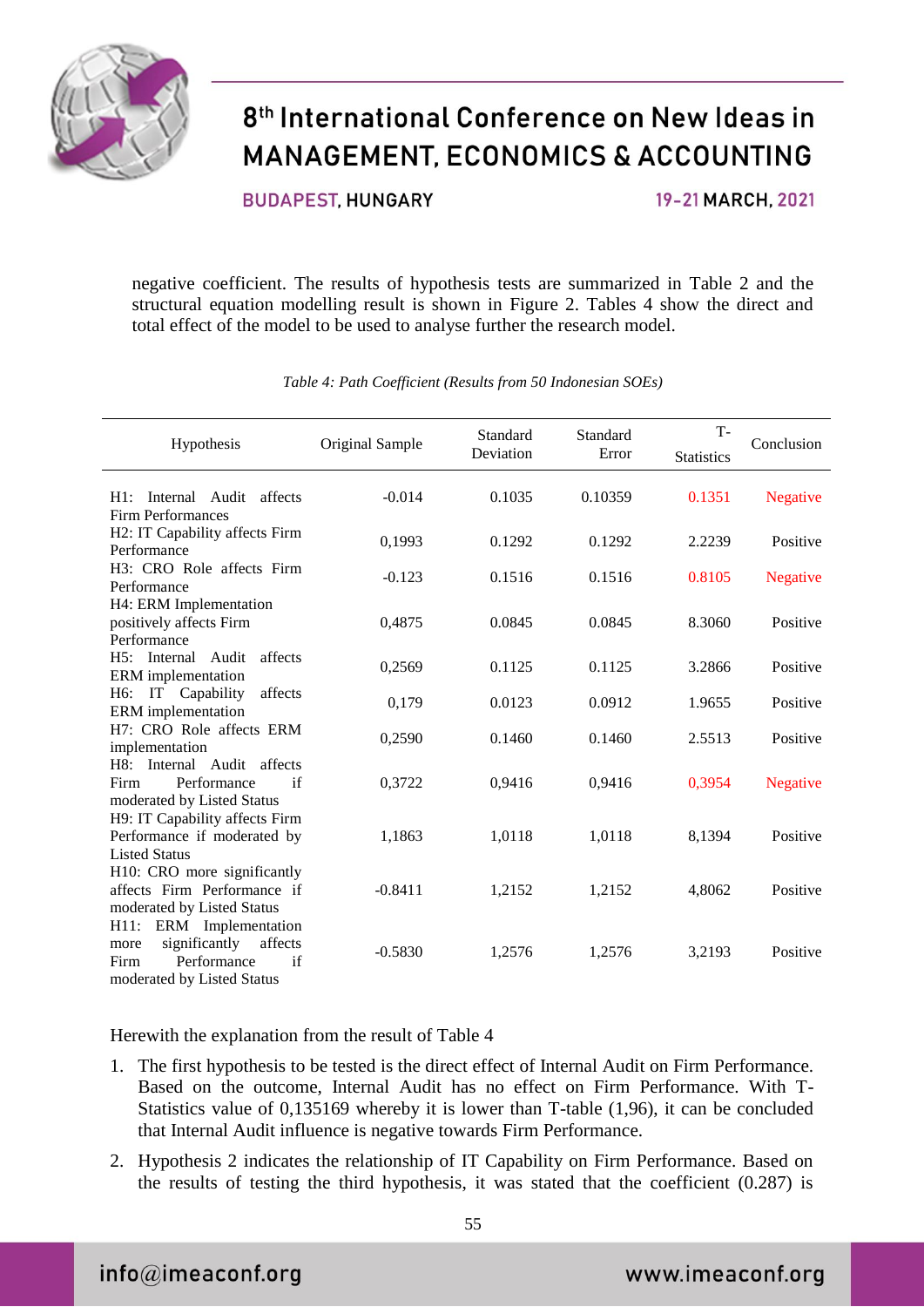

**BUDAPEST, HUNGARY** 

19-21 MARCH, 2021

positive and T statistics (2,223936) is greater than T table (1,96). Therefore, it can be concluded that IT Capability influence is positive towards Firm Performance.

- 3. The third hypothesis to be tested is the direct effect of CRO on Firm Performance. Based on the outcome, CRO has no effect on Firm Performance. With T-Statistics value of 0,810594 whereby it is lower than T-table (1,96), it can be concluded that CRO influence is negative towards Firm Performance.
- 4. Hypothesis 4 indicates the relationship of Internal Audit on Enterprise Risk Management. Based on the results of testing the second hypothesis, it was found that the coefficient (0.370) is positive and T statistics (3,286634) is greater than T table (1,96). Therefore, it can be concluded that Internal Audit influence is positive towards Enterprise Risk Management.
- 5. Hypothesis 5 indicates the relationship of IT Capability on Enterprise Risk Management. Based on the results of testing the fourth hypothesis, it was stated that the coefficient  $(0.179)$  is positive and T statistics  $(1,965515)$  is greater than T table  $(1,96)$ . Therefore, it can be concluded that IT influence is positive towards Enterprise Risk Management.
- 6. Hypothesis 6 indicates the relationship of CRO on Enterprise Risk Management. Based on the results of testing the fifth hypothesis, it was stated that the coefficient (0.373) is positive and T statistics (2,551388) is greater than T table (1,96). Therefore, it can be concluded that CRO influence is positive towards Enterprise Risk Management.
- 7. Hypothesis 7 indicates the relationship of Enterprise Risk Management on Firm Performance. Based on the results of testing the seventh hypothesis, it was stated that the coefficient (0.702) is positive and T statistics (8,306091) is greater than T table (1,96). Therefore, it can be concluded that Enterprise Risk Management influence is positive towards Firm Performance.
- 8. Listed status function as moderator between the effect of Internal Audit on Firm Performance is negative. Based on the outcome, Internal Audit has no effect on Firm Performance. With T-Statistics value of 0.3954 whereby it is lower than T-table (1.96), it can be concluded that Internal Audit has no impact on Firm Performance.
- 9. Listed status function as a moderator between the positive influence of IT Capability on Firm Performance. This can be seen from the T-count 8.1394 which is greater than T-table 1.96. The large positive coefficient of 1.1863 means that the effect of IT Capability for listed (1) companies results in a higher firm performance value than the effect of IT Capability which is not listed (0). It can also be said that the effect of IT Capability on firm performance for companies that are listed (1) is greater than the effect of IT Capability on firm performance for companies that are not listed (0).
- 10. Listed status function as a moderator between the positive influence of CRO on Firm Performance. This can be seen from the T-count value of 4.8062 which is greater than Ttable 1.96. The negative coefficient is -0.8411 reflects that CRO will have a positive effect on Firm Performance when interacting with Listed Status, the negative sign shows that the

 $info@$ imeaconf.org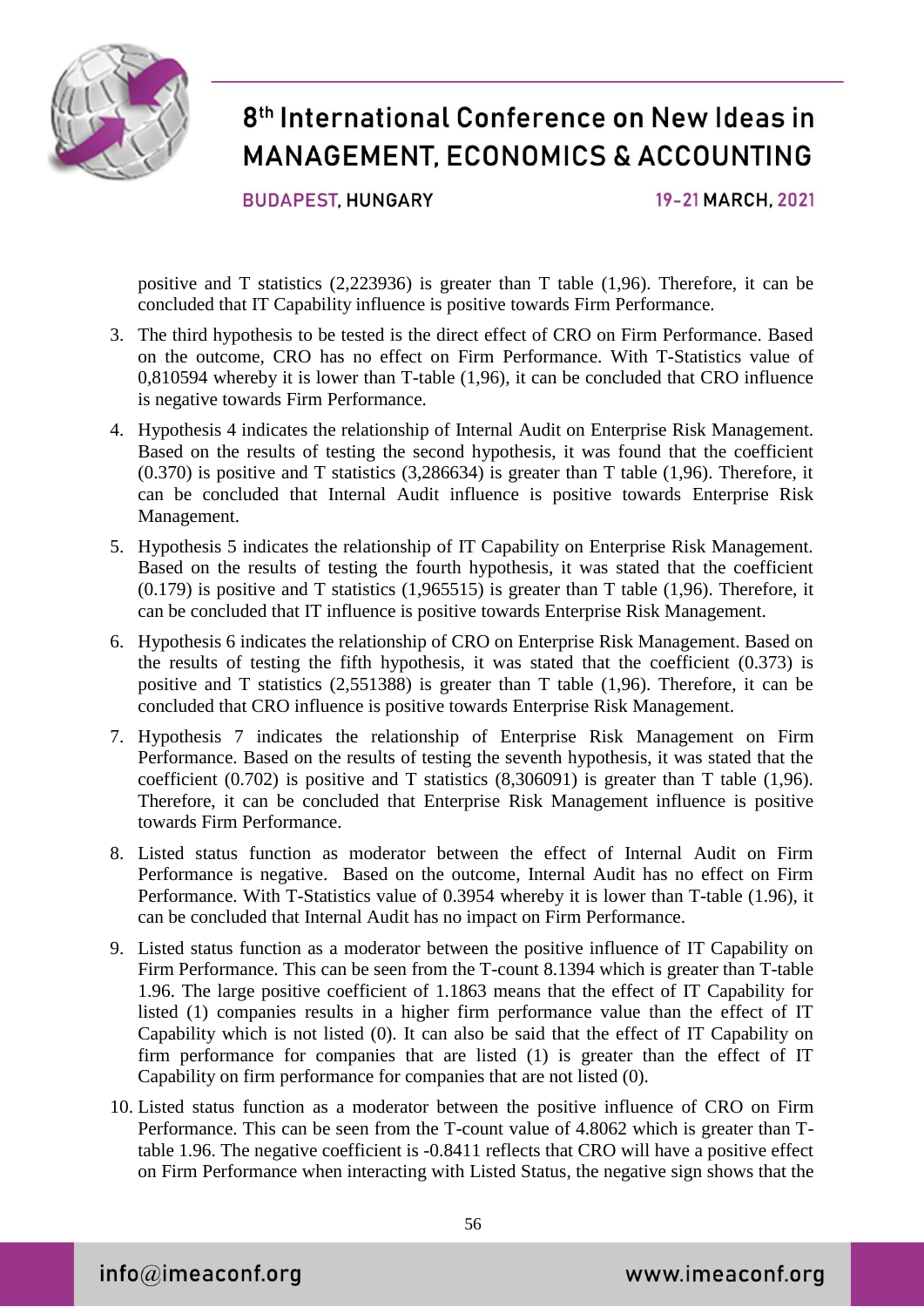

**BUDAPEST HUNGARY** 

19-21 MARCH, 2021

effect of CRO for non-listed companies (0) which results in a higher firm performance value than the effect of listed CROs (1). Hence it can also be said that the effect of CRO on firm performance for non-listed companies (0) is greater than that of CRO on firm performance for companies that are listed (1).

Listed status function as a moderator between the positive influence of ERM on Firm Performance. This can be seen from the T-count 3.2193 which is greater than T-table 1.96. The negative coefficient is -0.5830, which means that the effect of ERM for non-listed companies (0) results in a higher Firm Performance value than the effect of ERM that is listed (1). It can also be said that the effect of ERM on Firm Performance for non-listed companies (0) is greater than the effect of ERM on Firm Performance for companies that are listed (1).

*Table 5: Total Effect*

|                            |                    | Tuble 5. Tolui Liject |                   |                                |            |  |  |
|----------------------------|--------------------|-----------------------|-------------------|--------------------------------|------------|--|--|
| Hypothesis                 | Original<br>sample | Standard<br>Deviation | Standard<br>Error | <b>T-</b><br><b>Statistics</b> | Conclusion |  |  |
|                            |                    |                       |                   |                                |            |  |  |
| H1: Internal Audit affects | 0,245753           | 0,145948              | 0,145948          | 1,68384                        | Rejected   |  |  |
| <b>Firm Performances</b>   |                    |                       |                   |                                |            |  |  |
| H2: IT Capability affects  |                    |                       |                   |                                |            |  |  |
| Firm Performance           | 0,413218           | 0,135801              | 0,135801          | 3,042816                       | Accepted   |  |  |
| H3: CRO Role affects Firm  |                    |                       |                   |                                |            |  |  |
| Performance                | 0,138716           | 0,198485              | 0,198485          | 0,698872                       | Rejected   |  |  |
| H4: ERM Implementation     |                    |                       |                   |                                |            |  |  |
| positively affects Firm    | 0,701947           | 0,08451               | 0,08451           | 8,306091                       | Accepted   |  |  |
| Performance.               |                    |                       |                   |                                |            |  |  |
| H8: Internal Audit affects |                    |                       |                   |                                |            |  |  |
| Firm Performance if        | 0.05361            | 0.135573              | 0.135573          | 0.395433                       | Rejected   |  |  |
| moderated by Listed Status |                    |                       |                   |                                |            |  |  |
| H9:IT Capability affects   |                    |                       |                   |                                |            |  |  |
| Firm Performance if        | 11.863             | 1,011805556           | 1,011805556       | 8.139.407                      | Accepted   |  |  |
| moderated by Listed Status |                    |                       |                   |                                |            |  |  |
| H <sub>10</sub> : CRO more |                    |                       |                   |                                |            |  |  |
| significantly affects Firm | $-0.841116$        | 0.175007              | 0.175007          | 4.806.186                      | Accepted   |  |  |
| Performance if moderated   |                    |                       |                   |                                |            |  |  |
| by Listed Status           |                    |                       |                   |                                |            |  |  |
| H11: ERM Implementation    |                    |                       |                   |                                |            |  |  |
| more significantly affects | $-0.582984$        | 0.181088              | 0.181088          | 3.219.336                      | Accepted   |  |  |
| Firm Performance if        |                    |                       |                   |                                |            |  |  |
| moderated by Listed Status |                    |                       |                   |                                |            |  |  |

Herewith the explanation from the result of Table 5

 $info@$ imeaconf.org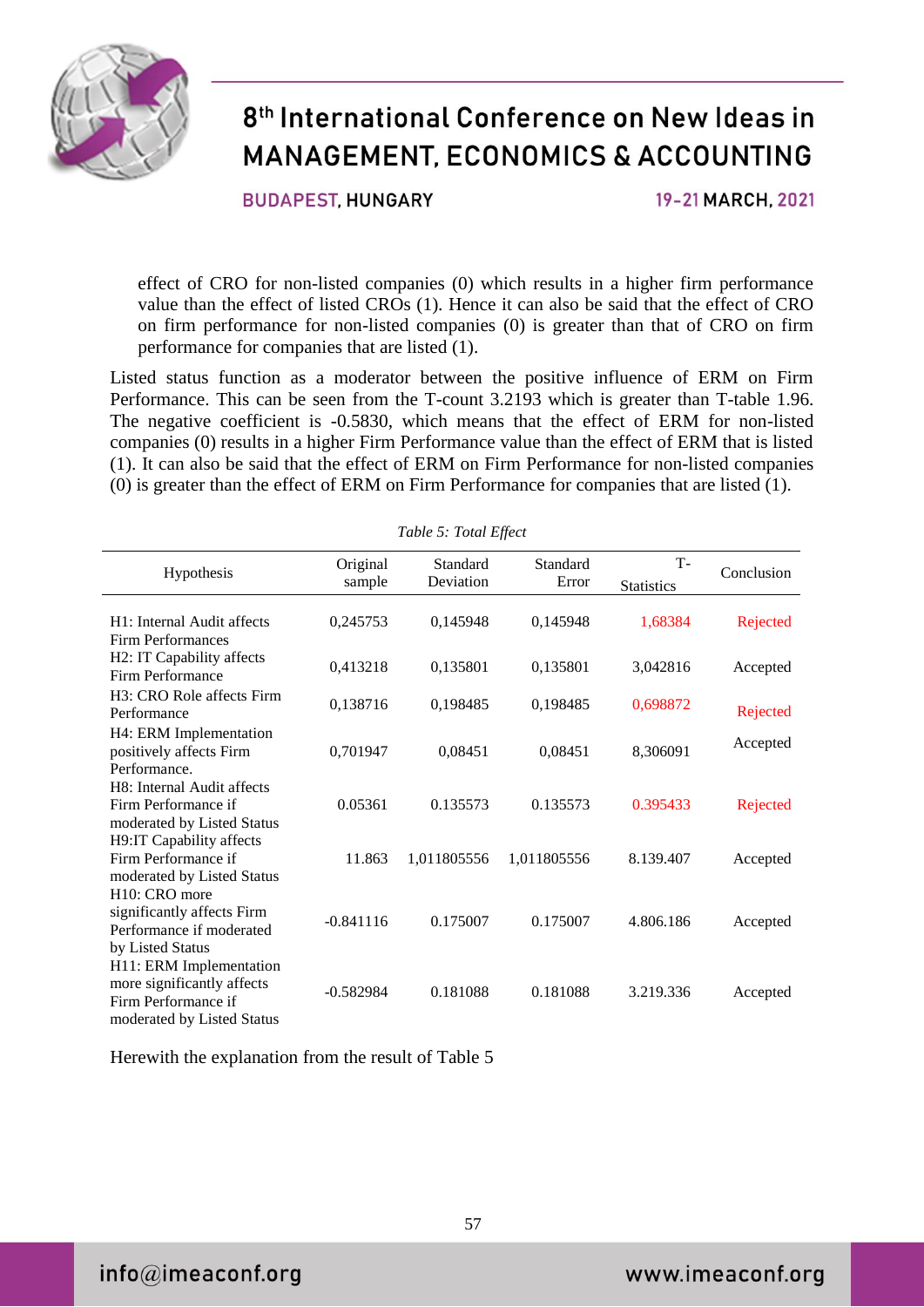

**BUDAPEST HUNGARY** 

19-21 MARCH, 2021

#### **5.3 Non-moderated Variables Implication on Enterprise Risk Management.**

Table 5 summarizes the total effect of each variable. Based on Manurung and Budiastuti, 2019. the hypothesis is accepted if the t-value  $> 1.96$ , with a positive or negative coefficient. It can be seen that the results from hypothesis testing have described that Internal Audit, IT Capability and CRO Role have significant influence on ERM and this is supported by the referred theories.

The followings are theoretical research implications based on the result of this research. Internal Audit positively affects ERM, as supported by De Zwaan et al (2011) in Internal Audit involvement in Enterprise Risk Management that mentions that IA has some impacts on the ERM implementation. IT positively affects ERM implementation, as supported by Na Ranong et al (2009) as they described that IT is one of the critical success factors to increase the effectiveness of risk management produces. It is found that having good IT capability in place will help to accelerate ERM implementation as it helps in regular and real time monitoring, especially for the companies which have many branches all over Indonesia. Hence, IT has significant influence on the ERM implementation. CRO positively affects ERM implementation, as supported by Liebenberg and Hoyt (2003), Clune and Hermanson (2005), and Yazid (2010). Liebenberg and Hoyt (2003) have mentioned that more highly leveraged firms are more inclined to appoint CROs. Having CRO in place significantly influences ERM implementation as the companies are likely to derive greater value from the CRO's ability in putting good ERM in place. This is also supported by Yazid (2010), as CRO holds influential responsibilities to maintain and drive ERM forward as he/she is the one in charge for the development of the standardized ERM, continuation of innovative ERM implementation, maintaining relationships with key stakeholders, overseeing compliance, and identifying and mitigating investment-related and other type of risks.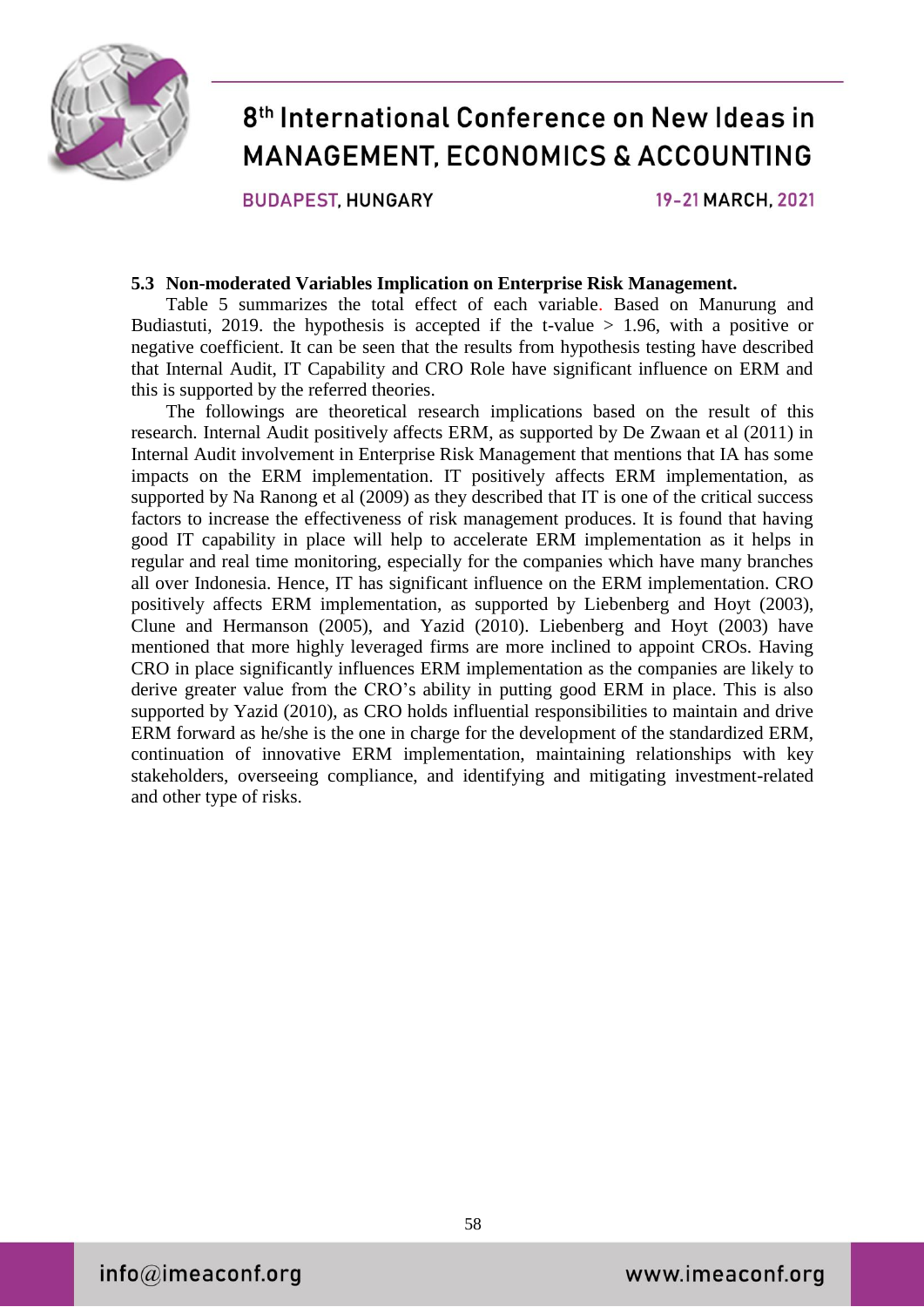

**BUDAPEST HUNGARY** 

19-21 MARCH, 2021

#### **5.4 Non-moderated Variables Implication on Firm Performance**

The results from hypothesis testing described that IT Capability and Enterprise Risk Management have significant influence on Firm Performance. On the other side, Internal Audit and CRO Role have different results where those two variables failed to give positive influence on firm performance. This research found that Internal Audit has no direct effect on Firm Performance. This is not supported by Ismail et al (2008) who found that there is significant influence of IA to firm performance. The unit analysis tested has shown result that the existence or non-existence of Internal Audit has failed to positively affect firm performance. IT has significant influence on Firm Performance, as supported by Na Ranong et al (2009) as the result shows that having good technology in place will enable the companies to drive more effectiveness and efficiency in daily operations. In addition, IT also helps top management to create better informed decisions through big data and data visualization management. CRO has no direct effect to firm performance. This is not supported by Liebenberg and Hoyt (2011) which stated that companies which appointed CROs tend to be more leveraged. However, the result of this study is supported by Beasley et al (2008), which found that CRO appointment determines positive equity market reactions for non-financial firms, but not also for financial firms. Hence, CRO has failed to give significant influence on firm performance on the unit analysis tested.

#### **5.5 Moderated Variables Implication on Firm Performance**

#### **5.5.1 Internal Audit to Firm Performance**

In this research, it is found that Listed Status has an insignificant impact when acts as a moderator to see the effect of Internal Audit on Firm Performance. Since SOEs come in various sizes, it will impact on how the enterprise adopts the ERM as the challenges and advantages may vary. Hence, there are many differences of how mature of ERM adoption between one another. For example, large SOEs tend to face more complicated challenges and complexities as they are guided heavily by regulations issued by the market and securities due to the nature of their listed status. This will result in their lack of competitive advantage and agility to shift and make changes faster compare to their non-listed counterparts.

However, this finding does not support to previous research done by Paape and Spekle in 2012. They argued that since listed firms are highly regulated by the government, they tend to have more fully-developed risk management in place. Whereas in this research, it is found that the regulations, which was the enabling factor of ERM adoption in the previous research, becomes one of the several factors which prevent the enterprises from adopting ERM, due to strict regulations in making changes and shifts in their current risk management practices.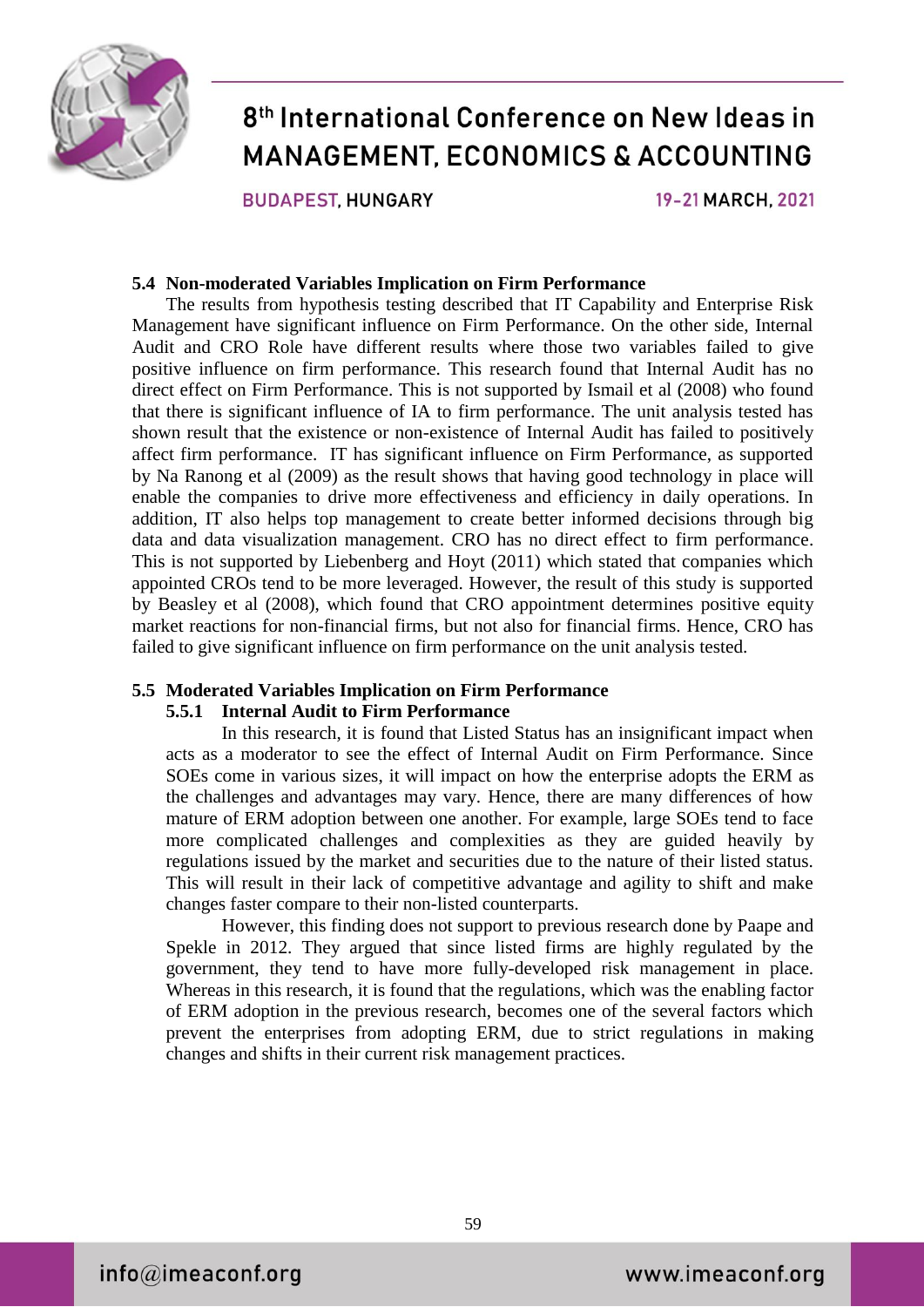

**BUDAPEST HUNGARY** 

19-21 MARCH, 2021

#### **5.5.2 IT Capability to Firm Performance**

When moderated by Listed Status, the result shows that IT Capability has a significant influence on Firm Performance. This can be seen from the t count 8.1394 which is greater than T-table 1.96. The large positive coefficient of 1.1863 means that the effect of IT Capability for listed (1) companies results in a higher firm performance value than the effect of IT Capability which is not listed (0). It can also be said that the effect of IT Capability on firm performance for companies that are listed (1) is greater than the effect of IT Capability on firm performance for companies that are not listed (0). This result supports the findings from previous study done by Paape and Spekle (2012) who stated that listed firms are likely to see the positive impact from ERM implementation as they tend to have more fully developed ERM in place. In this study, it is true that IT Capability has more significant effect on Firm Performance in listed companies, as they tend to have more resources in implementing more advanced IT Capability than non-listed companies. Listed companies would also benefit more from IT Capability because it would enable the companies to have Risk Management Information Systems (RMIS) to detect threats and risks earlier, predict and forecast trends and tendencies in business landscape. Moreover, these listed companies also gained competitive advantage through IT Capability in their risk management practices because IT provides great support in real-time monitoring of office branches which located all over the region and dashboard to generate visualization of key data in order to make better informed decisions for topmanagement by having more comprehensive perspective and condition of the business. On the other hand, non-listed companies tend to be smaller in size and less complicated in structure than listed companies, hence they see no urgencies in maximizing the utilization of IT Capability, especially in risk management area. Hence, IT Capability has more significant effect on Firm Performance in listed companies than non-listed companies.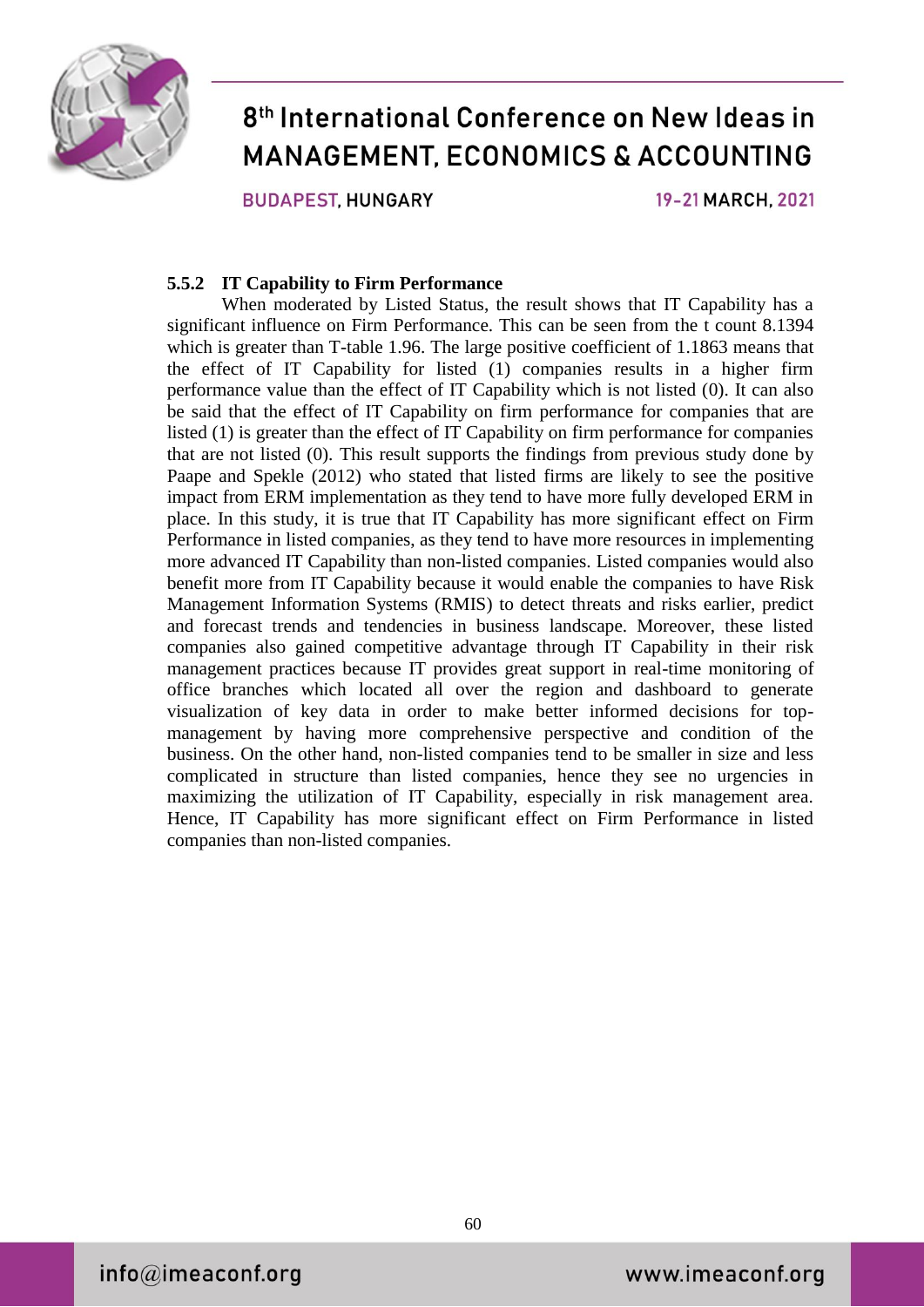

**BUDAPEST HUNGARY** 

19-21 MARCH, 2021

#### **5.5.3 CRO to Firm Performance**

Based on the research result, it is found that CRO Role has a significant influence on Firm Performance when moderated by Listed Status. This finding supports some parts of the previous study by Liebenberg and Hoyt (2003) which concluded that CRO appointment will have a positive influence on Firm Performance. However, the result shows that the presence of CRO Role has more significant impact on non-listed companies, compare to their listed counterparts. This is emphasized on the negative coefficient is -.8411 which reflects that CRO will have a significant effect on Firm Performance when interacting with Listed Status, the negative sign shows that the effect of CRO for non-listed companies (0) which results in a higher firm performance value than the effect of listed CROs (1). This further result does not support the findings of Liebenberg and Hoyt (2003) as they argued that listed companies tend to have CRO in place compare to non-listed firms due to their complexity and size. The result shows that CRO role have more significant influence for non-listed companies because they are less complicated in structure and smaller in size, thus having better agility to make changes in risk management practices. Moreover, non-listed companies are not bound to regulations as many as listed companies, giving them more flexibility to adjust and adapt to new approach. Hence, this study does not support the notion that the non-listed firms will less likely seeing the positive impact to firm performance through the performance of CRO than listed firms.

#### **5.5.4 ERM to Firm Performance**

Lastly, it is found that ERM positively influences Firm Performance, as supported by Beasley et al (2005), L. Paape (2012), and Ping and Muthuveloo (2015). Beasley et al (2005) has stated that ERM implementation may differ from one industry to another and it is consistently true in this research. In addition, L. Paape (2012) has found out that listed firms are subjected to a special class of regulation, hence noncompliance of the regulation will happen less likely than non-listed firms. Finally, this finding is also consistent with Ping and Muthuveloo (2015) that confirmed the significant influence ERM implementation has on the firm performance. Previous studies argue that listed firms tend to have more organized ERM implementation than non-listed firms. As concluded by Paape and Spekle (2002), this is likely to happen because listed firms will be encouraged to implement ERM as there are regulations which support them to do so and that these regulations will monitor and advise them accordingly so that these firms have more fullydeveloped risk management systems.

In addition, the findings of OECD survey in 2014 also support the same statement. They found that large SOEs are expected to implement identical risk management practices as it is in listed companies. In other words, they suggested that listed firms tend to have better adoption of ERM.

 $info@$ imeaconf.org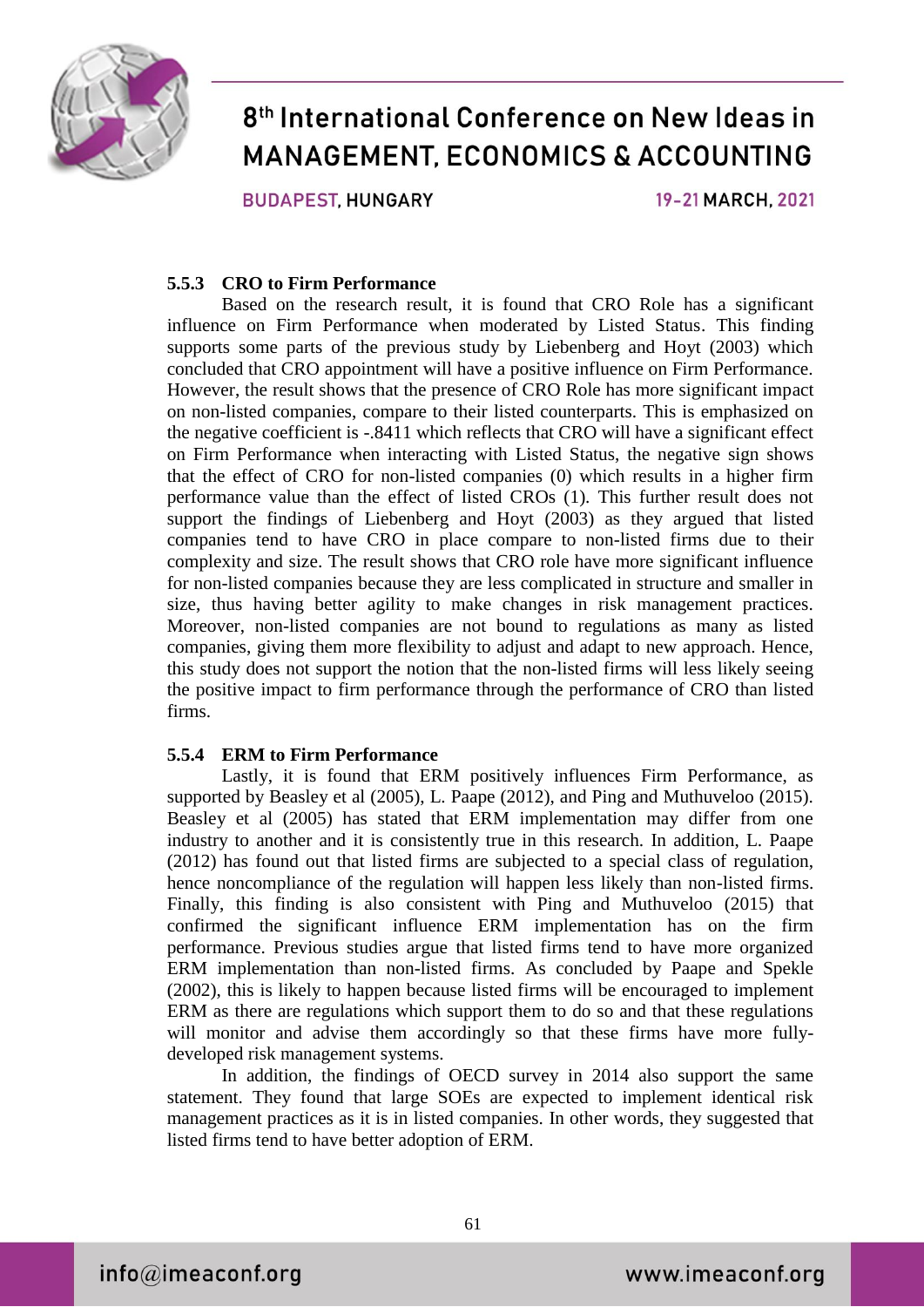

**BUDAPEST HUNGARY** 

19-21 MARCH, 2021

However, the result of this study shows different outcome from its former research. Listed status function as a moderator between the significant influence of ERM on Firm Performance. This can be seen from the t count 3.2193 which is greater than T-table 1.96. The negative coefficient is -0.5830, which means that the effect of ERM for non-listed companies (0) results in a higher Firm Performance value than the effect of ERM that is listed (1). It can also be said that the effect of ERM on Firm Performance for non-listed companies (0) is greater than the effect of ERM on Firm Performance for companies that are listed (1). Different results are achieved because in this context, listed firms may have more complicated challenges in adopting ERM implementation as they are restricted by the regulations to make any changes or shifts in their risk management practices, whereas non-listed firms tend to be more flexible and agile in embracing adjustments needed in ERM implementation.



*Figure 2: Structural Equation Modelling Result*

Path coefficient (T-stats) \*: significance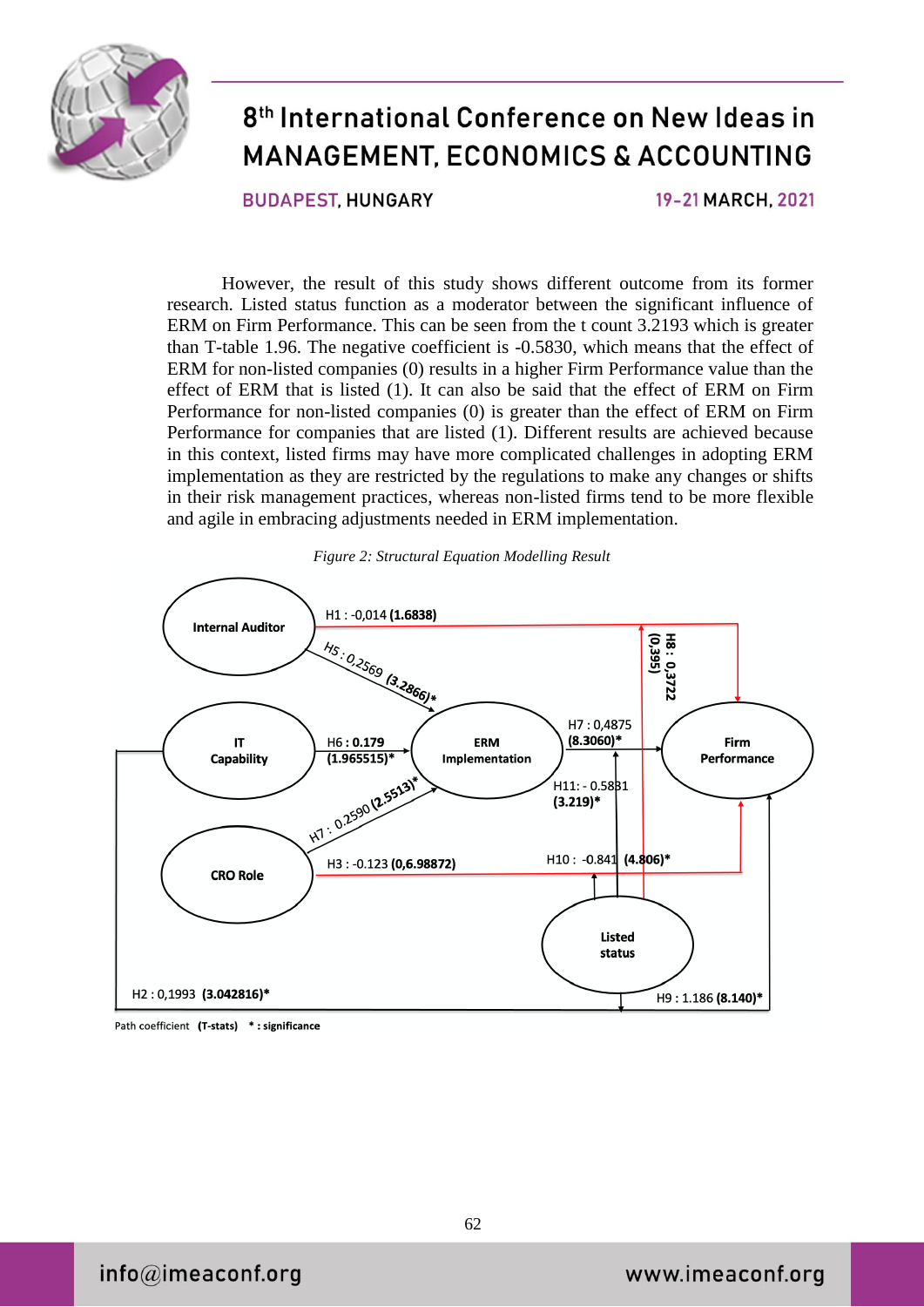

**BUDAPEST HUNGARY** 

19-21 MARCH, 2021

### **6. Discussion and Conclusion**

Risk management is inevitably needed for every organization, especially for commercial enterprises as it functions to manage upcoming and current risks in the organization. However, it is driven better towards the environment with these specific conditions known as VUCA (Volatility, Uncertainty, Complexity, and Ambiguity). As risks have become increasingly complex, usual risk management approaches become obsolete (World Economic Forum, 2018), causing a paradigm shift on how corporation see and manage risk (Lai et al., 2010). This means that managing and mitigating risks have become more important than ever for the management of enterprises nowadays. The management of the enterprises must have a helicopter view in perceiving, analyzing, and assessing risks as it must be regarded from the entire enterprise's perspective (Jie Liu, 2012). Hence, enterprises shifted to Enterprise Risk Management (ERM) which has a more holistic approach to manage risk so that it can be prevented, mitigated, and accepted with minimal loss and damage.

Currently Indonesia has 114 State-Owned-Enterprises (SOEs) which hold important roles for the growth of national economy and citizen's welfare, such as infrastructure development, human resources development, and distribution of essential groceries for the people. Due to the extent of impact and contribution given to people's welfare, SOEs are chosen as the unit analysis in this study.

This study discussed about how the implementation of ERM contributes to the performance of the SOEs. In addition, this study is done to examine which variables have the most significant influence against the performance of SOEs. We hope that the findings and results of this study can be beneficial to all stakeholders; to offer new insights on ERM implementation, CRO role, the relationship between Internal Audit (IA) and IT against ERM and company performance.

To achieve the research objectives, we have conducted hypothesis testing with the following conclusions:

1. Internal Audit has no direct effect on Firm Performance. This means that the existence or non-existence of Internal Audit has failed to significantly influence firm performance on the unit analysis tested.

2. Internal Audit positively affects ERM implementation. The existence of Internal Audit has significant influence on the ERM implementation as it encourages proper monitoring. Internal Audit also ensures that there is regular reporting to top management regarding ERM implementation so that it is properly applied.

3. IT Capability positively affects Firm Performance. Improvement in IT capability and investment in the organization has significant influence on firm performance, as IT optimizes and enhances company operations to be more effective and efficient.

4. IT Capability positively affects ERM implementation. The result has shown that IT capability has significant influence on the ERM implementation as it enables the implementation process, in regards to proper monitoring, so that monitoring can be done efficiently in real time. In addition, IT capability also contributes to the support of ERM

 $info@$ imeaconf.org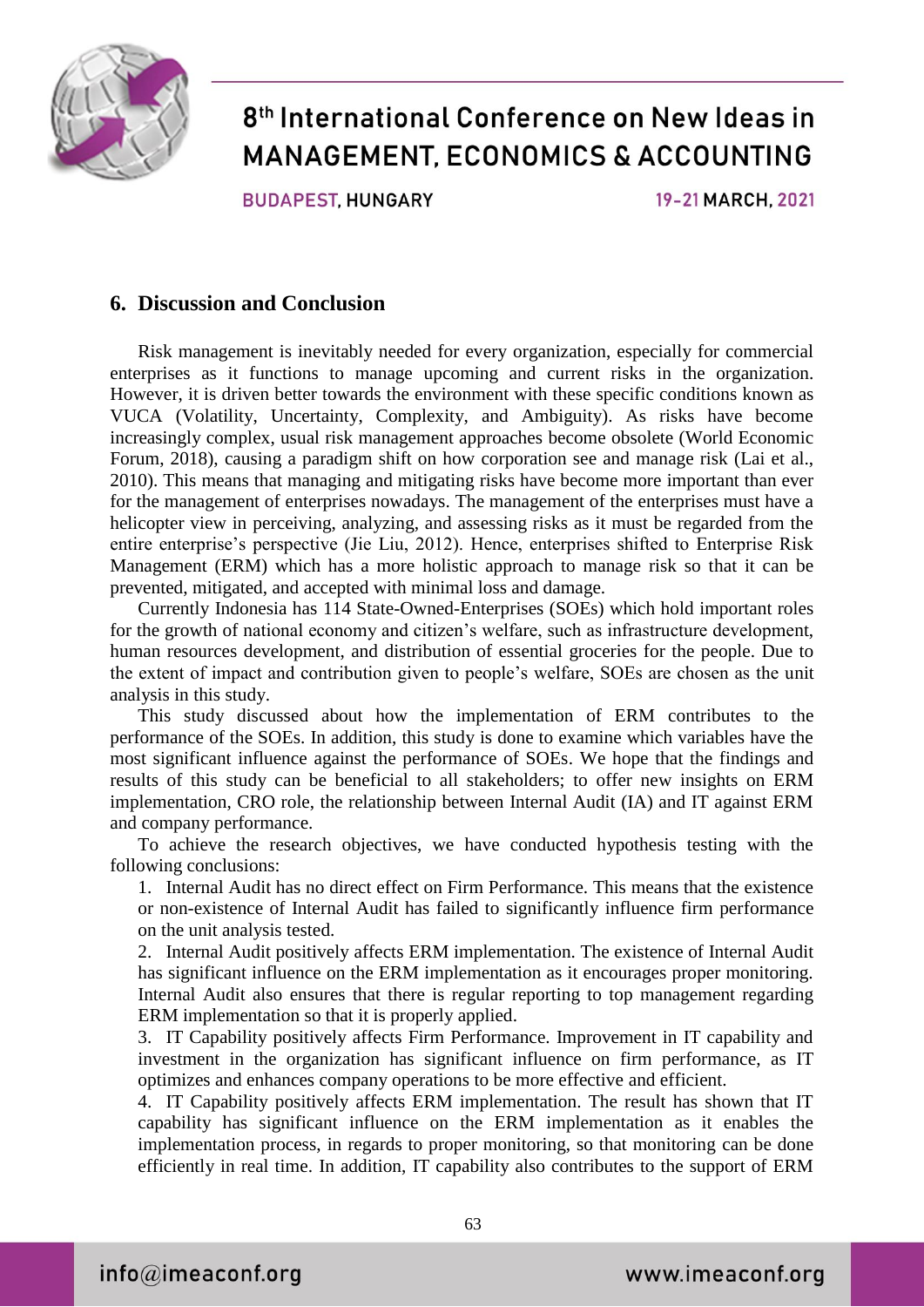

**BUDAPEST HUNGARY** 

19-21 MARCH, 2021

implementation and provides sufficient data visualization to help top management making better informed decisions regarding the implementation.

5. CRO role positively affects ERM implementation. In this study, it is proven that CRO role has significant influence on the success of ERM implementation. Companies which have CRO in place result in higher ERM maturity level as this means there is a person in charge to get the buy-in from management to apply ERM and execute ERM strategies. This also means that companies which have no CRO role tend to have lower ERM maturity level as there is no proper monitoring and direction in applying ERM practices.

6. CRO has no direct effect on Firm Performance. The existence or nonexistence of CRO has failed to significantly influence firm performance on the unit analysis tested.

7. ERM positively affects Firm Performance. ERM is found to have significant influence on the firm performance, as companies which have higher level on ERM maturity tend to perform better compare to others having lower level on ERM maturity. Having ERM in place prepares companies better in managing and mitigating risks as it provides robust approach in defining and managing risks, especially in this uncertain world.

In conclusion, Internal Audit, IT Capability and CRO Role have positive influence towards on ERM implementation. In addition, when moderated by listed status, the aforementioned variables also have significant influence on Firm Performance. Hence, these three variables have been proven to be useful and that they should be prioritized or enabled in ERM implementation to ensure the success of its reinforcement, particularly in Indonesian SOEs. Furthermore, by understanding which areas need to be improved and the upcoming challenges in implementing them, it will be of great benefit to provide SOEs a thorough guidance on the success of ERM implementation in their companies to optimize their risk management practices.

Based on the findings and implications found in this research, we drew out several beneficial recommendations for the next research, companies, and governments.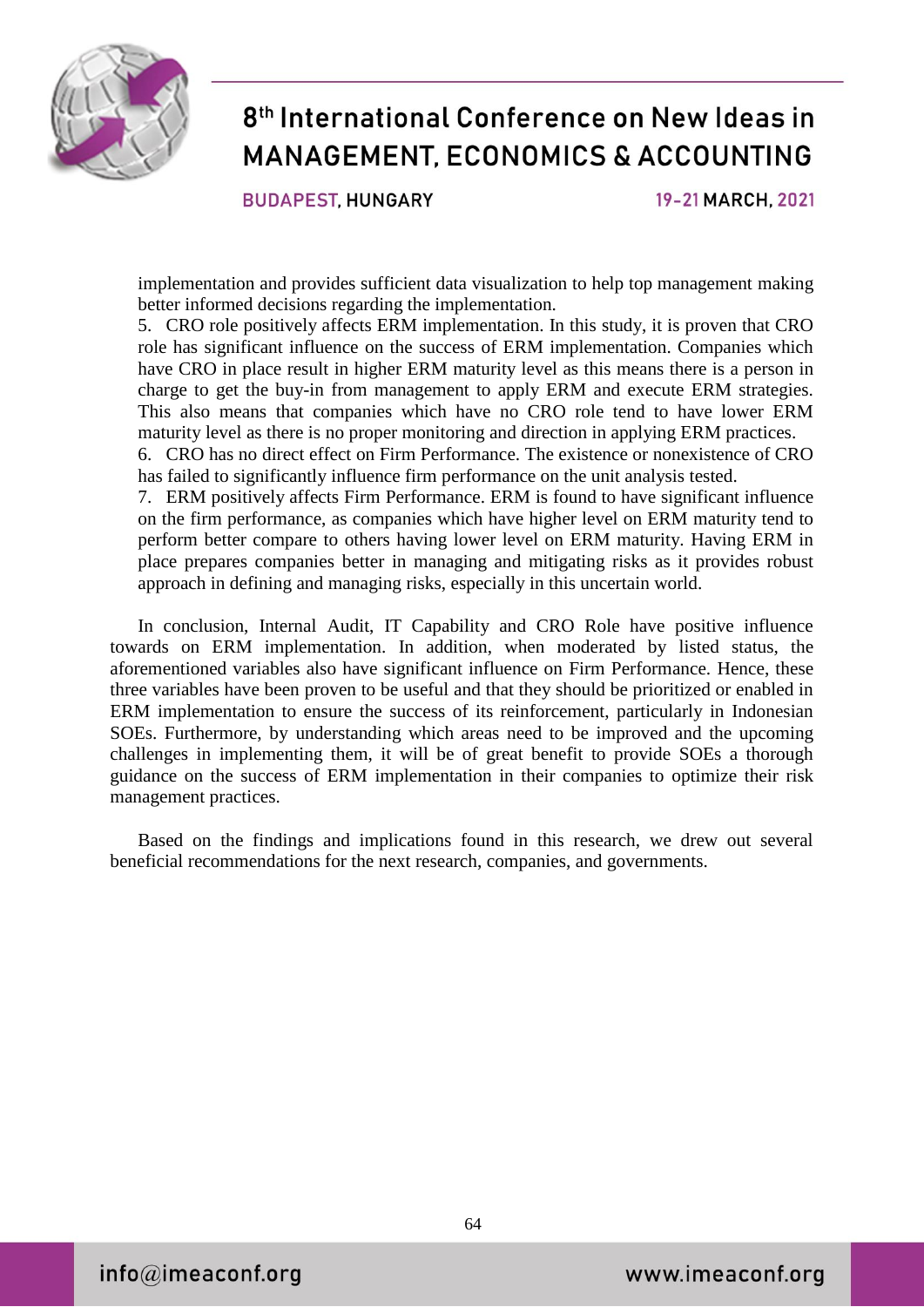

**BUDAPEST HUNGARY** 

19-21 MARCH, 2021

#### **6.1 Recommendations for the next research**

This study has some recommendations which are beneficial to the next research in this topic. The recommendations are as follow:

First, the next research can be done to all 114 State-Owned-Enterprises to examine which sectors have the highest maturity level on ERM implementation. Second, further research can be done by using different unit analysis, for example listed companies in Indonesian Stock Exchange. This can be useful to assess maturity level of ERM implementation in various sectors, to see which sector has the most optimum implementation. Third, in 2015, Financial Services Authority (OJK) has issued regulations regarding risk management implementation in non-bank financial institutions and companies. Some of the companies have just implemented ERM in 2016 which means the implementation has just been applied recently. These companies can be used as the unit analysis in further study regarding ERM implementation to understand which companies successfully applied ERM framework in their companies and whether the said implementation brings influence to their financial performance.

#### **6.2 Recommendations for the enterprise**

Based on this study, we would like to give the following recommendation for the enterprise:

State-Owned-Enterprises or other companies are suggested to apply ERM in their institutions as ERM implementation contributes to better financial performance. IA, IT and CRO have significant influence in ERM implementation on financial performance. It is understandable that implementing ERM may be challenging, hence the findings of this study can be beneficial and acts as a guidance for related stakeholders. Some recommendations made are availability of roadmap to implement ERM, access to framework as a guide to implement ERM, and availability of trained and certified human resources to ensure the success of ERM implementation.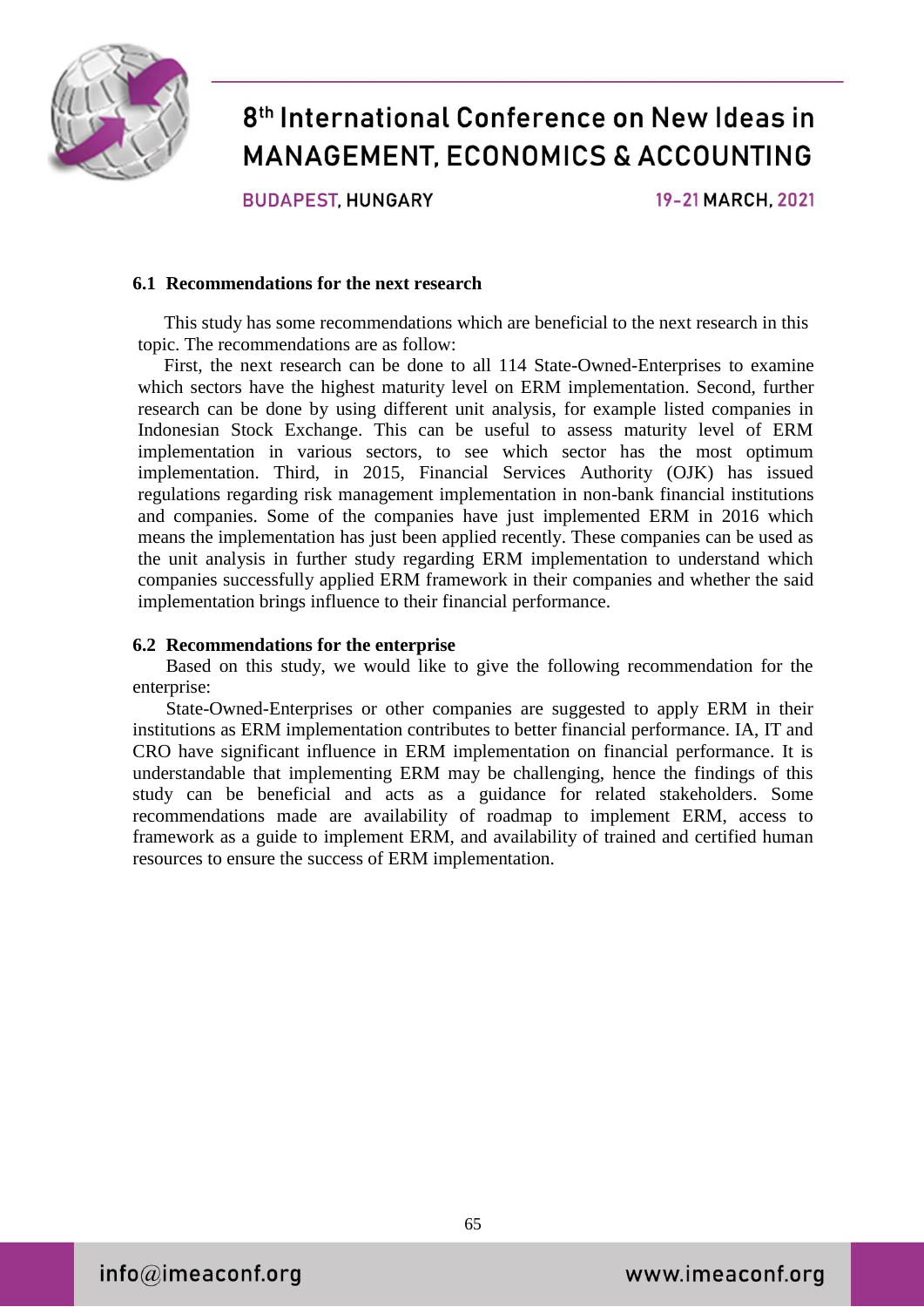

**BUDAPEST, HUNGARY** 

19-21 MARCH, 2021

#### **6.3 Recommendations for the government**

The followings are the recommendations given to the government:

First, the government should devise specific policies which regulates ERM implementation in all SOEs to improve their financial performance. Second, SOEs are recommended to have ERM implementation roadmap to ensure all SOEs achieved stage 5 of the implementation, which means that ERM has been implemented properly and accordingly. Third, to incentivize SOEs to be more creative and innovative in the implementation of ERM, SOEs are encouraged to participate in ERM Award competition, both nationwide and worldwide. Fourth, one of the key factors influencing the success of ERM implementation is the availability of trained and certified human resources. Therefore, several initiatives to ensure the fulfilment of this factor must be undertaken. Indonesian SOEs are highly expected to be internationally recognized SOEs whether in the perspective of asset, number of customers, and revenue so that they can contribute more in paying taxes and/or dividend to the government, which in turn contribute to the betterment of Indonesian citizen's welfare.

### **References**

- Abdul, M., Kolej, H., & Insaniah, U. (2017). The Effect Of Enterprise Risk Management On Firm Value: Evidence From Malaysian Technology Firms
- Ackermann, C., & Marx, B. (2016), Internal audit risk management in metropolitan municipalities, Risk, Governance and Control: Financial Markets and Institutions, Vol. 6 No. 3, pp. 45-51
- Adejoh Edogbanya., & Hasnah Kamardin (2015). The Relationship Between Audit And Risk Management s On Financial Performance Of Non-Financial Companies In Nigeria: A Conceptual Review. DOI: [10.5901/Mjss.2015.V6n3p206](http://dx.doi.org/10.5901/mjss.2015.v6n3p206)
- Ahmad, S., Chew Ng, Mcmanus, L.A. (2014). Enterprise Risk Management (ERM) Implementation: Some Empirical Evidence From Large Australian Companies. Doi:10.1016/J.Sbspro.2014.11.144
- Ahmad Shukri Yazid, & Wan Norhayate (2011). An Examination Of Enterprise Risk Management (ERM) Practices Among The Government-Linked Companies (Glcs) In Malaysia. Doi:10.5539/Ibr.V4n4p94
- Al-Matari, E.M., A.K. Al-Swidi and B.F.H. Fadzil. (2014). The effect on the relationship between board of directors characteristics on firm performance in Oman: Empirical study. Middle-East Journal of Scientific Research, 21(3): 556-574. V
- Aldamen, H., Duncan, K., Kelly,S., Namara, R.M., & Nagel,S. (2012). Audit Characteristics And Firm Performance During The Global Financial Crisis. Doi: 10.1111/J.1467- 629X.2011.00447.X

 $info@$ imeaconf.org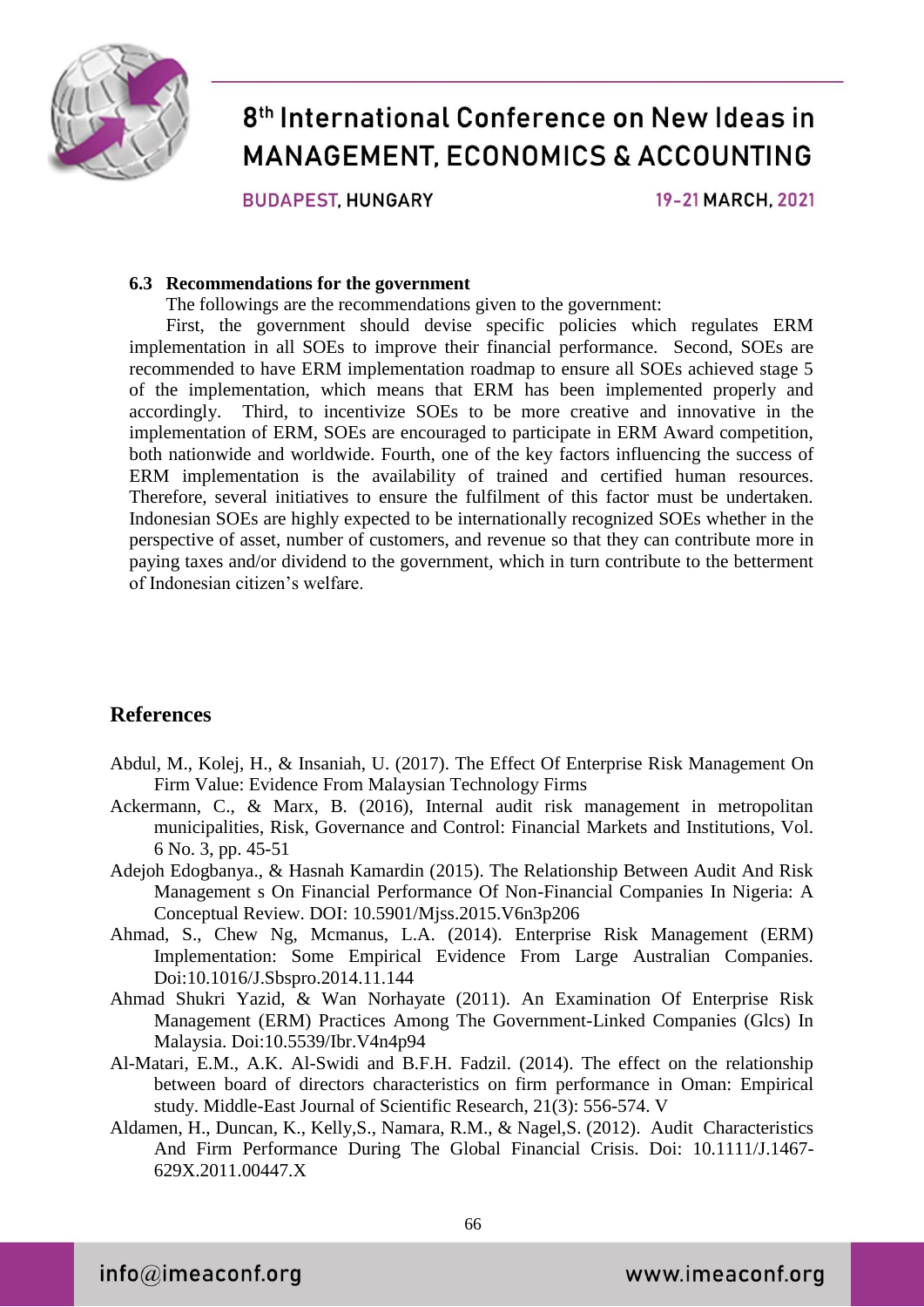

**BUDAPEST, HUNGARY** 

19-21 MARCH, 2021

- Ali Sulieman Alshatti. (2015). The Effect Of Credit Risk Management On Financial Performance Of The Jordanian Commercial Banks.
- Arena, M. & Azzone, G. (2007). Internal Audit Departments: Adoption and Characteristics in Italian Companies. International Journal of Auditing, 11, pp. 91-114.
- Arena, M., Arnaboldi, M., & Azzone, G. (2010). The Organizational Dynamics Of Enterprise Risk Management. Https://Doi.Org/10.1016/J.Aos.2010.07.003
- Ballantyne, Ryan (2013). An Empirical Investigation Into The Association Between Enterprise Risk Management And Firm Financial Performance, Lawrence Technological University
- Bass, B. M., Avolio, B. J., Jung, D. I., & Berson, Y. (2003). Predicting unit performance by assessing transformational and transactional leadership. Journal of Applied Psychology, 88(2), 207–218.
- Beasley, M. S, Clune, R., & Hermanson, D.R. (2005). Enterprise Risk Management: An Empirical Analysis Of Factors Associated With The Extent Of Implementation. Doi:10.1016/J.Jaccpubpol.2005.10.001
- Bennett, N. & Lemoine, G. J. (2014). What A Difference A Word Makes: Understanding Threats To Performance In A VUCA World. Http://Dx.Doi.Org/10.1016/J.Bushor.2014.01.001
- Bertinetti, G., Cavezzali, E., & Gardenal, G. (2013). The Effect of the Enterprise Risk Management Implementation on the Firm Value of European Companies. SSRN Electronic Journal. 10.2139/ssrn.2326195.
- Bhimani. (2009). Risk Management, Corporate Governance And Management Accounting: Emerging Interdependencies, Doi:10.1016/J.Mar.2008.11.002
- Bonazzi, L., & Islam, S. M. N. (2007). Agency Theory And Corporate Governance A Study Of The Effectiveness Of Board In Their Monitoring Of The CEO, 2(1), 7–23. Https://Doi.Org/10.1108/17465660710733022
- Bromiley, P., Shane, M.M., Nair, A., & Rustambekov, E. (2014). Enterprise Risk Management: Review, Critique, And Research Directions. Http://Dx.Doi.Org/10.1016/J.Lrp.2014.07.005
- Chin, W. W. (2003). PLS Graph 3.0. Houston: Soft Modeling Inc.
- Cohen, J. R., Holder-Webb, L. L., Nath, L & Wood, D. (2011). Corporate Reporting Of Nonfinancial Leading Indicators Of Economic Performance And Sustainability, DOI: 10.2308/Acch-50073 2012 Pp. 65–90
- COSO. (2014). Improving Organizational Performance And Governance,
- Dash, D., Chen, S., & Olson, D. L. (2014). Business Intelligence In Risk Management: Some Recent Progresses. DOI: 10.1016/J.Ins.2013.10.008
- Dickinson, G. (2001). Enterprise Risk Management: Its Origins And Conceptual Foundation.
- Drogalas, G., & Siopi, S. (2017). Risk management and internal audit: Evidence from Greece. Risk governance & control: financial markets & institutions, 7(3), 104-110. https://doi.org/10.22495/rgcv7i3p10
- Economist. (2012). State-owned enterprises. The State Advances. China Edition. The Economist Newspaper Limited 2020. https://www.economist.com/china/2012/10/06/the-state-advances

 $info@$ imeaconf.org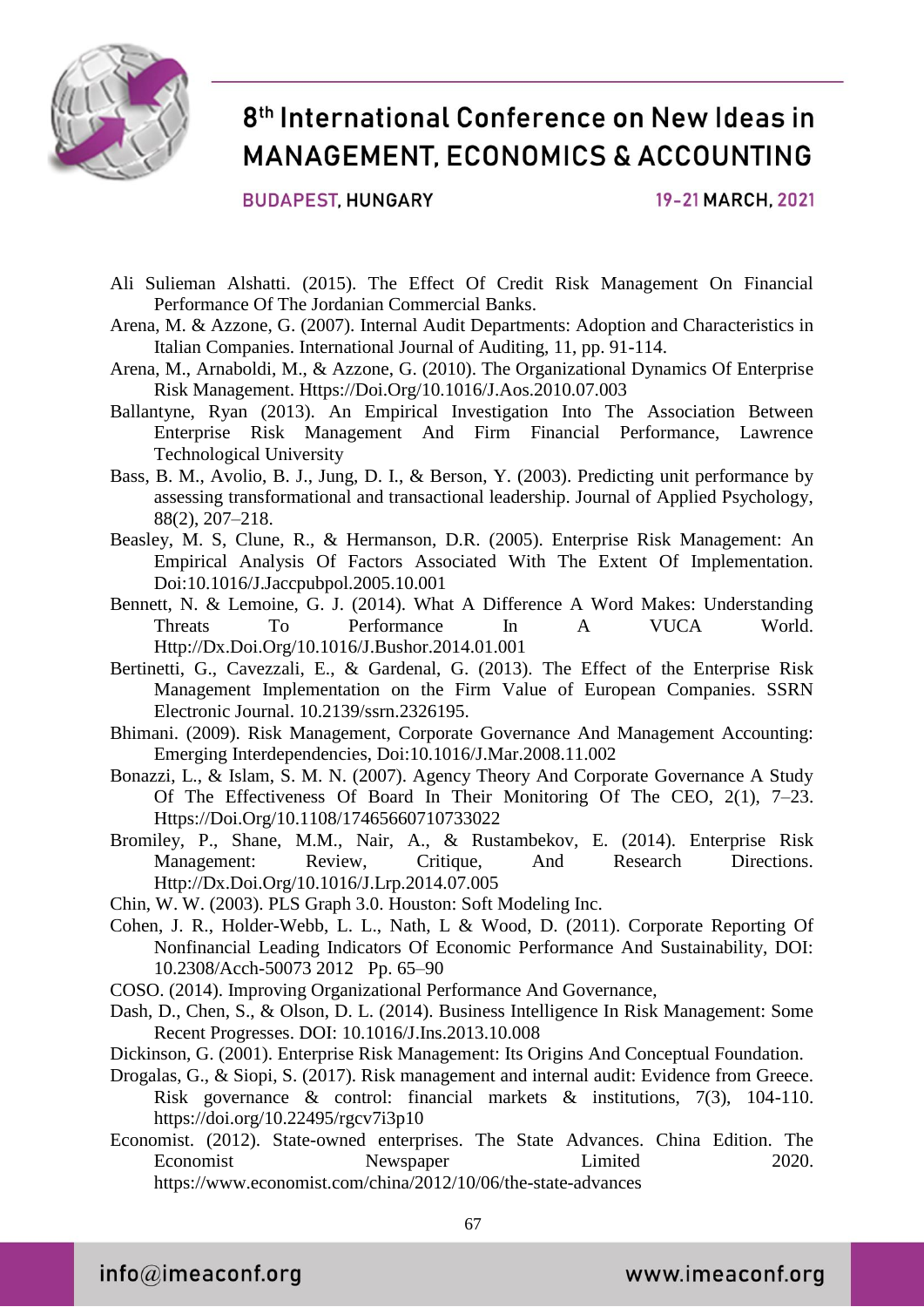

#### **BUDAPEST, HUNGARY**

19-21 MARCH, 2021

- Edogbanya, A. (2015). The Relationship Between Audit And Risk Management s On Financial Performance Of Non-Financial Companies In Nigeria: A Conceptual Review. Https://Doi.Org/10.5901/Mjss.2015.V6n3p206
- Eisenhaedt, K.M. (1989). Agency Theory: An Assessment And Review.
- Florio, C., & Leoni, G. (2016). Enterprise Risk Management And Firm Performance: The Italian Case. Https://Doi.Org/10.1016/J.Bar.2016.08.003.
- Frigo, M. L & Anderson, R. J. (2011). Strategic Risk Management: A Foundation For Improving Enterprise Risk Management And Governance. DOI 10.1002/Jcaf.20677
- Ferdinand, A. (2006). Metode Penelitian Manajemen. Semarang: Badan Penerbit Universitas Diponegoro.
- Gates, S., Nicolas, J.L., Walker P. L. (2012). Enterprise Risk Management: A Process For Enhanced Management And Improved Performance.
- Ghozali, I. (2011). Aplikasi Analisis Multivariate Dengan Program SPSS. Semarang: Badan Penerbit Universitas Diponegoro.
- Gordon, Loeb, M.P., & Chih-Yang T Seng. (2009). Enterprise Risk Management And Firm Performance: A Contingency Perspective. DOI: 10.1016/J.Jaccpubpol.2009.06.006
- Guillot, C. (2013). Avoiding the Void. Internal Auditor, pp. 42-47.
- Gupta, N. (2005). Partial privatization and firm performance. Journal of Finance, 60, 987– 1015. https://doi.org/10.1111/j.1540-6261.2005.00753.x
- Halliday, S., Badenhorst, K., & Rossouw Von Solms.1996. A Business Approach To Effective Information Technology Risk Analysis And Management. Http://Dx.Doi.Org/10.1108/09685229610114178
- Hasanali, F. (2002). Critical Success Factors Of Knowledge Management
- Henseler, J., Ringle, C. M., & Sinkovics, R. R. (2009). The use of partial least squares path modeling in international marketing. Advances in international marketing, 20, 277–319.
- Hosseini, M. R., Chileshe, N., Jepson, J., & Arashpour, M. (2016). Critical Success Factors For Implementing Risk Management Systems In Developing Countries. DOI: 10.5130/AJCEB.V1i1.4651
- Hoyt, R. E. (2003). The Determinant Of Enterprise Risk Management: Evidence From The Appointment Of Chief Risk Officers. Https://Doi.Org/10.1111/1098-1616.00019
- Hoyt, R., & Liebenberg, A., (2006). The value of enterprise risk management: Evidence from the U.S. insurance industry, American Risk and Insurance Association Annual Meeting, USA, Washington D.C. August 6-9, Retrieved from http://www.aria.org/meetings/2006papers/Hoyt\_Liebenberg\_ ERM\_070606.pdf
- Hoyt, R.E., & Liebenberg, A. P. (2008). The Value Of Enterprise Risk Management: Evidence From The U.S. Insurance Industry.
- Hoyt, R.E., & Liebenberg, A. P. (2011). The Value of Enterprise Risk Management. http://dx.doi.org/10.1111/j.1539-6975.2011.01413.x
- Hoyt, R.E., Eckles, D.L., & Miller, S.M. (2014). The Impact Of Enterprise Risk Management On The Marginal Cost Of Reducing Risk: Evidence From The Insurance Industry.
- Hulland, J. (1999). Use of partial least squares (PLS) in strategic management research: a review of four recent studies. Strategic Management Journal, 20(2), 195–204.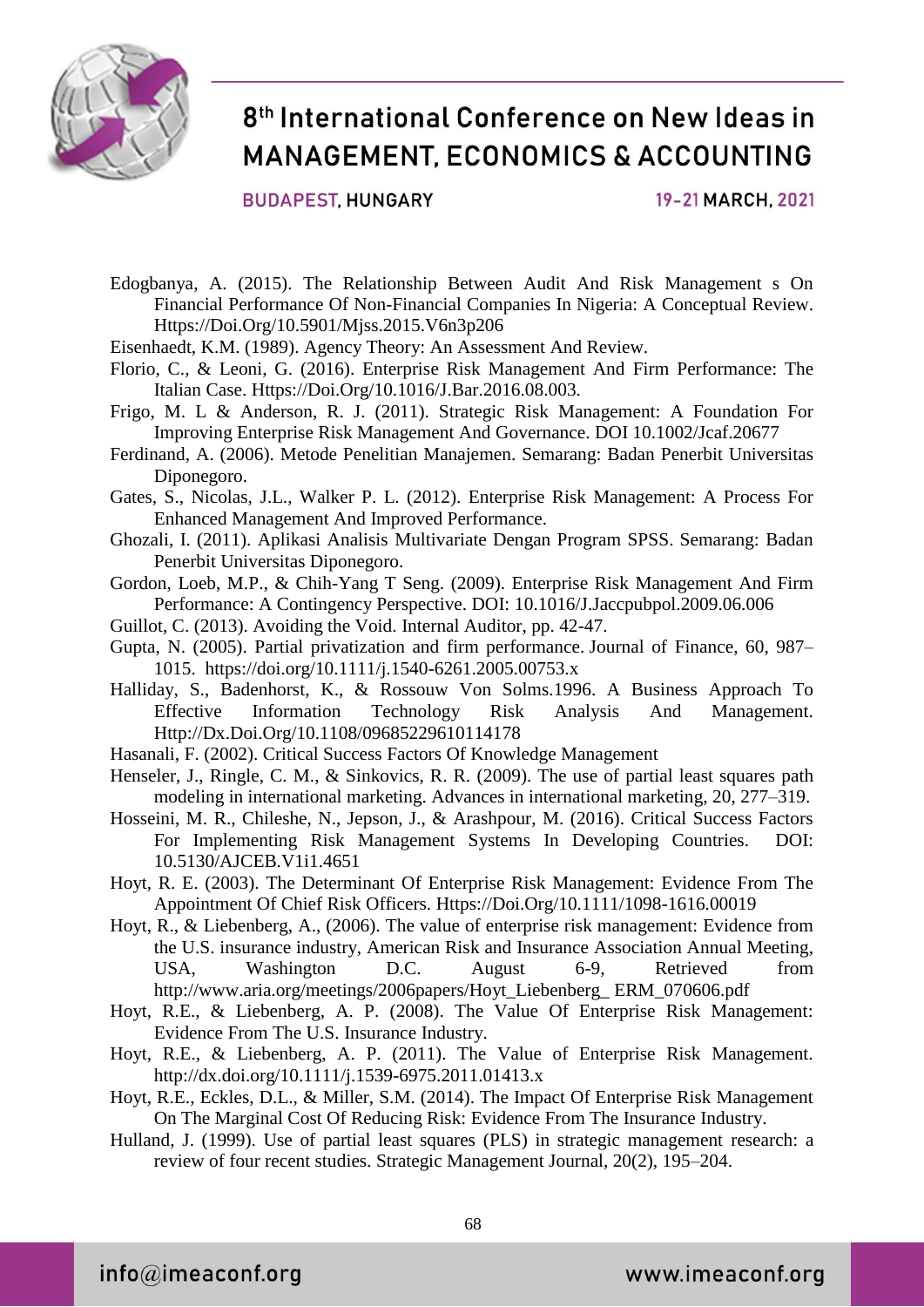

**BUDAPEST, HUNGARY** 

19-21 MARCH, 2021

- Hutchinson, M. R., & Mat Zain, M. (2009). Internal audit quality, audit committee independence, growth opportunities and firm performance. QUT Digital Repository.
- Ismail, H, Takiah Mohd. & Iskandar Mohd. Mohid Rahmat. (2008). Corporate Reporting Quality, Audit And Quality Of Audit
- Jedynak, Piotr., & BaK, Sylwia. (2018). The Global Risk Landscape. Its Shape, Tendencies, And Consequences For Management. Doi: 10.22367/Jem.2018.32.04
- Jensen, M.C., & Meckling, W.H. (1976). Theory Of The Firm : Managerial Behaviour, Agency Costs And Ownership Structure.
- Jihe, S., & Brian, W. (2004). Benchmarking Audit Effectiveness In Financial Reporting
- Karaca, S. (N.D.). The Effect Of Enterprise Risk Management On Firm Performance: A Case Study On Turkey.
- Karanja, E., & Rosso, M.A. (2017). The Chief Risk Officer: a study of roles and responsibilities. Risk Management 19, 103–130.
- Kleffner, A. E., Lee, R. B. & Mcgannon, B. (2003). The Effect Of Corporate Governance On The Use Of Enterprise Risk Management: Evidence From Canada, Https://Doi.Org/10.1111/1098-1616.00020
- Kline, R. B. (2005). Methodology in the social sciences. Principles and practice of structural equation modeling (2nd ed.). Guilford Press.
- Kommunuri, J., Narayan, A., Wheaton, M., & Jandug, L. (2009). Enterprise Risk Management And Firm Performance Empirical Evidence From Vietnam.
- L. De Zwan (2011). Internal Audit Involvement In Enterprise Risk Management. Https://Doi.Org/10.1108/02686901111151323
- Lai, Chi-Shiun., Chiu, Chih-Jen., Yang, Chin-Fang., & Pai, Da-Chang. (2010). The Effects of Corporate Social Responsibility on Brand Performance: The Mediating Effect of Industrial Brand Equity and Corporate Reputation. Journal of Business Ethics. 95. 457- 469. 10.1007/s10551-010-0433-1.
- Lai, F. (2011). Enterprise Risk Management Framework And The Empirical Determinants Of Its Implementation.
- Lassar, W. M., & Kerr, J. L. (1996). Strategy And Control In Supplier-Distributor Relationship: An Agency Perspective. Doi:10.1002/(Sici)1097-0266(199610)17B8<613::Aid- Smj836>3.0.Co;2-B
- Lukianchuk, G. (2015). The Impact Of Enterprise Risk Management On Firm Performance, 11(13).
- Manurung, A. H., & Budiastuti, D. (2019). Metode RISET Akuntansi, Investasi Keuangan dan Manajemen. In Jakarta (ID). PT Adler Manurung.
- Manurung, & Haymans, A. (2019). Model dan Estimasi dalam Riset Manajemen dan Keuangan. Jakarta: PT. Adler Manurung Press.
- Martin F, Grace J, Leverty, T., Phillips, R.D., & Shimpi, P. (2014). The Value Of Investing In Enterprise Risk Management. DOI: 10.1111/Jori.12022
- Martin, M. (2015). Determinants And Value Of Enterprise Risk Management: Empirical Evidence From Literature. Https://Doi.Org/10.1111/Rmir.12028
- Mashal, R. (2012). Internal Audit Roles in Risk Management from Risk Management Perspective: New Vision. 10.13140/2.1.3402.3366.

 $info@$ imeaconf.org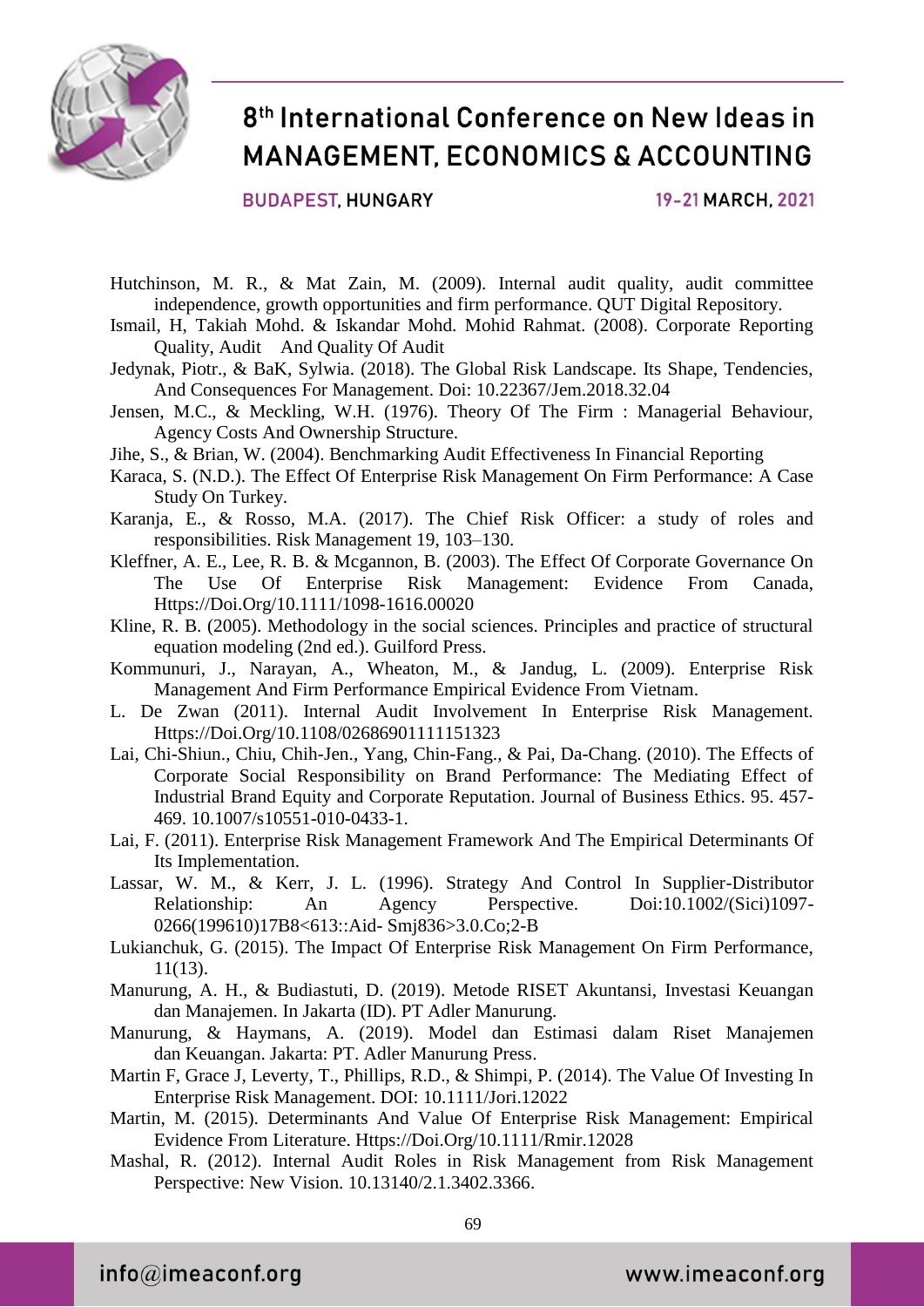

**BUDAPEST, HUNGARY** 

19-21 MARCH, 2021

- Mccolgan, P. (2001). Agency Theory And Corporate Governance: A Review Of The Literature From A UK Perspective.
- Miller, K. D. (1991). A Framework For Integrated Risk Management In International Business.
- Mpakaniye, J. P. (2017). The Effect of Internal Audit on Budget Process and Execution of Local Government of Rwanda. http://dx.doi.org/10.2139/ssrn.3051577
- Mutsaers E.J., Han Van Der Zee, Giertz,H. (1998). The Evolution Of Information Technology
- Norhayate, W., Daud, W., Iman, U. D., Yazid, A. S., Iman, U. D., Mohd, H., & Hussin, R. (2010). The Effect Of Chief Risk Officer (CRO) On Enterprise Risk Management (ERM) Practices: Evidence From Malaysia. DOI: 10.19030/Iber.V9i11.30
- Paape, L., & Speklé, R. F. (2012). The adoption and design of enterprise risk management practices: An empirical study, European Accounting Review, 21(3), 533-564. doi:10.1080/09638180.2012.661937
- Pagach, S Warr., & Richard., (2007). An Empirical Investigation Of The Characteristics Of Firms Hiring Chief Risk Officers
- Pagach, D.P., Warr. S.R. (2010). The Effects of Enterprise Risk Management on Firm Performance. DOI: 10.2139/ssrn.1155218
- Peng, Mike W. (2016). Theories of the (state-owned) firm. Asia Pacific Journal of Management. DOI: 10.1007/s10490-016-9462-3
- Philips, R.D, Cummins, J.D, & Smith,S.D. (1997). Derivatives And Corporate Risk Management: Participation And Volume Decisions In The Insurance Industry. Http://Dx.Doi.Org/10.2139/Ssrn.2561945
- Ping, T. A., & Muthuveloo, R. (2015). The Impact Of Enterprise Risk Management On Firm Performance: Evidence From Malaysia. Https://Doi.Org/10.5539/Ass.V11n22p149
- Quon, T. K., Zeghal, D., & Maingot, M. (2012). Enterprise Risk Management And Firm Performance. Https://Doi.Org/10.1016/J.Sbspro.2012.09.042
- Ranong, Prapawadee Na., & Phuengam, Wariya. (2009). Critical Success Factors For Effective Risk Management Procedures In Financial Industries: A Study From The Perspectives Of The Financial Institutions In Thailand
- Razali, A. R., & Tahir, I. M. (2011). Review Of The Literature On Enterprise Risk Management.
- Rehman, A.A. (2012). Qualitative Research In Financial Markets. Http://Dx.Doi.Org/10.1108/17554171211252501
- Rolland, H. (2008). Using IT to drive effective risk management. Risk Management, 55(1), 43.
- Samphantharak, K. (2019). State Owned Enterprises in Southeast Asia. Forthcoming, Economic Development of Southeast Asia (2019) MIT Press, Available at SSRN: https://ssrn.com/abstract=3388390
- Sarens, G. & De Beelde, I. & Everaert, P. (2009). Internal audit: a comfort provider to the Audit Committee. The British Accounting Review. 41. 90-106. 10.1016/j.bar.2009.02.002.
- Schumacker, R. E., & Lomax, R. G. (2016). A beginner's guide to structural equation modeling.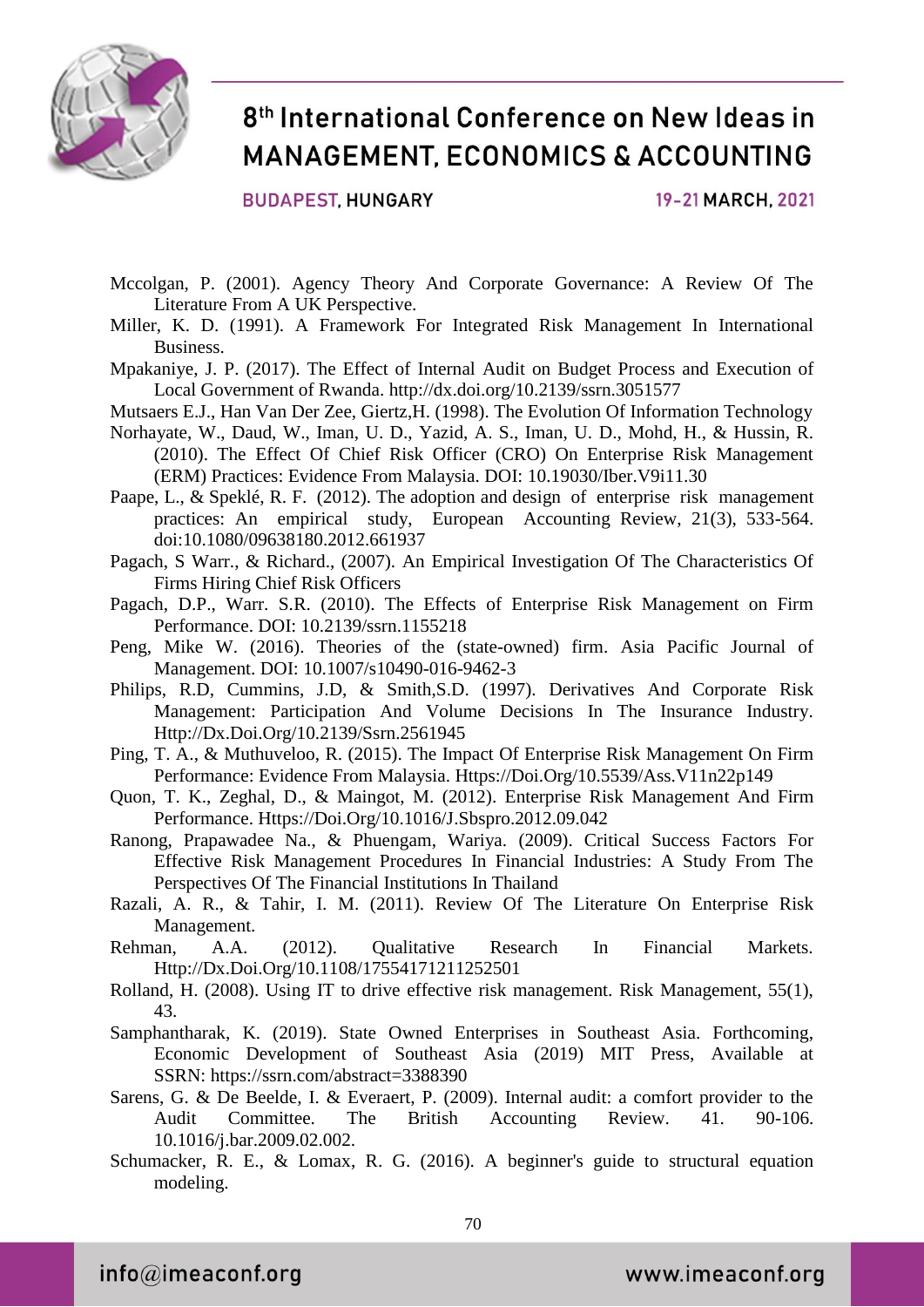

**BUDAPEST, HUNGARY** 

19-21 MARCH, 2021

- Shad, M. K. F.-W. L. (2015). Enterprise Risk Management And Firm Performance Validated Through Economic Value Added Factors.
- Shin, Yongheol., & Pesran, Hashem. (1999). An Autoregressive Distributed Lag Modelling Approach To Cointegration Analysis In Econometrics And Economic Theory In The 20th Century: The Ragnar Frisch Centennial Symposium
- Singhvi, S.S., & H. B. Desai. (1971). An Empirical Analysis of the Quality of Corporate Financial Disclosure. The Accounting Review, 46(1):129-138.
- Sohnke M. Bartram. (2000). Corporate Risk Management As A Lever For Shareholder Value **Creation**
- Soliman, A.M., & Mukhtar. A. (2017). "The long-term relationship between enterprise risk management and bank performance: the missing link in Nigeria". http://dx.doi.org/10.21511/bbs.13(1).2018.12
- Soltanizadeh, et al. (2016). Business Strategy, Enterprise Risk Management And Organizational Performance. Https://Doi.Org/10.1108/MRR-05-2015-0107
- Soltanizadeh, S., Zaleha, S., Rasid, A., Golshan, N., & Quoquab, F. (2014). Enterprise Risk Management Practices Among Malaysian Firms. Https://Doi.Org/10.1016/J.Sbspro.2014.11.084
- Sosik, J. J., Kahai, S. S., & Piovoso, M. J. (2009). Silver bullet or voodoo statistics? A primer for using partial least squares data analytic technique in group and organization research. Group & Organization Management, 34(1), 5–36.
- Sprčić, M., Kožul, A., & Pecina, E. (2015). State And Perspectives Of Enterprise Risk Management System Development - The Case Of Croatian Companies, 30(15), 768– 779. Https://Doi.Org/10.1016/S2212-5671(15)01326-X
- Sugiyono, 2009, Metode Penelitian Kuantitatif, Kualitatif dan R&D, Bandung: Alfabeta.
- Tse Yiuman, A. K. T. (2016). Risk Management And Firm Value: Recent Theory And Evidence. Https://Doi.Org/10.1108/IJAIM-05-2015-0027
- Warren, R., J. Price,A. Fischlin, S. de la Nava Santos, & G. Midgley. (2011). Increasing impacts of climate change upon ecosystems with increasing global mean temperature rise. Climatic Change, 106(2), 141-177
- Wong, K. Y. (2005). "Critical success factors for implementing knowledge management in small and medium enterprises", Industrial Management & Data Systems, Vol. 105 Issue: 3, pp.261-279, https://doi.org/10.1108/02635570510590101
- Wong, K. K. (2011). Review of the book Handbook of Partial Least Squares: Concepts, Methods and Applications, by V. Esposito Vinzi, W.W. Chin, J. Henseler & H. Wang (Eds). International Journal of Business Science & Applied Management. 6 (2), 52-54.
- Wong, Ken. (2013). Partial least square structural equation modeling (PLS-SEM) techniques using SmartPLS. Marketing Bulletin. 24. 1-32.
- Wu, D & Olson, D & Birge, J. (2013). Risk management in cleaner production. Journal of Cleaner Production. 53. 1–6. 10.1016/j.jclepro.2013.02.014.
- Xenomorph (2007), "A Platform for Effective Risk Management Increasing market risk managers' effectiveness." Xenomorph Transforming Data Management.

 $info@$ imeaconf.org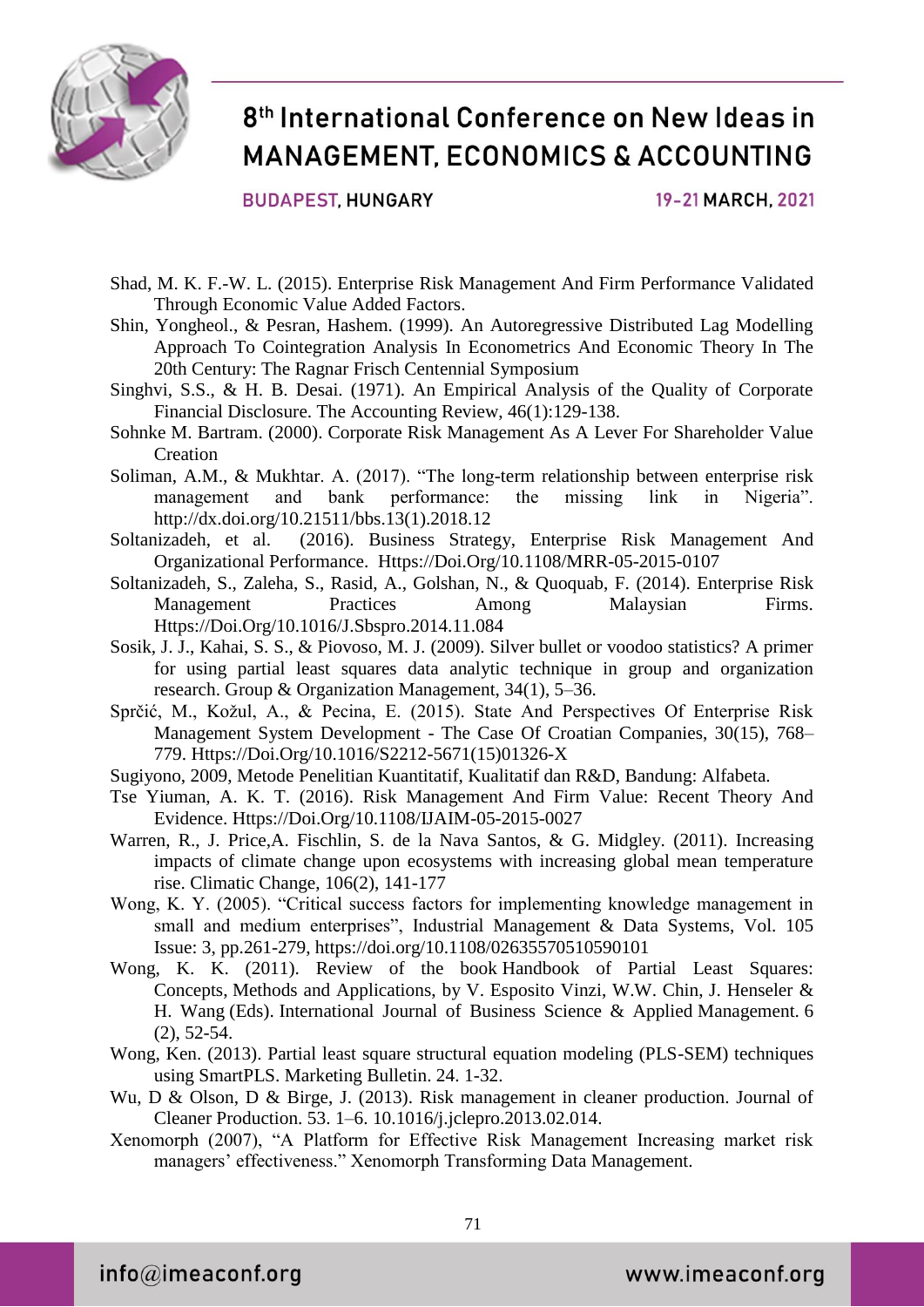

#### **BUDAPEST, HUNGARY**

19-21 MARCH, 2021

- Yegon, Christopher K., Mouni, Jeoffrey Gekara., & Wanjau, Kenneth. (2014). Effects Of Firm Size On Enterprise Risk Management Of Listed Firms In Kenya. DOI: 10.9790/487X-16548695
- Yim, K & Nahm, F & Han, K. (2010). Analysis of Statistical Methods and Errors in the Articles Published in the Korean Journal of Pain. The Korean journal of pain. 23. 35-41. 10.3344/kjp.2010.23.1.35.
- Zaleha, S., Rasid, A., Golshan, N. M., Khairuzzaman, W., & Ismail, W. (2012). Performance Measurement And Organizational Performance: A Conceptual Framework, (March). DOI: 10.1016/J.Sbspro.2014.09.089

#### **APPENDIX**

*Appendix 1*

| <b>Construct</b>                                       | <b>Items</b>                                                                                                                                                                                                                                                                                   |  |  |  |
|--------------------------------------------------------|------------------------------------------------------------------------------------------------------------------------------------------------------------------------------------------------------------------------------------------------------------------------------------------------|--|--|--|
| <b>ERM</b> Implementation<br><b>ERM</b>                |                                                                                                                                                                                                                                                                                                |  |  |  |
| Implementation<br>ERM1<br><b>Stages</b>                | 1. ERM has been planned and implemented according to the planning of<br>Level 5                                                                                                                                                                                                                |  |  |  |
| <b>Objective Setting</b><br>ERM <sub>2</sub>           | 2. Risk Management Strategy is aligned with the Business Strategy and<br>Objectives of the company                                                                                                                                                                                             |  |  |  |
| <b>Risk Identification</b><br>ERM3                     | Internal and external events which possibly affecting company's<br>3.<br>objectives are identified accordingly<br>4. Risks are identified based on a systematic method and is part of the<br>planning and monitoring conducted by management<br>5. Identified risks are documented accordingly |  |  |  |
| <b>Risk Monitoring</b><br>ERM4                         | Effective risk monitoring has been done accordingly<br>6.                                                                                                                                                                                                                                      |  |  |  |
| <b>Risk Response</b><br>ERM <sub>5</sub>               | 7. Risk Responses Plan have been designed for those identified and<br>assessed risks that are relevant<br>8. Company is able to respond to emerging risks as well as having<br>alternative plans if the former risk response failed<br>9. The costs of responding to risks have been estimated |  |  |  |
|                                                        | 10. Risks have been assigned owners                                                                                                                                                                                                                                                            |  |  |  |
| <b>Risk Reporting</b><br>ERM <sub>6</sub><br>Frequency | 11. The reporting frequency of the Risk Register to the board of directors is<br>happened once a week                                                                                                                                                                                          |  |  |  |

### $info@$ imeaconf.org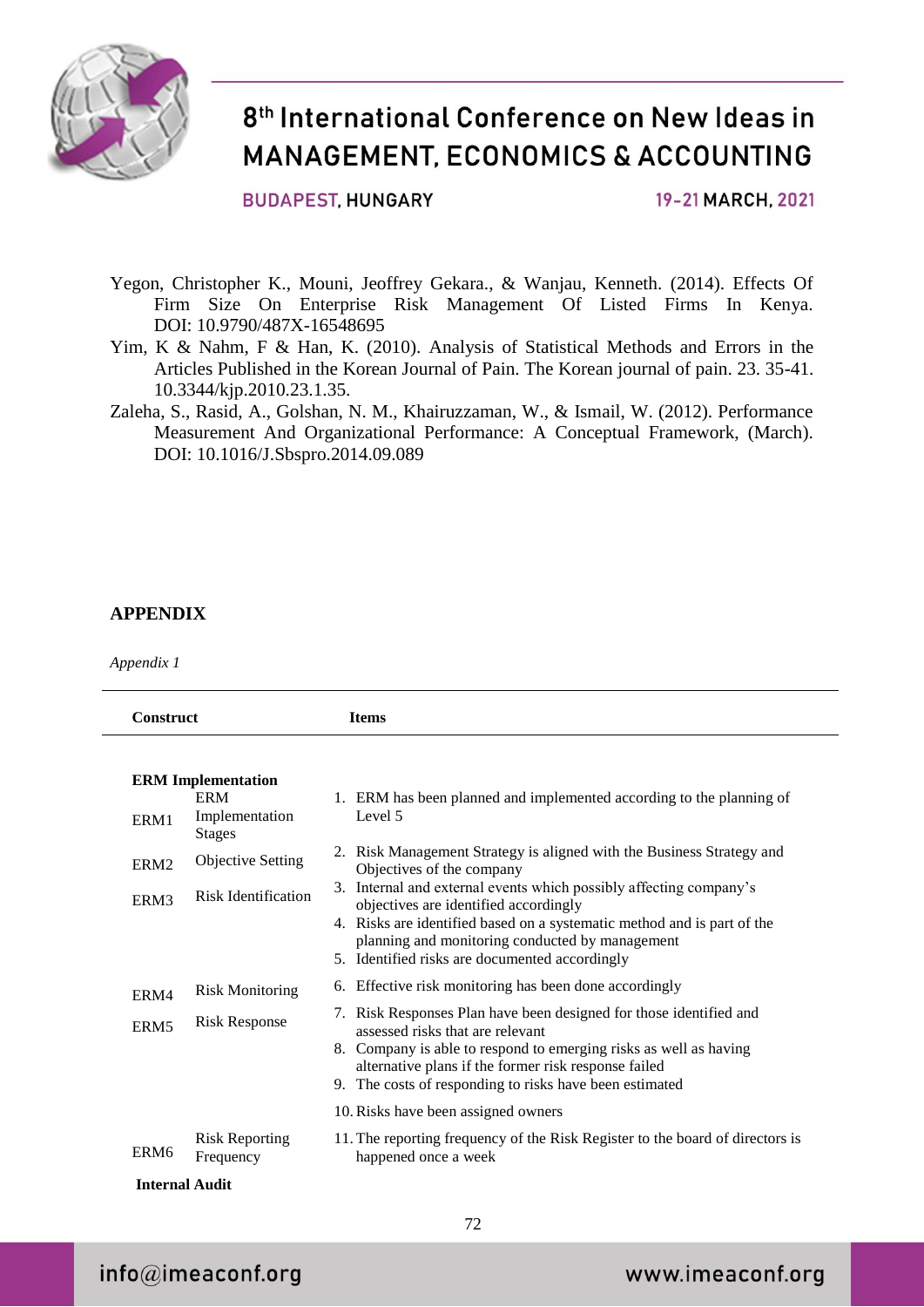

### **BUDAPEST, HUNGARY**

19-21 MARCH, 2021

| IA1                  | Involvement in<br><b>ERM</b><br>Implementation                             | 12. Internal Auditor gives assurance on ERM Process<br>13. Internal Auditor evaluates ERM Process<br>14. Internal Auditor involves in development the ERM framework                                               |
|----------------------|----------------------------------------------------------------------------|-------------------------------------------------------------------------------------------------------------------------------------------------------------------------------------------------------------------|
| IA <sub>2</sub>      | Involvement in<br>Development of<br><b>ERM</b> Framework                   | 15. Internal Auditor involves in development risk management strategy for<br>board approval                                                                                                                       |
| IA3                  | Influence of the<br><b>Internal Audit</b><br>Committee                     | 16. Internal auditors have a significant influence in ERM Process<br>17. Internal auditor 'role and practice will have evolutionary modifications<br>for continuous improvement                                   |
| <b>IT Capability</b> |                                                                            |                                                                                                                                                                                                                   |
| ITC1                 | IT as an Enabler to<br>Manage Risk                                         | 18. Risk Management Information System has been implemented with<br>regards to effective Risk Management implementation<br>19. There is an early risk detection systems development set up in the<br>organization |
| ITC <sub>2</sub>     | Role IT in ERM                                                             | 20. IT is used to link ERM with Strategy and objective                                                                                                                                                            |
|                      |                                                                            | 21. IT is used extensively to manage Risk                                                                                                                                                                         |
| ITC <sub>3</sub>     | <b>IT Enhances Risk</b><br>Assessment                                      | 22. Expected outcome from IT is the availability of the accurate,<br>comprehensive, informative and in time information that is useful for the<br>management<br>23. IT enhances risk identification               |
|                      | Process                                                                    | 24. IT enhances risk monitoring                                                                                                                                                                                   |
|                      |                                                                            | 25. IT enhances risk response                                                                                                                                                                                     |
|                      |                                                                            | 26. IT enhances risk reporting                                                                                                                                                                                    |
|                      | <b>Chief Risk Officer Role</b>                                             |                                                                                                                                                                                                                   |
| CRO1                 | Responsible for the<br>development<br>a<br>standardized ERM<br>Framework   | 27. CRO ensures that high level goals are aligned with and support the firm<br>as the strategy                                                                                                                    |
|                      |                                                                            | 28. CRO ensures that resources are efficiently and effectively used in the<br>operation of ERM<br>29. CRO ensures that reporting system/process is reliable                                                       |
| CRO <sub>2</sub>     | Responsible for the<br>implementation of<br><b>ERM</b>                     | 30. CRO's role as manager of the firm's ERM program                                                                                                                                                               |
|                      |                                                                            | 31. CRO's role as risk champion                                                                                                                                                                                   |
| CRO3                 | Responsible for the<br>continuation of<br>innovative ERM<br>implementation | 32. CRO creates a culture of innovation of ERM implementation                                                                                                                                                     |

73

### $info@imeaconf.org$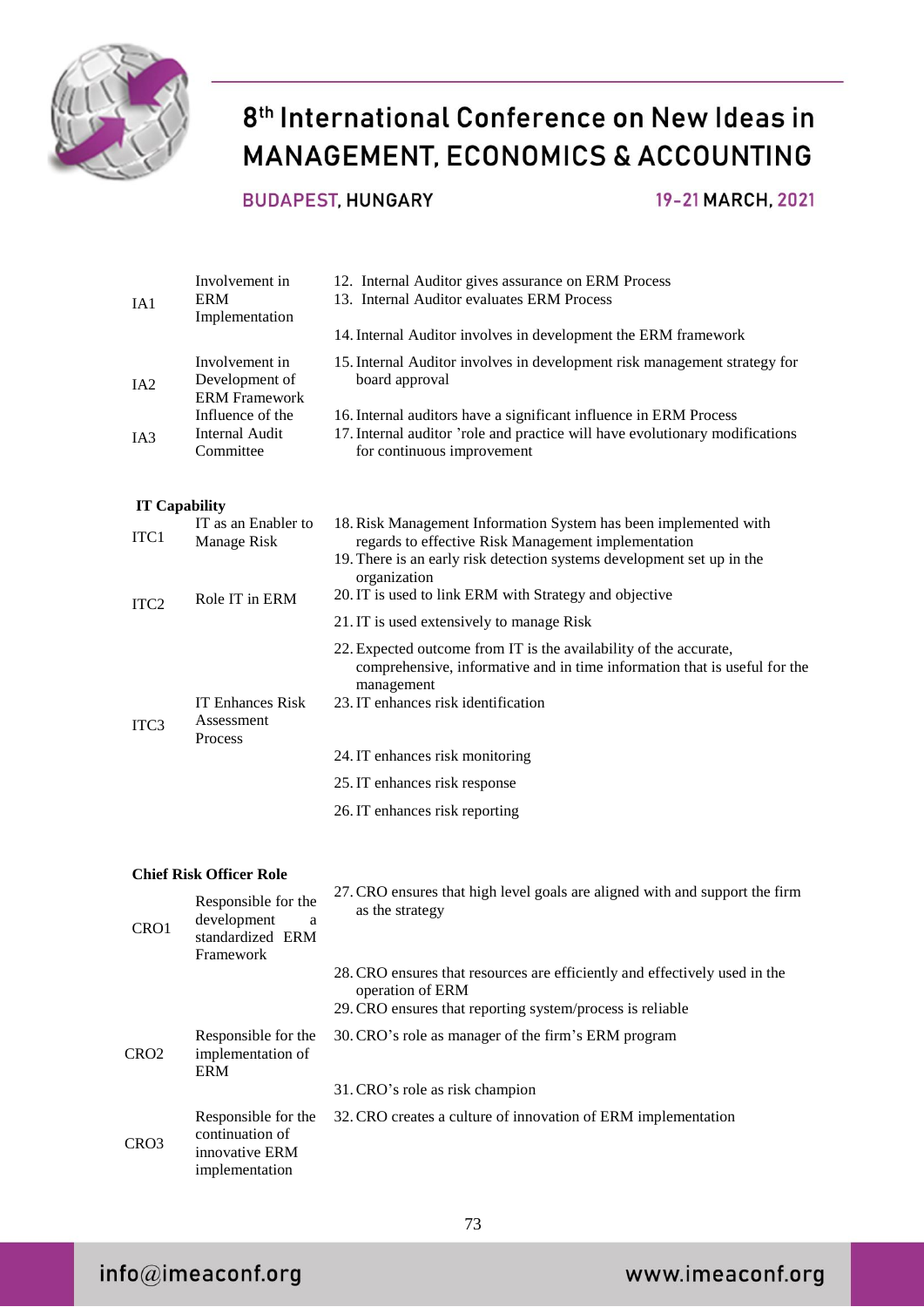

#### **BUDAPEST, HUNGARY**

19-21 MARCH, 2021

|                  |                                                                                    | 33. CRO ensures employees are educated about Risk Management                                                                                                                                                                                                                                                                                                                                                                                                                          |
|------------------|------------------------------------------------------------------------------------|---------------------------------------------------------------------------------------------------------------------------------------------------------------------------------------------------------------------------------------------------------------------------------------------------------------------------------------------------------------------------------------------------------------------------------------------------------------------------------------|
| CRO4             | Responsible for<br>maintaining<br>relationships with<br>key stakeholders           | 34. CRO is responsible to communicate risk management objectives and<br>strategies to outside stakeholders                                                                                                                                                                                                                                                                                                                                                                            |
| CRO <sub>5</sub> | Responsible<br>to<br>oversee<br>compliance                                         | 35. CRO develops integrated procedures to report on major risks to the board<br>member<br>36. CRO regularly meets with the senior executives to promote embedding<br>Risk Management into daily activities<br>37. CRO works with unit leaders to ensure that risk identification is included<br>in the overall business plans<br>38. CRO has responsibility and accountability for good corporate<br>governance<br>39. CRO ensures compliance with the applicable industry standards, |
| CR <sub>O6</sub> | Responsible<br>to<br>maintain<br>a<br>cost<br>benefit of the ERM<br>implementation | laws/regulations<br>40. CRO is responsible to maintain a cost benefit for the ERM<br>implementation                                                                                                                                                                                                                                                                                                                                                                                   |
|                  | <b>Finance and Performance</b>                                                     |                                                                                                                                                                                                                                                                                                                                                                                                                                                                                       |
| FP               | Finance and<br>Performance                                                         | There is an increase in the sales growth in 2013–2018<br>1.<br>There is an increase in profitability in 2013-2018<br>2.                                                                                                                                                                                                                                                                                                                                                               |
|                  |                                                                                    | 3. There is an increase in ROA in 2013-2018                                                                                                                                                                                                                                                                                                                                                                                                                                           |
|                  |                                                                                    | 4. There is an increase in ROE in 2013-2018                                                                                                                                                                                                                                                                                                                                                                                                                                           |
|                  |                                                                                    | 5. There is an increase in PBV IN 2013-2018                                                                                                                                                                                                                                                                                                                                                                                                                                           |
|                  |                                                                                    | 6. There are achievements fulfilling company's objectives in the strategic<br>plan in 2013-2018                                                                                                                                                                                                                                                                                                                                                                                       |
| <b>CR</b>        | <b>Customer Relation</b>                                                           | 7. There is an increase in the customer satisfaction in 2013 - 2018                                                                                                                                                                                                                                                                                                                                                                                                                   |
|                  |                                                                                    | 8. There is an increase in the customer retention in 2013-2018                                                                                                                                                                                                                                                                                                                                                                                                                        |
|                  |                                                                                    | 9. There is an increase in the customer loyalty rate in 2013-2018                                                                                                                                                                                                                                                                                                                                                                                                                     |
|                  |                                                                                    | 10. There is Knowledge Management initiative in place in 2013-2018                                                                                                                                                                                                                                                                                                                                                                                                                    |
|                  |                                                                                    | 11. There is an increase in the company's market share in 2013-2018                                                                                                                                                                                                                                                                                                                                                                                                                   |
| <b>OE</b>        | Organizational<br>Effectiveness                                                    | 12. There is an increase in timing of launching new products or services in<br>2013-2018                                                                                                                                                                                                                                                                                                                                                                                              |
|                  |                                                                                    | 13. There is an increase in the labour productivity in 2013-2018                                                                                                                                                                                                                                                                                                                                                                                                                      |
|                  |                                                                                    | 14. There is project management procedure for creating new products or<br>services implemented in the company in 2013-2018<br>15. There is an increase in the internal customer orientation by strengthening<br>company culture in 2013-2018<br>16. There is cost-reduction initiatives implemented in the company in 2013-                                                                                                                                                           |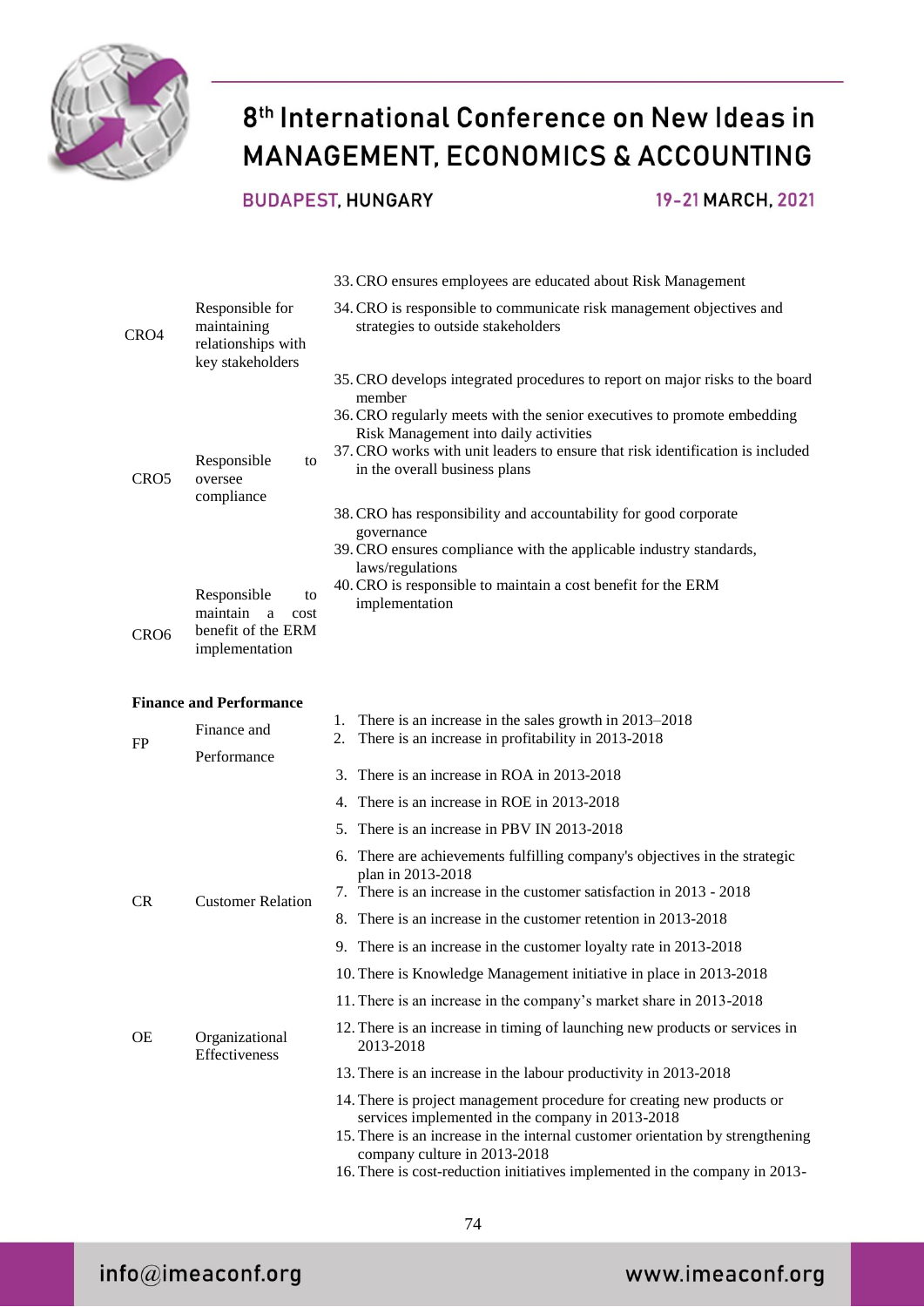

**BUDAPEST, HUNGARY** 

19-21 MARCH, 2021

| PD. | People<br>Development | 2018<br>17. There is a strategic plan roadmap for people development implemented<br>in the company in 2013-2018                                                                                   |
|-----|-----------------------|---------------------------------------------------------------------------------------------------------------------------------------------------------------------------------------------------|
|     |                       | 18. There is an increase in employees' skills in 2013-2018                                                                                                                                        |
|     |                       | 19. There is an increase in the employees' ability to use technology in the<br>company in $2013-2018$<br>20. There is an increase in the employee satisfaction in 2013-2018                       |
|     |                       | 21. There is an increase in the employee retention in 2013-2016                                                                                                                                   |
| FI  | Future incentives     | 22. There is a strategic plan roadmap to prepare for the future implemented<br>in the company in 2012-2018<br>23. There are future initiatives created to anticipate and prepare in 2013-<br>2018 |
|     |                       | 24. There are indicators to assess current partnerships and alliances for<br>future initiatives in 2012-2018                                                                                      |
|     |                       | 25. There is an evaluation to improve quality/depth of strategic planning<br>implemented in the company in 2013-2018                                                                              |
|     |                       | 26. There are indicators to assess current and future technology needs to<br>anticipate changes in the business in 2013-2018                                                                      |

*Appendix 2 : List of 50 Indonesian SOEs*

| N <sub>o</sub> | Name of SOE |                                 | N <sub>o</sub> | Name of SOE  |                               |
|----------------|-------------|---------------------------------|----------------|--------------|-------------------------------|
| 1              | Agri        | PT Perikanan Nusantara          | 26             |              | <b>Bank BNI</b>               |
| 2              |             | PT Perkebunan Nusantara III     | 27             |              | <b>Bank BRI</b>               |
| 3              |             | PT Rajawali Nusantara Indonesia | 28             |              | <b>Bank BTN</b>               |
| $\overline{4}$ | Mining      | PT Indonesia Asahan Aluminium   | 29             | Finance      | <b>Bank Mandiri</b>           |
| 5              |             | PT Aneka Tambang Tbk            | 30             |              | PT Jasa Raharja               |
| 6              |             | PT Bukti Asam Tbk               | 31             |              | PT Pegadaian                  |
| 7              |             | PT Timah Tbk                    | 32             |              | PT Perum Jamkrindo            |
| 8              | Processing  | PT Bio Farma Tbk                | 33             |              | PT Reasuransi Indonesia Utama |
| 9              |             | PT Garam Tbk                    | 34             |              | PT Taspen Tbk                 |
| 10             |             | PT Indo Farma Tbk               | 35             | Construction | PT Adhi Karya Tbk             |
| 11             |             | PT Industri kereta api          | 36             |              | PT Brantas Abipraya           |
| 12             |             | PT Kimia Farma Tbk              | 37             |              | PT Wijaya Karya Tbk           |
| 13             |             | PT Krakatau steel Tbk           | 38             |              | PT Waskita Karya Tbk          |
| 14             |             | PT LEN Industri                 | 39             |              | PT Hutama Karya               |
| 15             |             | PT Pindad                       | 40             |              | PT PP Tbk                     |

75

 $info@imeaconf.org$